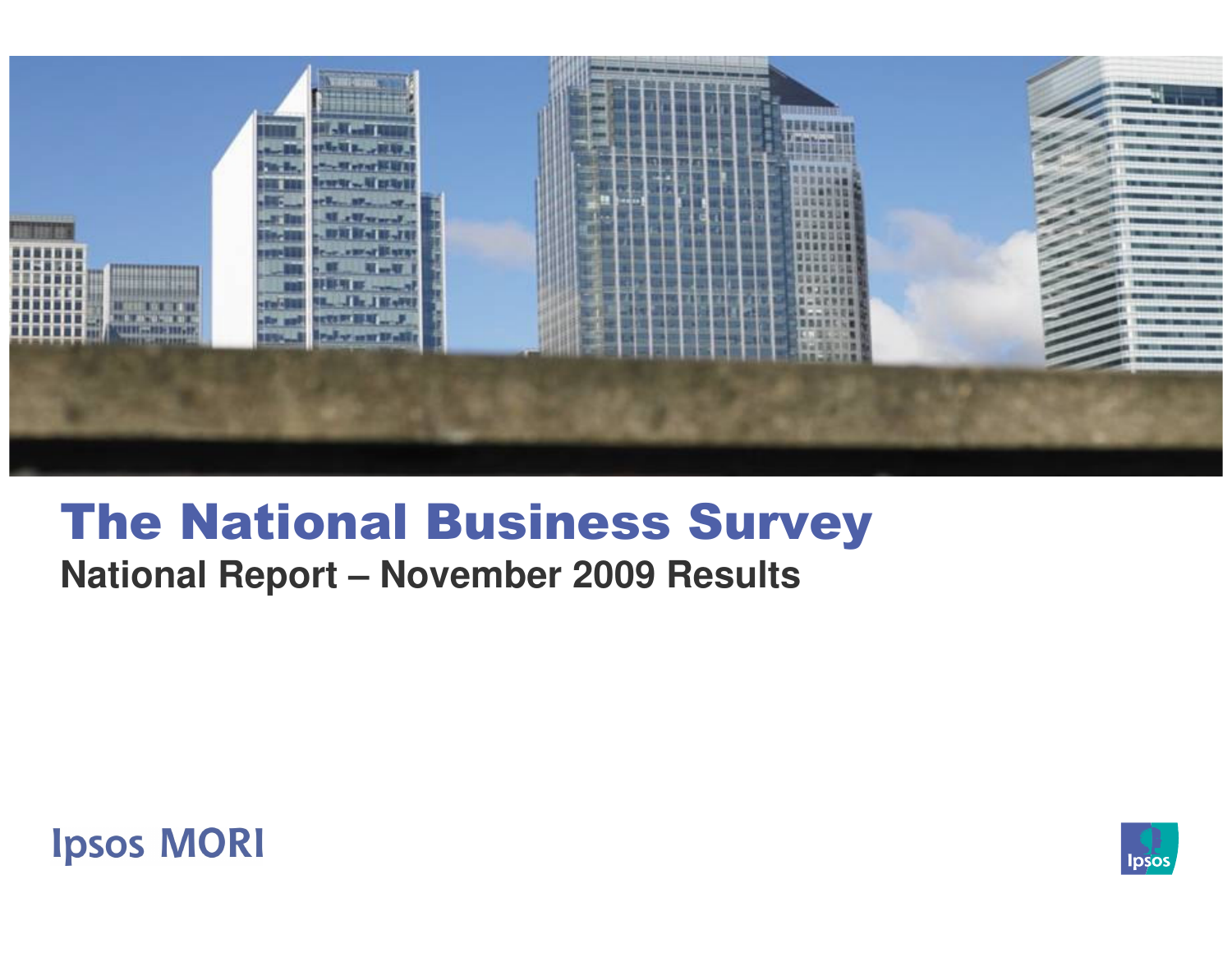# Executive Summary (1)

- NBS results from November 2009 demonstrate the continued challenging conditions faced by businesses in England and Northern Ireland - 47% reported declining business performance in the past 12 months.
- ▉ However, the NBS provides strong evidence that market conditions are stabilising and there has been a slight overall improvement in businesses performance compared to June 2009.
	- A greater proportion of businesses reported improved in performance in November compared to the previous wave – 20% in November 2009 compared to 16% in June (17% and 11% respectively in Northern Ireland).
	- Fewer businesses reported deteriorating performance compared to June 2009, a sign that a stronger operating<br>environment and more favourable demand conditions is beginning to positively impact on business.
- Certain regions and sectors are experiencing a faster upturn in business performance than others:
	- Business performance for hotels/catering and construction is improving at a faster rate compared to other business sectors, although these sectors experienced the sharpest deterioration in performance in June 2009.
	- –Firms within the North East, Yorkshire, West Midlands and London reported significantly improved performance, while the South West is the strongest performer overall.
	- – Larger businesses (50+ employees) continue to perform better than smaller business with nearly a third (30%) of these businesses reporting improved business performance in the last 12 months. However the proportion of 50+ firms reporting improved performance in November actually decreased by 5 % points compared to June.
- ▉ The improved business performance is reflected in the increase of orders, output, profit margins and cash-flow, although these metrics are yet to reach the levels of a year ago.
	- Firms in the construction and hotels/catering sector have experienced the greatest improvement in orders.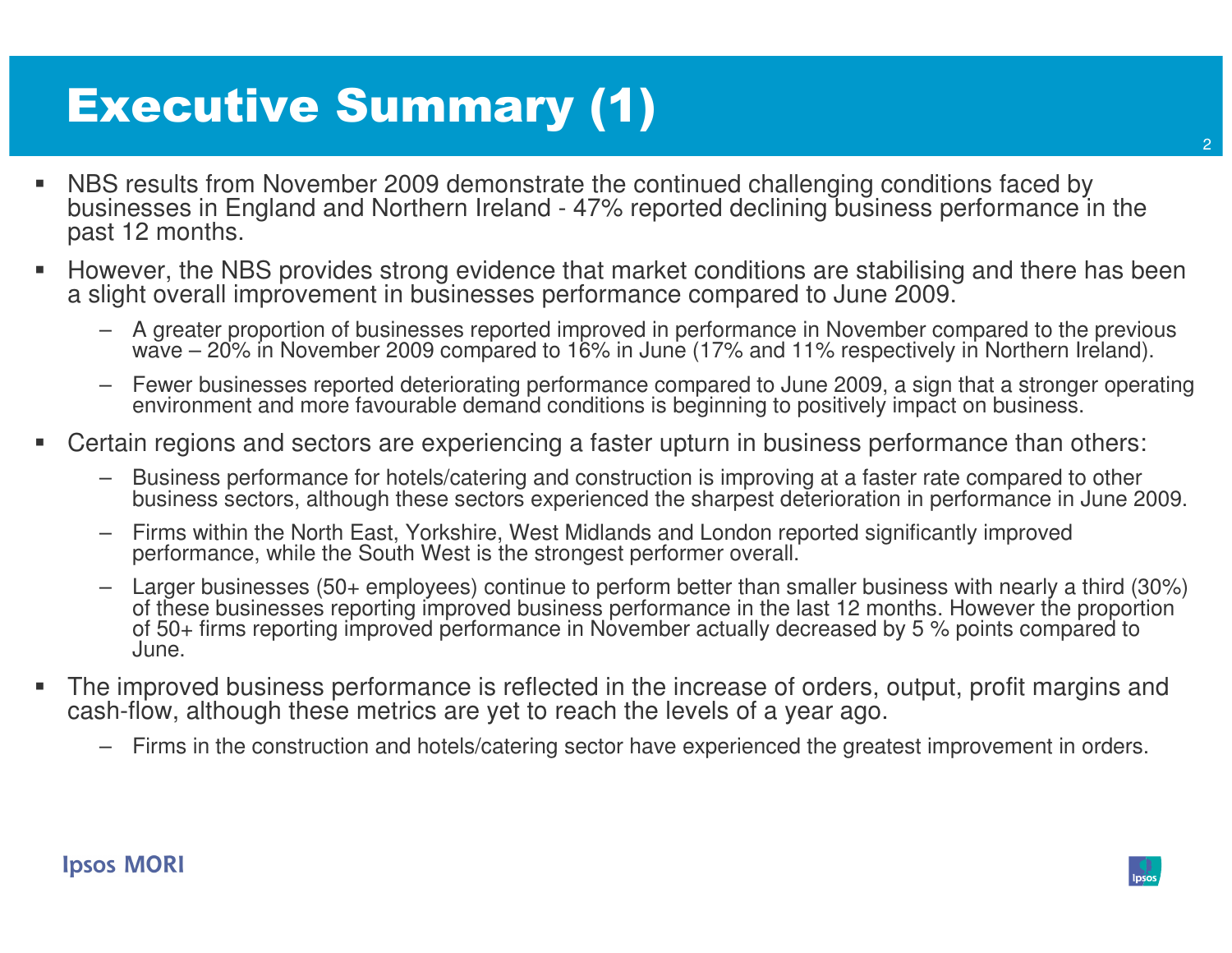# Executive Summary (2)

- Reflecting better business performance, firms are also more positive about the future business climate:
	- –Organisations in the South East are the most optimistic overall and also reported the biggest change in the proprtion of business expecting the climate to improve – up 10 % points compared to June 2009.
	- –Manufacturing firms are the most optimistic, driven by improving demand and better exchange rates.<br>Expectations in terms of domestic orders have improved across all sectors. Significantly, domestic demand<br>expectations have
- However, the recession has clearly weakened the ability of firms to cope with a further downturn. Indeed, it is of concern that nearly a third of businesses (32%) feel that they are not well placed to weather any further downturn in economic conditions:
	- – The proportion of 50+ employee firms stating they are not at all well placed to weather a further downturn has increased strongly since June.
- The continued tough business environment is reflected in the high level of price competition and thereis little sign that this has eased for businesses between June and November 2009:
	- Nearly three quarters of businesses (72%) who reported a deterioration in their business performance also reported a higher level of price competition in their market, indicating that many businesses are struggling to win new business and retain their customers
	- Incidence of delayed payments from customers has declined a little in manufacturing firms compared to June encouragingly, payments across the supply chain may be becoming a little more streamlined in certain sectors
- Motivated by weak demand, businesses are branching out and actively pursuing new markets:
	- Firms have continued to reduce the number of staff. However, unemployment growth looks set to slow further, with fewer businesses expecting to reduce staff in the next 12 months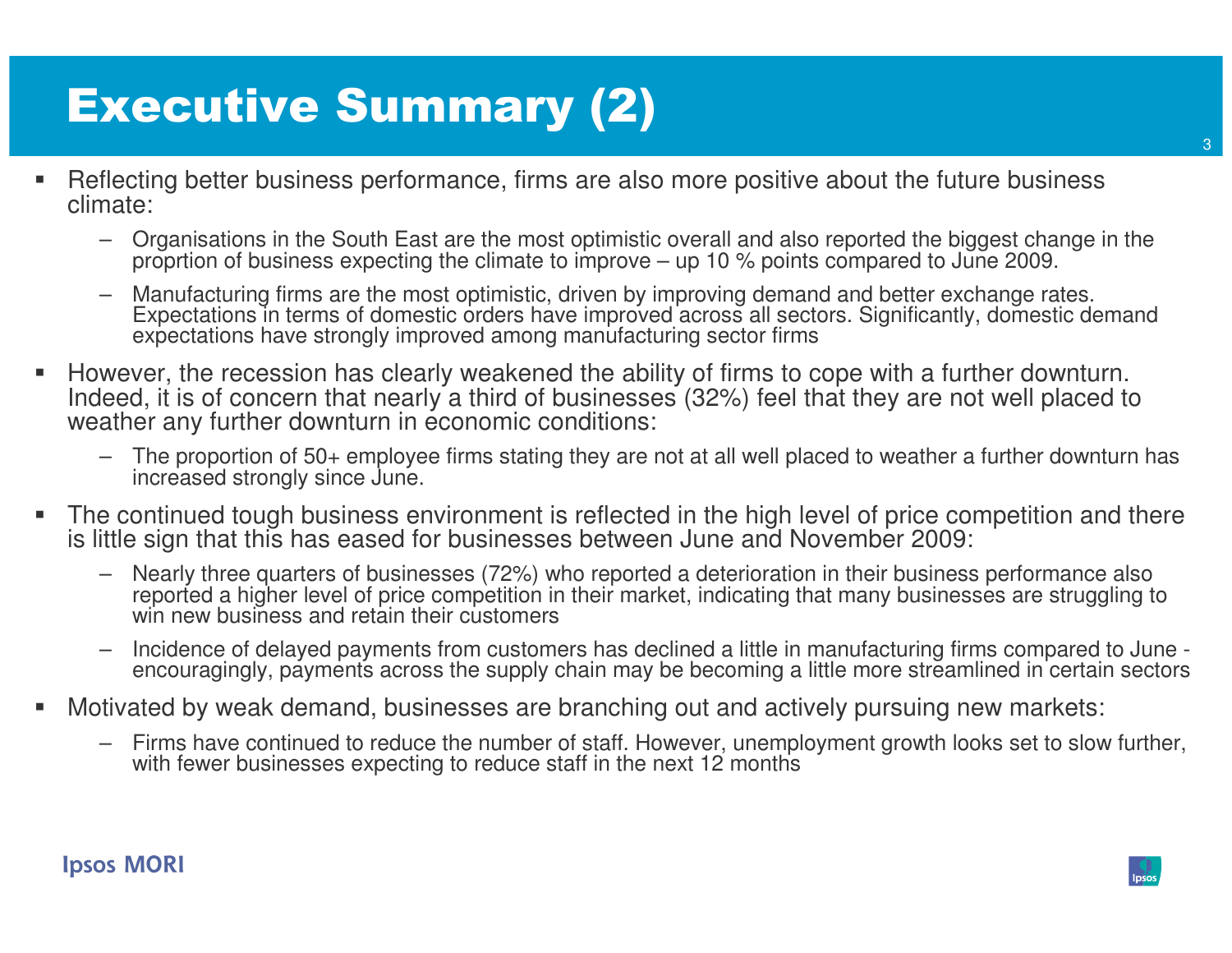# Executive Summary (3)

- Businesses are still cautious over increasing capital investment levels, unsurprising given the challenging current conditions but the general trend is upward.
- While it is unclear if this will be used to actively fund expansion or as a lifeline to allow the business to keep trading, the NBS shows that demand for finance is actually increasing - a fifth of firms will need to raise new sources or renegotiating existing finance or credit in the next 12 months:
	- – There is a clear link between those businesses that have had to raise new sources of credit and the level of concern they feel about the future operating environment
	- Smaller firms have reported that credit lending conditions have worsened, leading to huge challenges. Significantly higher proportions of 1-9 employee firms reported problems in accessing finance or credit compared to June. Conversely, it is getting better for larger firms – fewer, 50+ firms reported problems accessing finance or credit over the same period
- Businesses continue to take active steps to reduce their  $CO_2$  emissions - the adoption of these measures is clearly having an impact on the bottom line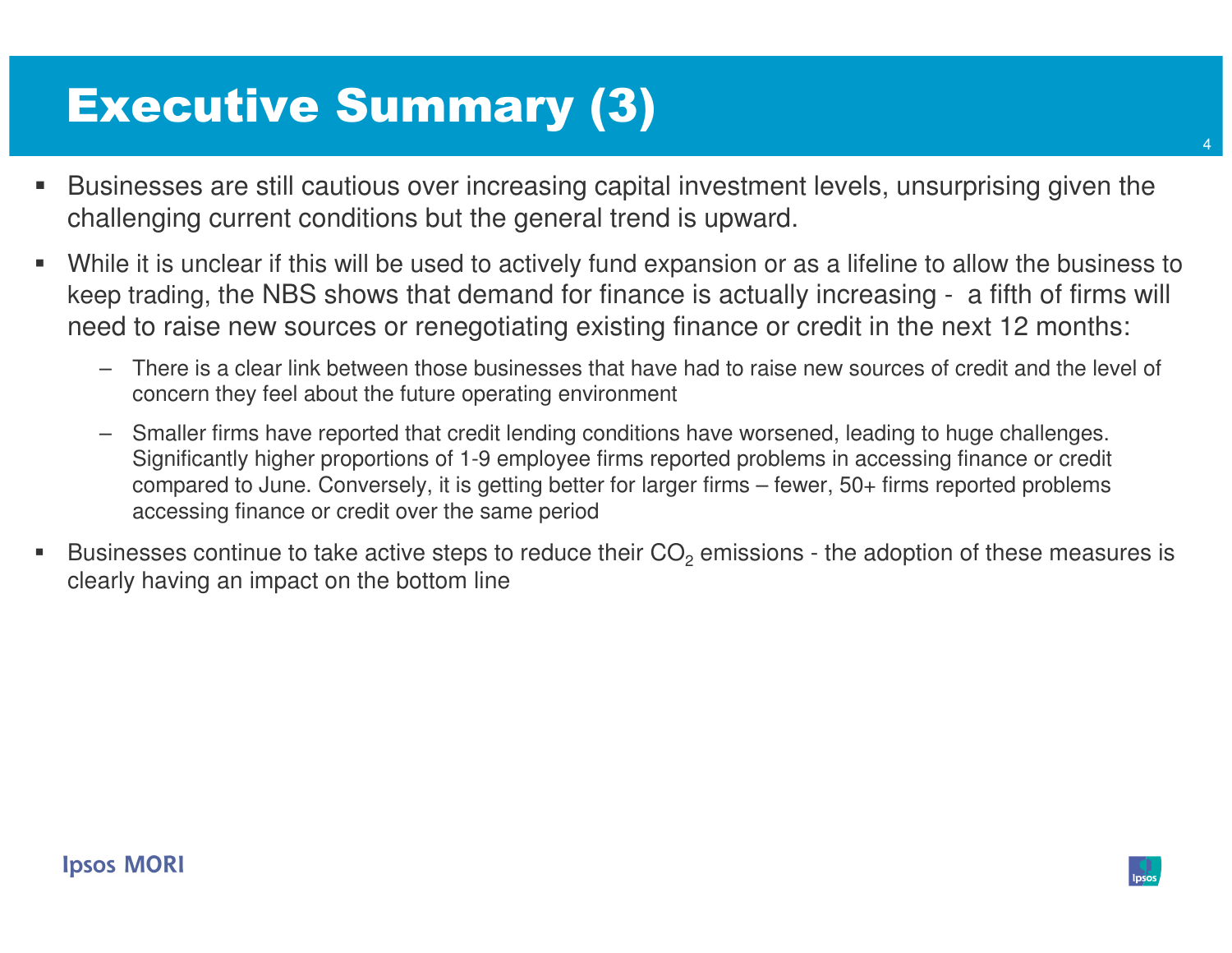## Contents

- h. Background and methodology
- h. Section 1: Headline Business Performance
- $\blacksquare$ Section 2: Performance and outlook across key business metrics
- P. Section 3: Are market conditions improving?
- Section 4: Are businesses still taking action to combat the downturn?
- Section 5: Is business investment improving?
- Section 6: Access to finance and credit
- h. Section 7: Business cost pressures
- P. Section 8: Business strategies
- P. Section 9: Business collaboration and support
- h. Section 10: Human resources and training
- Appendix: Guide to statistical reliability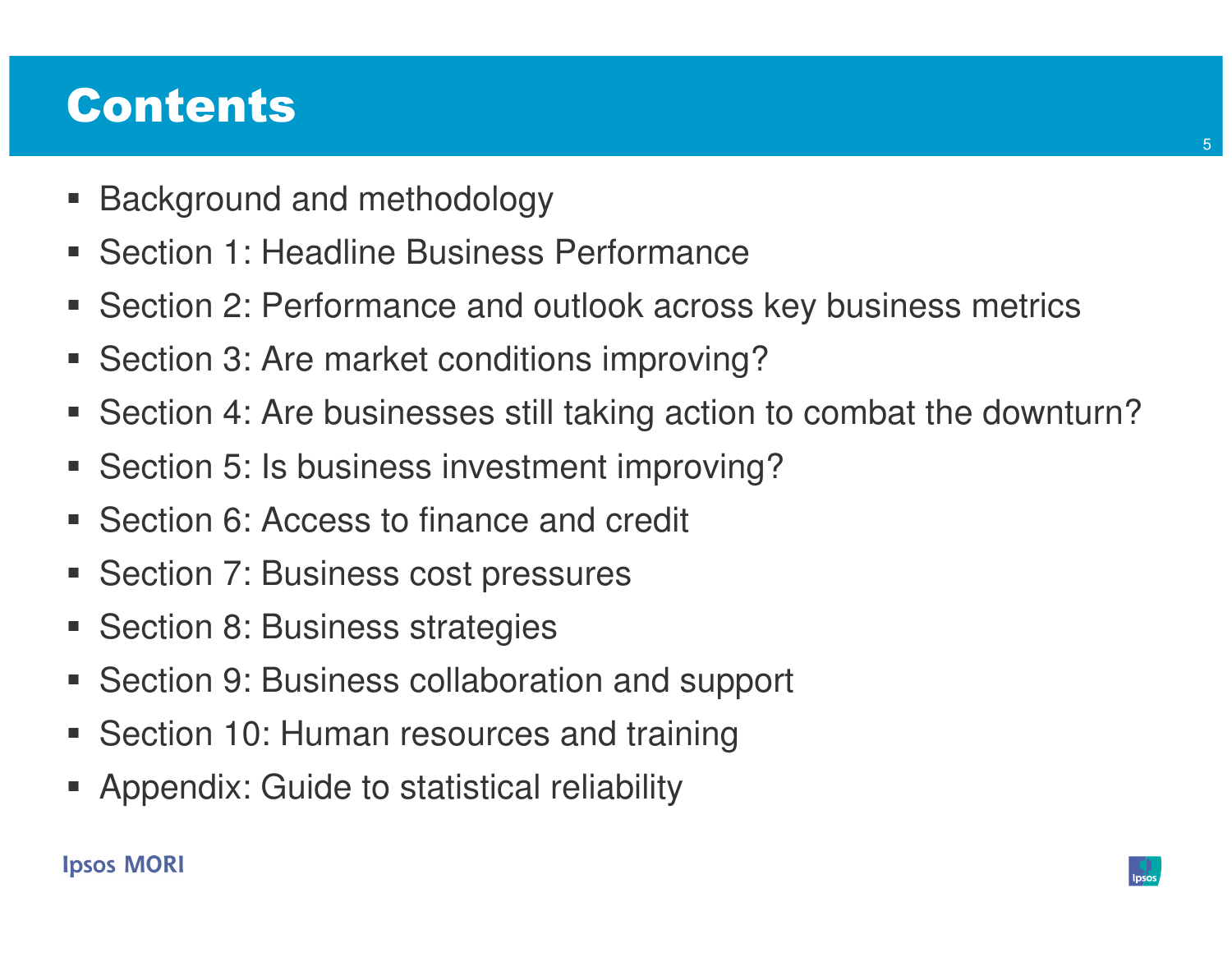# Background and methodology

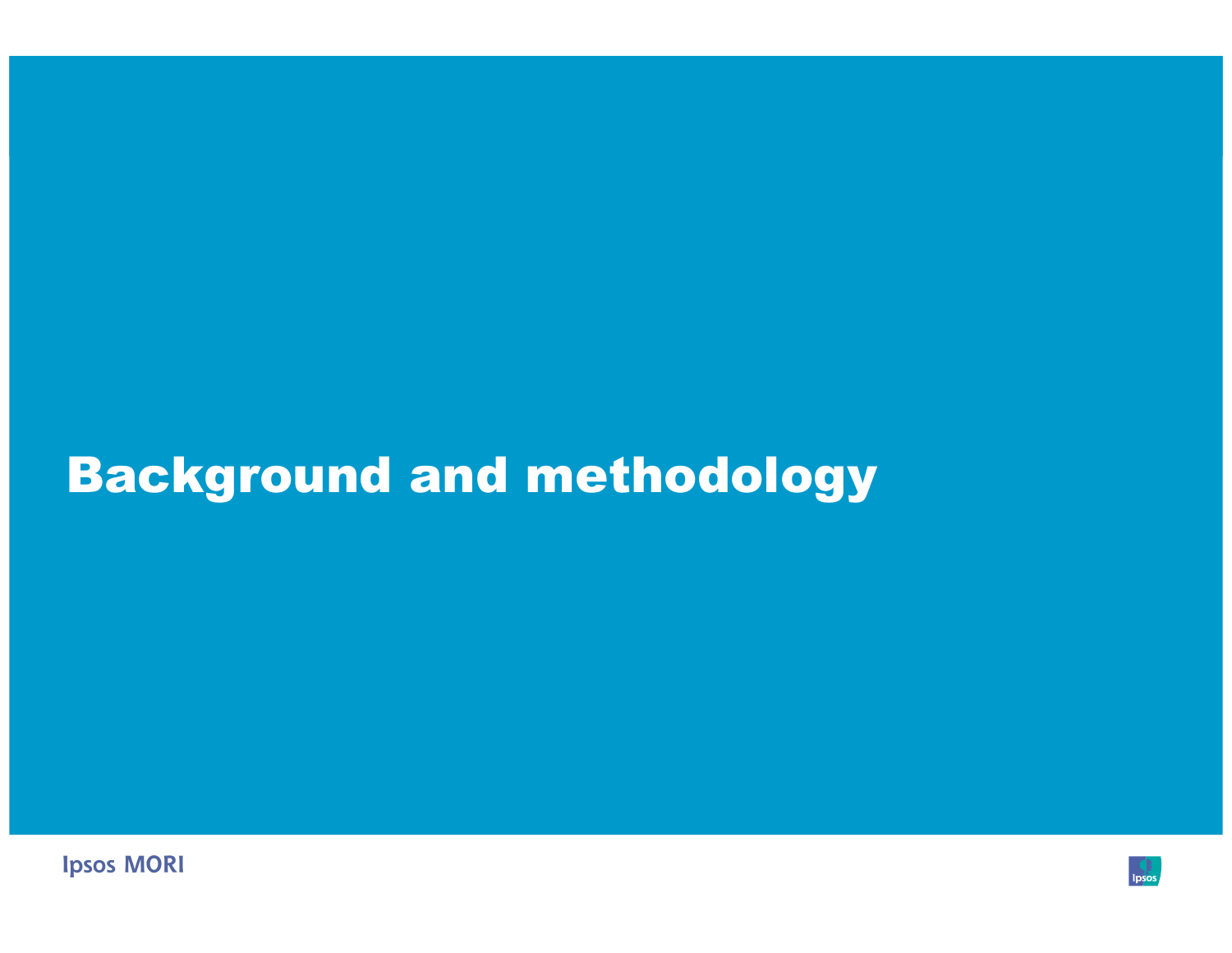## Background and objectives

- This report is based on findings from the National Business Survey (NBS), November 2009, conducted by Ipsos MORI on behalf of the RegionalDevelopment Agency Network and Invest Northern Ireland.
- The National Business Survey is one of the largest and most statistically robust of its kind carried out in England and Northern Ireland with over 5,300 companies responding from all sectors of the economy. Respondents are senior business leaders within their organisation.
- The survey is carried out twice a year (spring and autumn) with the latest findings covering opinion for the months October – December 2009. The survey asks a variety of questions ranging from business optimism to orders and output, skills issues, cost pressures and environmental performance.
- The survey builds on the findings and work of the survey carried out in June 2008, November 2008, June 2009 and of the previously titled "UK Survey of Regional Economic Trends", which ran over nine consecutive waves, from spring 2003.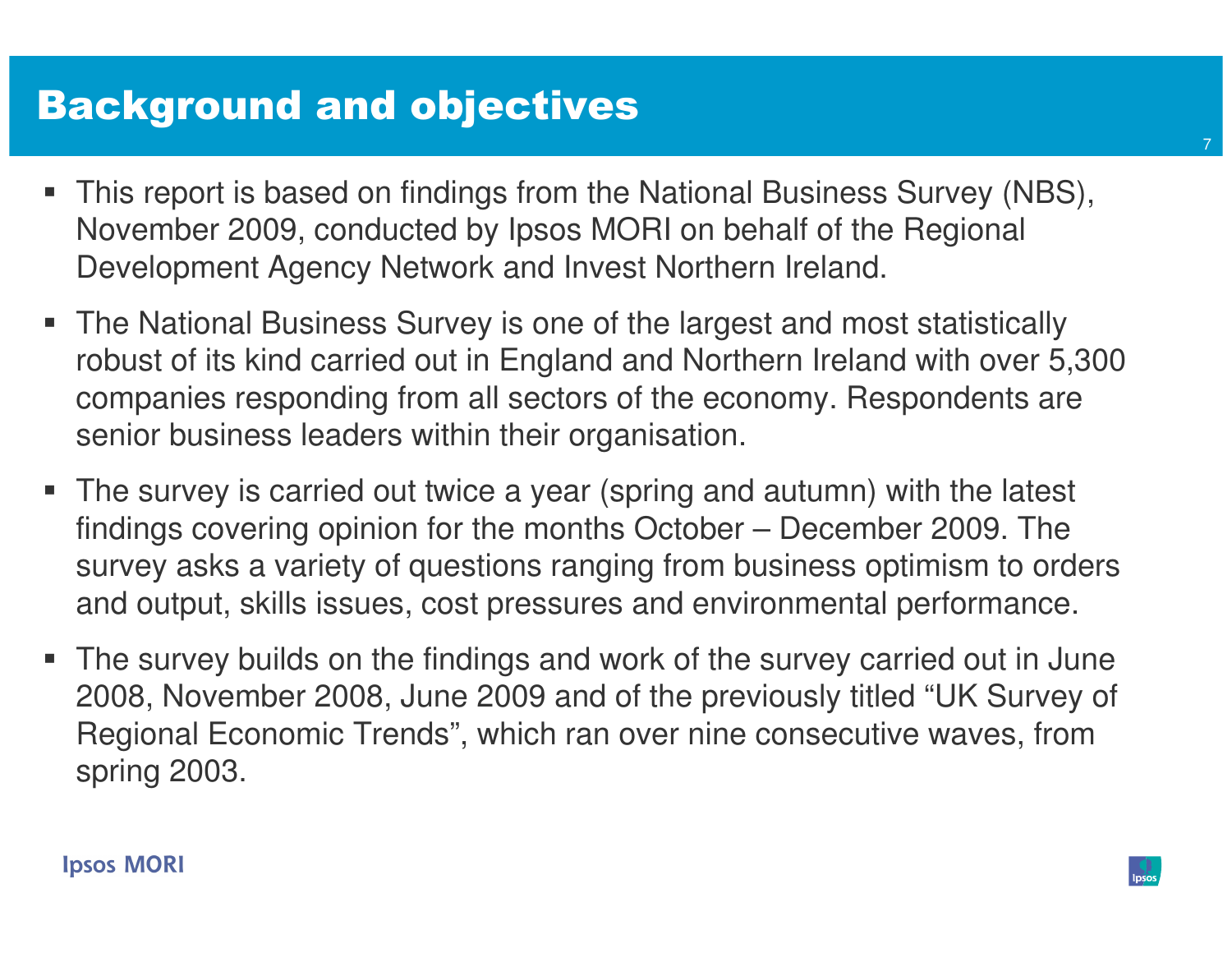# Methodology

- The methodology and questionnaire remain largely unchanged to ensure consistency of approach between survey waves and data.
- The National Business Survey uses a postal methodology, with the option of completing the survey online for those who find this more convenient.
- An initial mail-out was sent out to a randomly selected, representative sample of businesses and organisations across the country. Following this email reminders were sent to all organisations with email contact details.
- Fieldwork was conducted between October and December 2009 and the final achieved sample size was 5,313. The table on the next slide shows how responses were broken down by each region.
- I. Data have been weighted by size (employee numbers), region and sector, to reflect the national profile.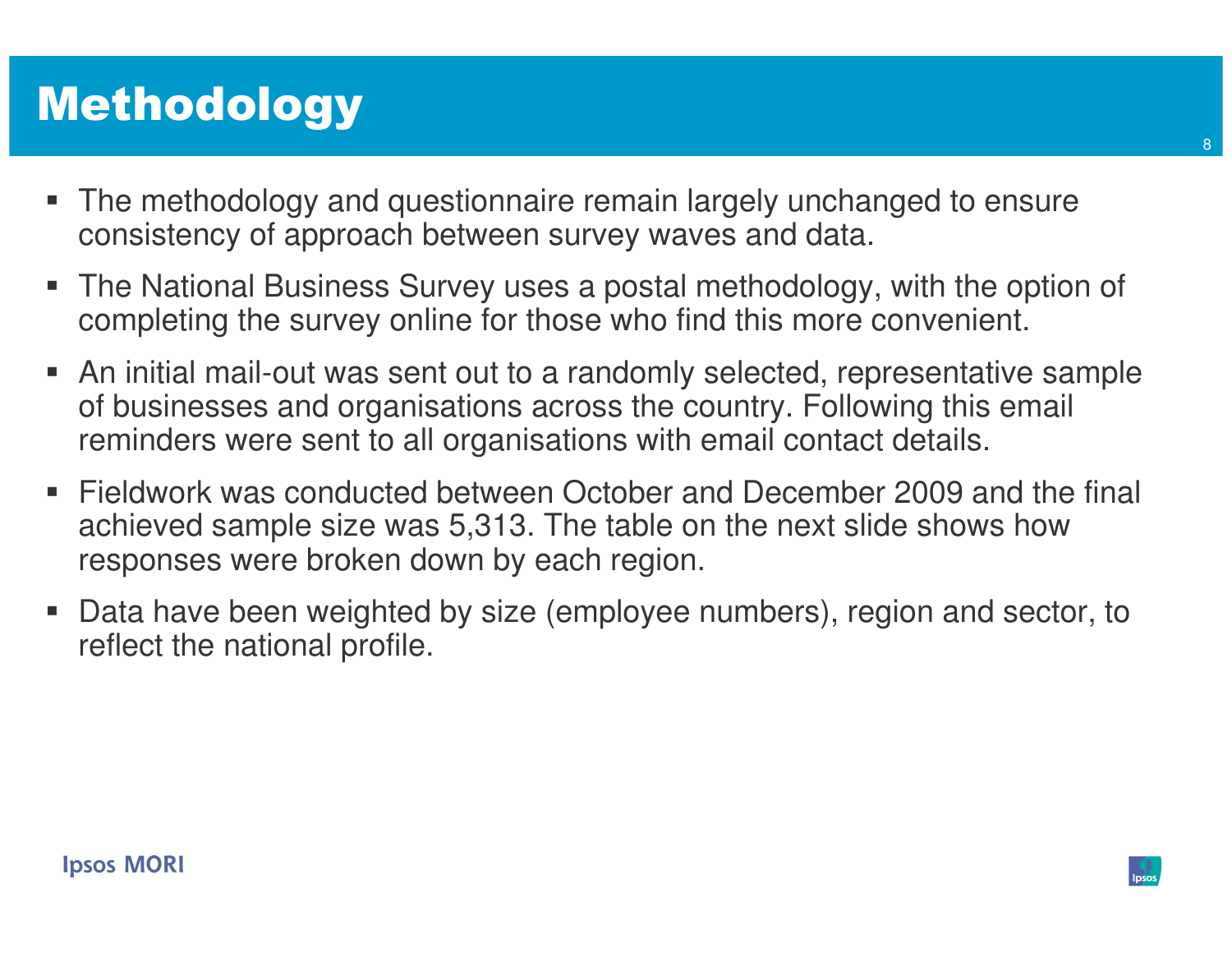

|                                                       | <b>Sample Size</b>   | <b>Sample Size</b> | <b>Sample Size</b>   | <b>Sample Size</b> |  |
|-------------------------------------------------------|----------------------|--------------------|----------------------|--------------------|--|
| <b>Region</b>                                         | <b>November 2009</b> | <b>June 2009</b>   | <b>November 2008</b> | <b>June 2008</b>   |  |
| <b>Yorkshire and Humber</b>                           | 925                  | 1,215              | 843                  | 1,144              |  |
| <b>West Midlands</b>                                  | 432                  | 616                | 327                  | 319                |  |
| South West                                            | 437                  | 558                | 425                  | 454                |  |
| <b>South East</b>                                     | 683                  | 957                | 569                  | 657                |  |
| North West                                            | 438                  | 620                | 538                  | 357                |  |
| <b>North East</b>                                     | 351                  | 431                | 343                  | 307                |  |
| London                                                | 420                  | 552                | 505                  | 414                |  |
| <b>East Midlands</b>                                  | 805                  | 938                | 738                  | 735                |  |
| East of England                                       | 449                  | 529                | 380                  | 410                |  |
| <b>England</b>                                        | 4,940                | 6,416              | 4,668                | 4,797              |  |
| Northern Ireland                                      | 373                  | 411                | 335                  | 438                |  |
| <b>TOTAL (England and</b><br><b>Northern Ireland)</b> | 5,313                | 6,827              | 5,003                | 5,235              |  |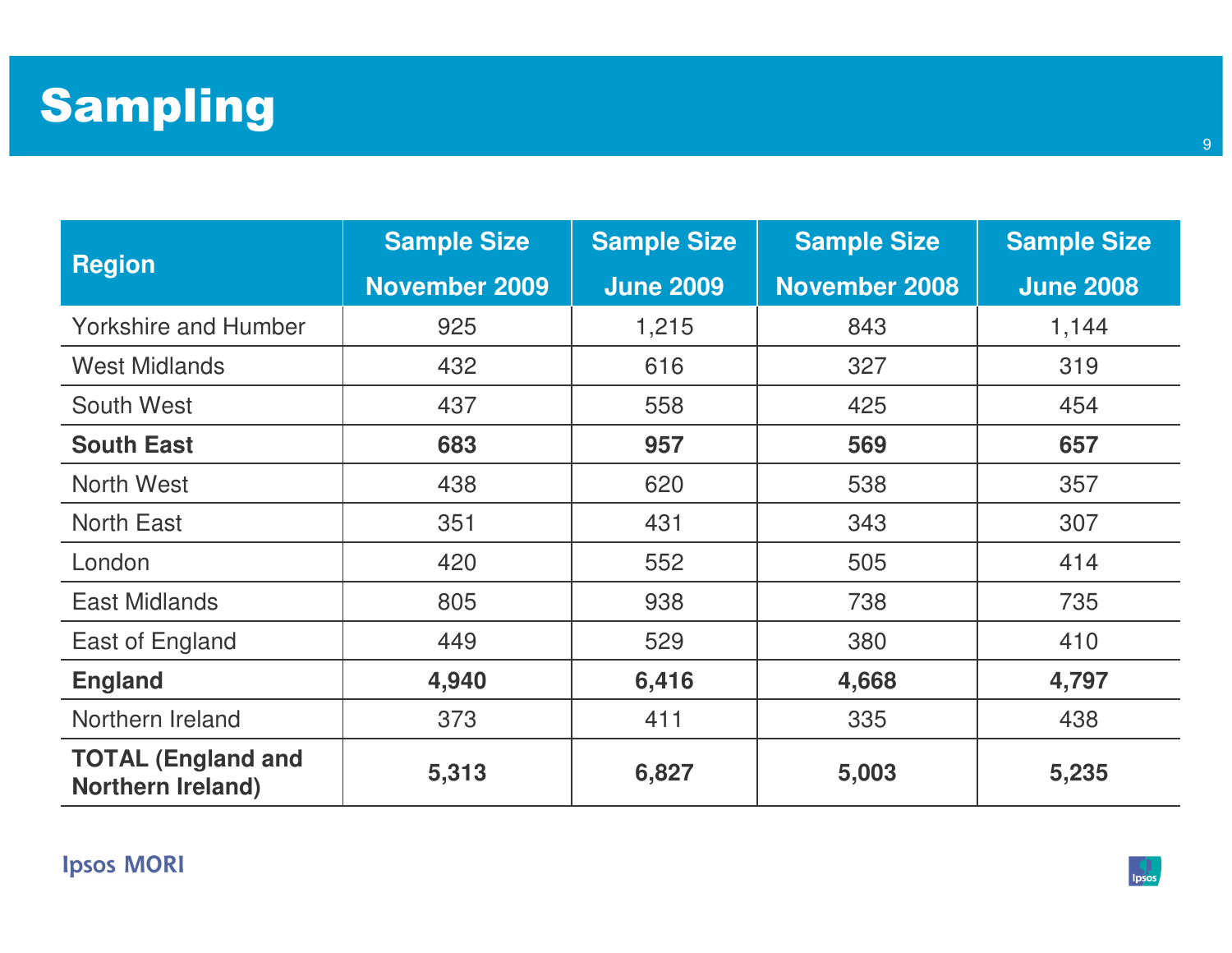## **Publication of the Data**

 As with all our studies, these findings are subject to our standard Terms & Conditions of Contract. Any press release or publication of the findings of this survey requires the advance approval of Ipsos MORI. This would only be refused on the grounds of inaccuracy or misrepresentation of the findings.

## **Acknowledgements**

 We would like to place on record our thanks for the input and support provided during the study from Victoria Gell, Bethan Sheridan-Jones, and Patrick Bowes at Yorkshire Forward, as well as Ian Kay at the Office for National Statistics. We would also like to thank all businesses who took the time to take part in the survey.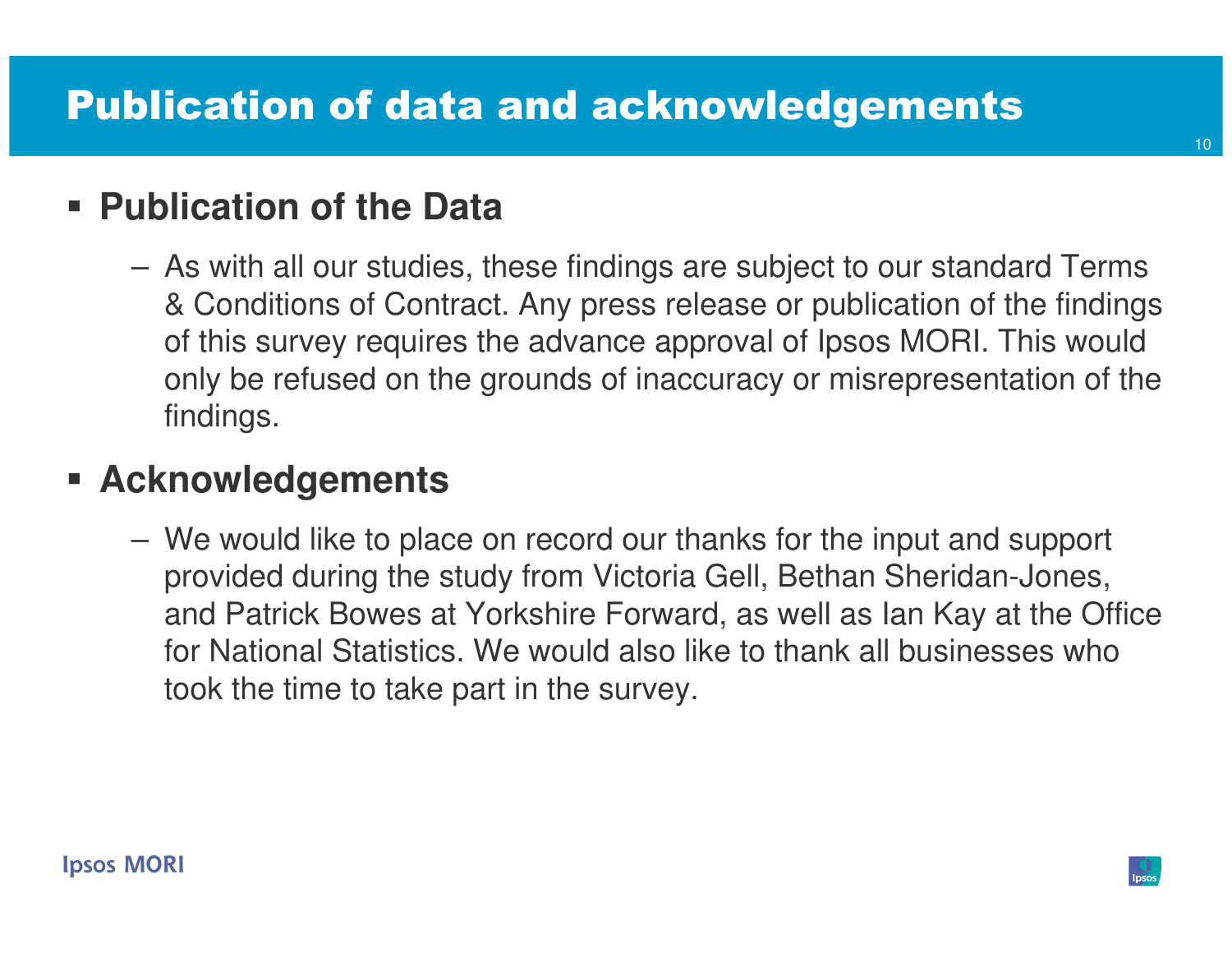## Findings from the National Business Survey

November 2009



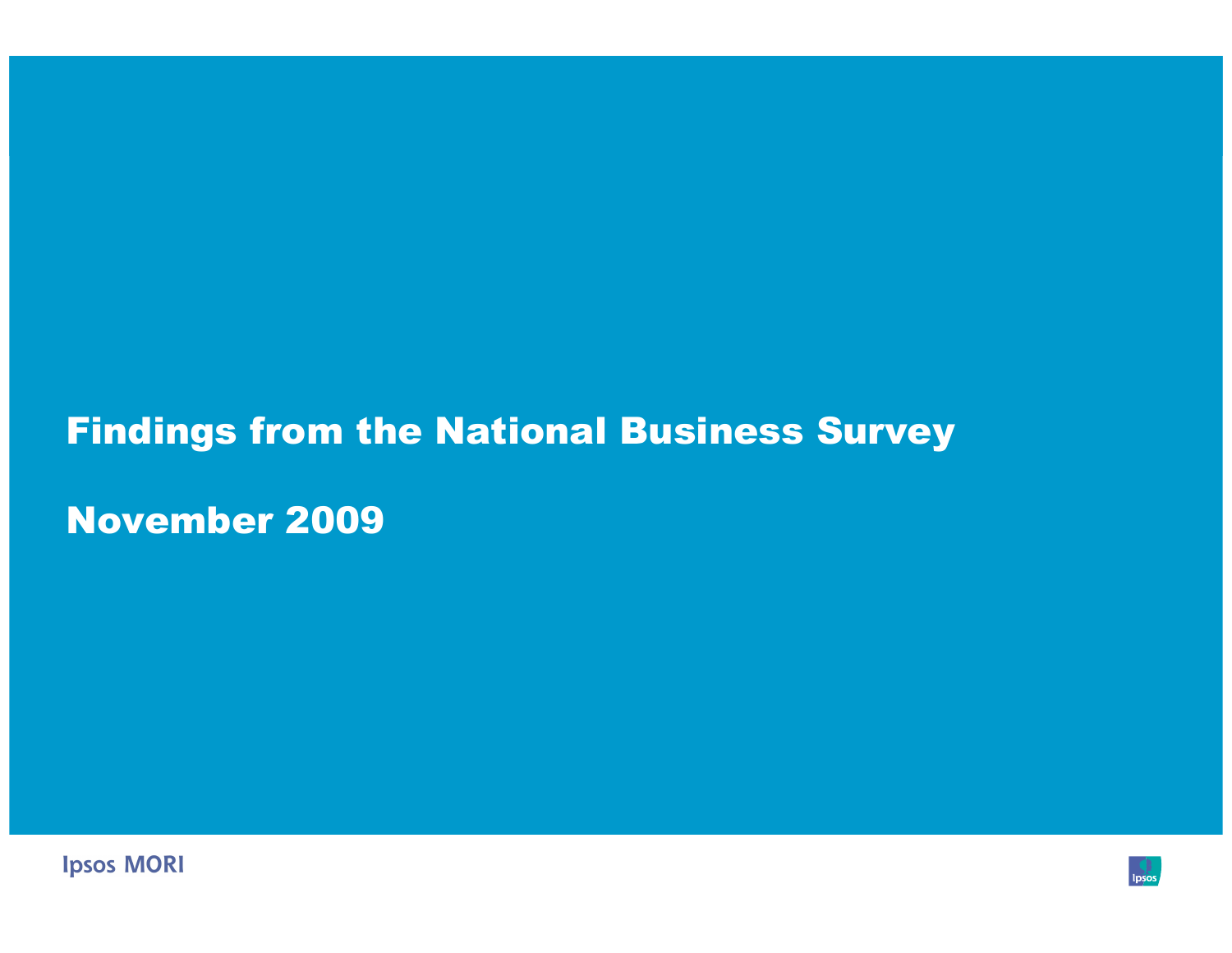## Section 1

## Headline Business Performance



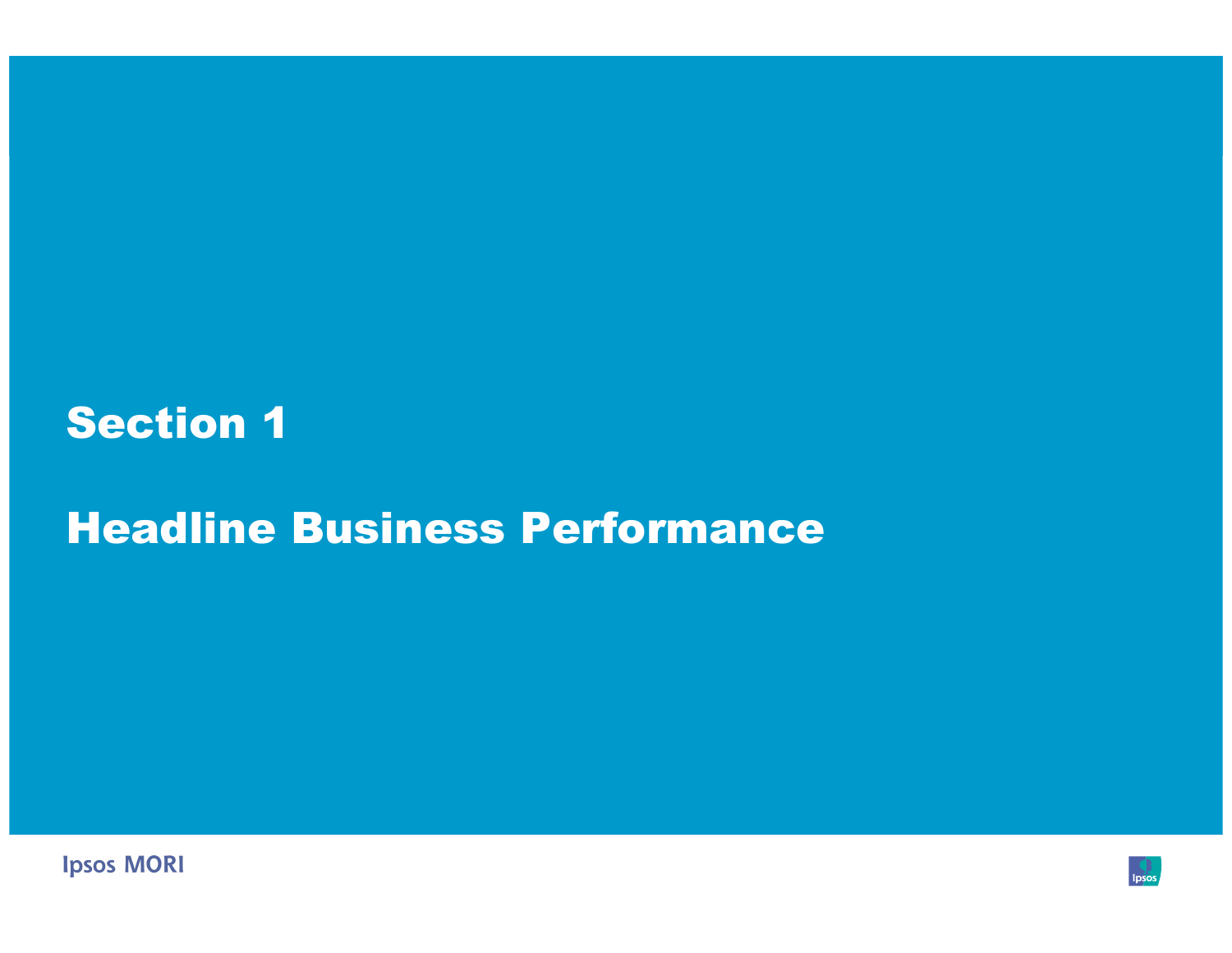#### 13While business performance has improved from the low of June 2009, many firms across England are feeling the effects of the recession

Q Would you say that overall, your business performance in the past 12 months has improved, remained stable or deteriorated?

Improve ■ Remain stable ■ Deteriorate



A greater proportion of businesses reported improved performance in November compared to the previous wave – 20% in November 2009 compared to 16% in June (17% and 11% respectively in Northern Ireland). Fewer businesses also reported deteriorating performance compared to June 2009, a sign that a stronger operating environment and more favourable demand conditions is beginning to positively impact on business.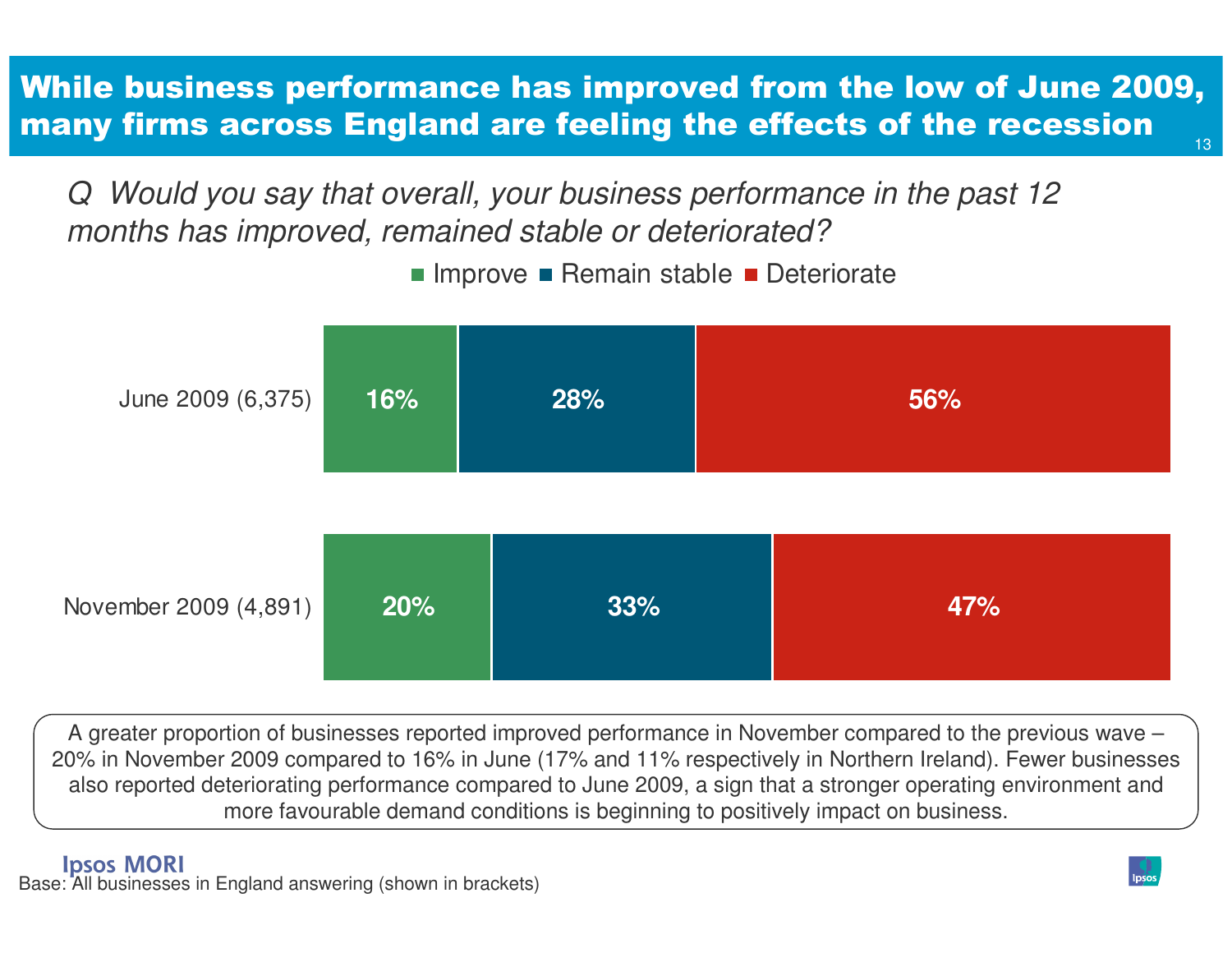Businesses in most regions have seen an improvement in business performance, compared to the previous wave – however there are still challenges to face with between 40% and 50% of business in most regions citing a deterioration

Q Would you say that overall, your business performance in the past 12 months has improved, remained stable or deteriorated?stand the parameters of the standard standard in the standard state of the standard state of the standard state of the state of the state of the state of the state of the state of the state of the state of the state of the

**24% 23% 22% 21% 20% 20% 19% 19% 18% 17%39%33% 32% 28% 31% 33% 36% 35% 32% 37%37%44% 46% 51% 49% 47% 45% 46% 50% 46%**South West (435)North East (347)Yorkshire (922)West Midlands (424)South East (675)East of England (443)North West (432)East Midlands (796)London (417)Northern Ireland (369)Improved ■ Remained Stable ■ Deteriorated 2009-2% $+7%$  $+7%$  $+7%$ +3% $0%$ +3%+5% $+7%$  $+6%$ 

 Firms within the North East, Yorkshire, West Midlands and London reported significantly improved performance compared to June 2009. South West region is the strongest performer overall with the lowest proportion of firms (37%) reporting that performance had deteriorated. While business performance has been stronger compared to June 2009, firms in Northern Ireland and London are the least likely to state that performance has improved compared to other regions.

**Ipsos MORI** Base: All businesses in England and Northern Ireland answering (shown in brackets)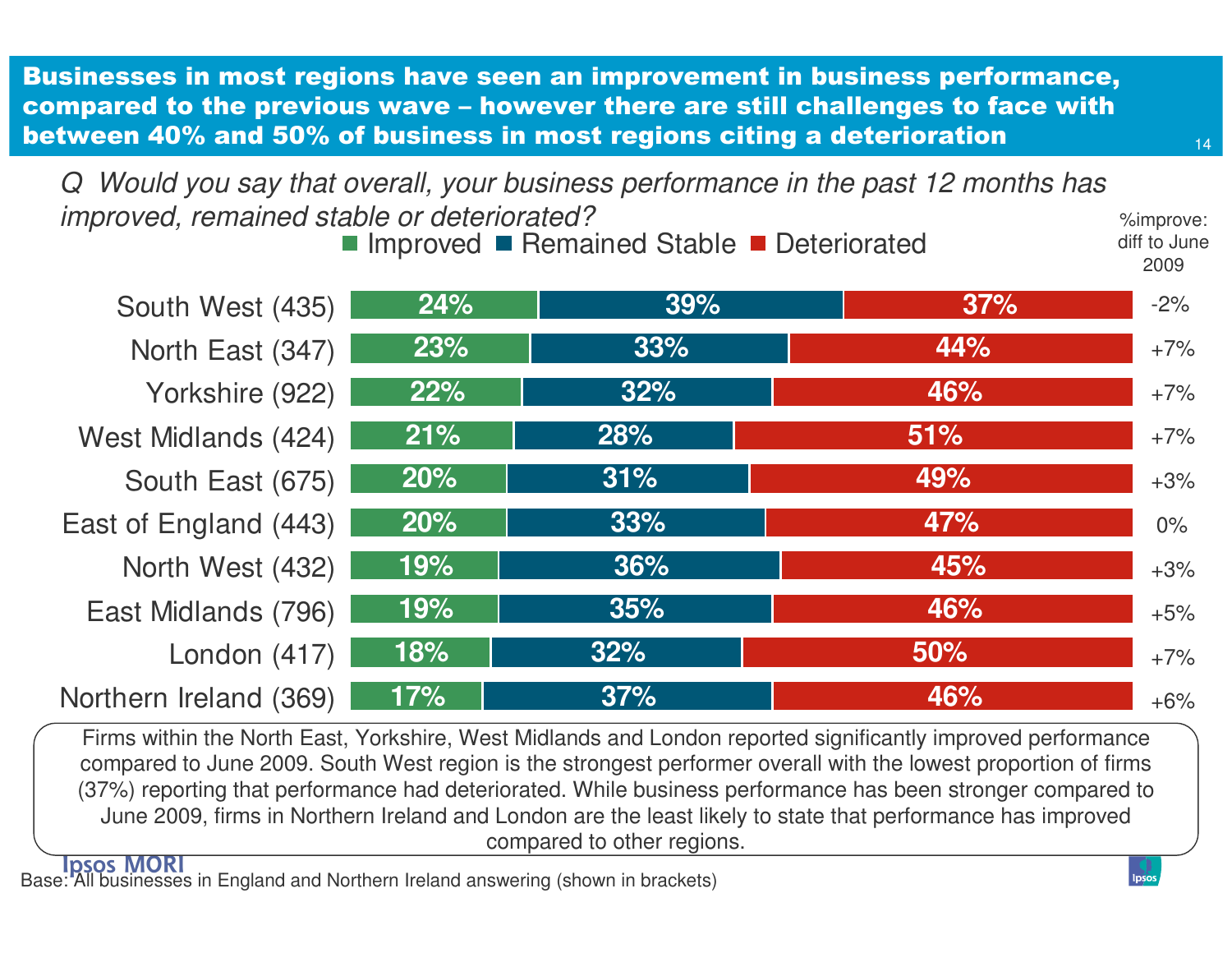All sectors, apart from transport, reported higher proportions of firms experiencing improved business performance compared to June 2009

Q Would you say that overall, your business performance in the past 12 months has improved, remained stable or deteriorated? $\frac{1}{2}$  %improve:



 The number of firms in the hotels/catering industry reporting improved performance increased by 8 % points in June compared to November – the strongest increase of all the sectors. While conditions are still challenging for the construction sector, business performance has clearly improved over the last 6 months - 54% of construction firms reported a deterioration in business performance in November compared to 67% in June. The transport sector continues to struggle - while there are greater numbers now reporting stable business performance, slightly fewer reported improved performance compared to June 2009**Ipsos MORI** 

#### Base: All businesses in England answering (shown in brackets) \*Caution: small base size (<100)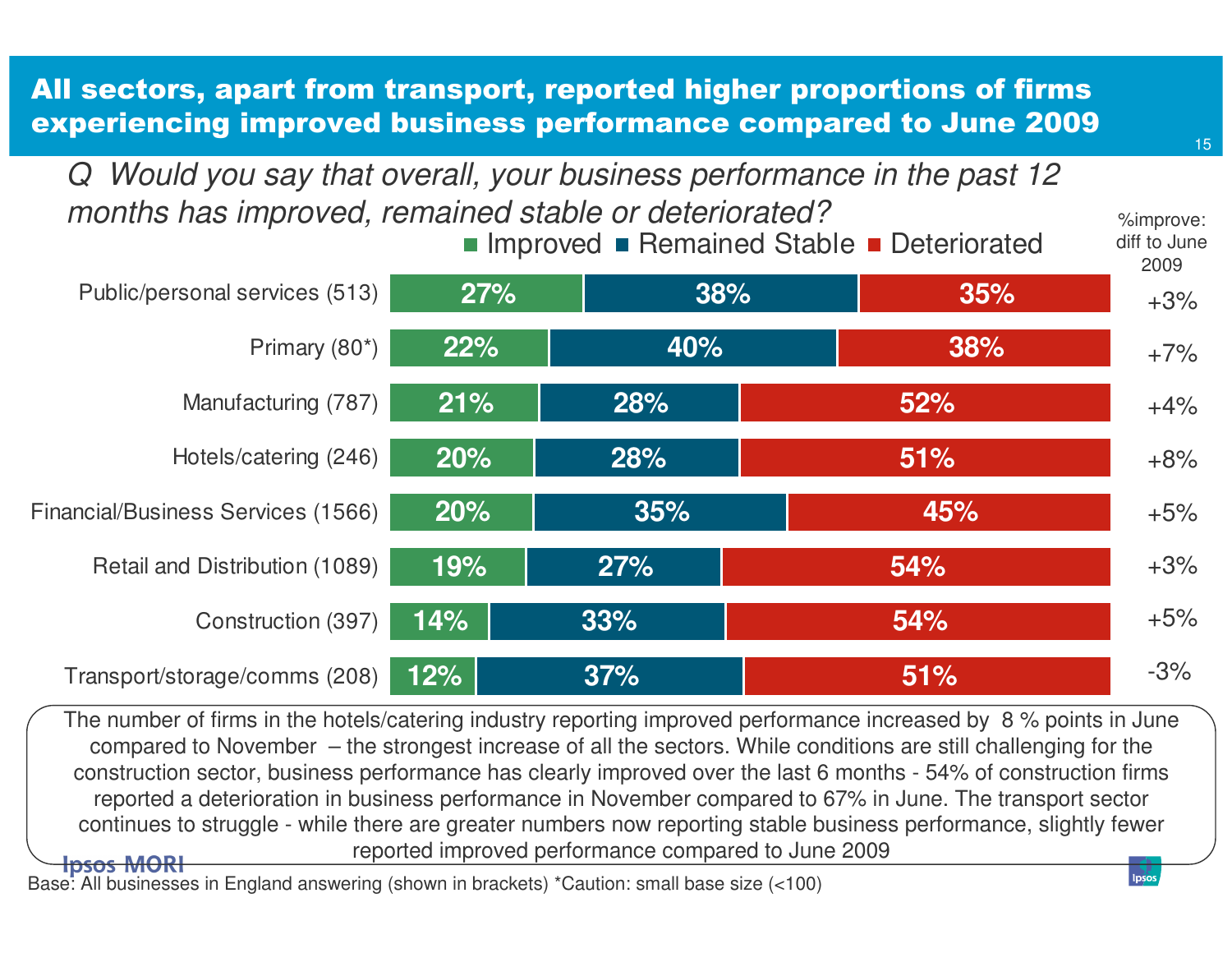16Better economic conditions are having a positive impact on small firm performance. While 1-9 employee firms are more likely to report deteriorating performance overall, a slightly higher number also reported improved performance compared to June 2009

Q Would you say that overall, your business performance in the past 12 months has improved, remained stable or deteriorated?



Larger businesses (those with 50+ employees) continue to perform better than smaller business with nearly a third (30%) of businesses reporting improved business performance in the last 12 months. However, the full impacts of the recession are still filtering through to larger firms - the proportion reporting improved performance in November actually decreased by 5 % points compared to June. A fifth of smaller businesses (20% with 1-9 employees) saw an improved business performance, a 5 % point increase on June 2009. Smaller firms are clearly more sensitive to changing economic conditions, falling harder in the downturn but conversely experiencing quicker recovery.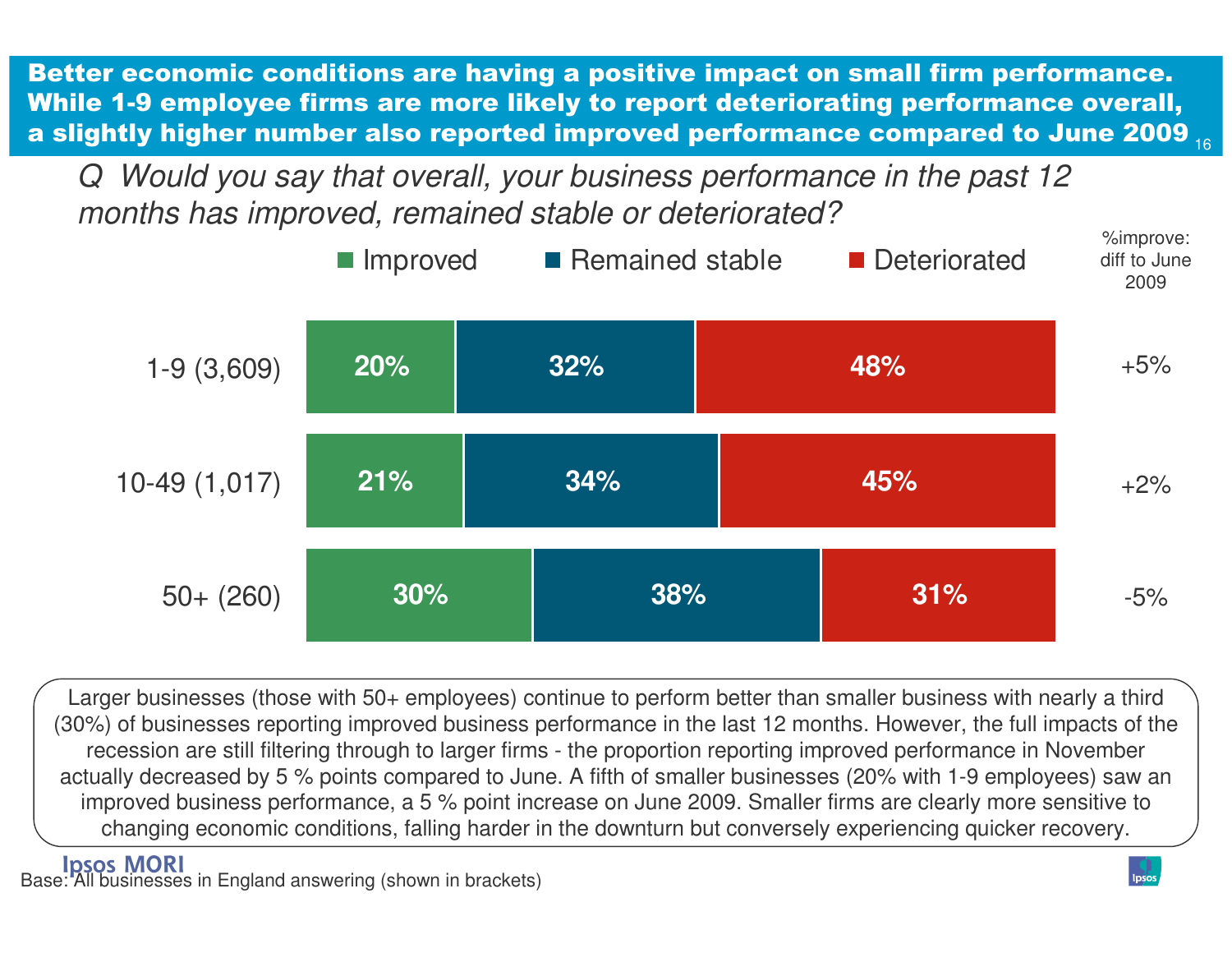Reflecting an overall stabilising of business performance over the last 12 months, firms of all sizes now feel slightly more positive about the business climate for the next 12 months compared to June 2009

Q Over the next 12 months do you expect the business climate in which your business operates to generally improve, remain stable, or deteriorate?



Businesses are clearly feeling more optimistic with 29% of firms in England (26% in Northern Ireland) expecting the business climate to improve over the next 12 months, while fewer - only a quarter of businesses - expect to see a deterioration. There are no significant differences in overall optimism by business size.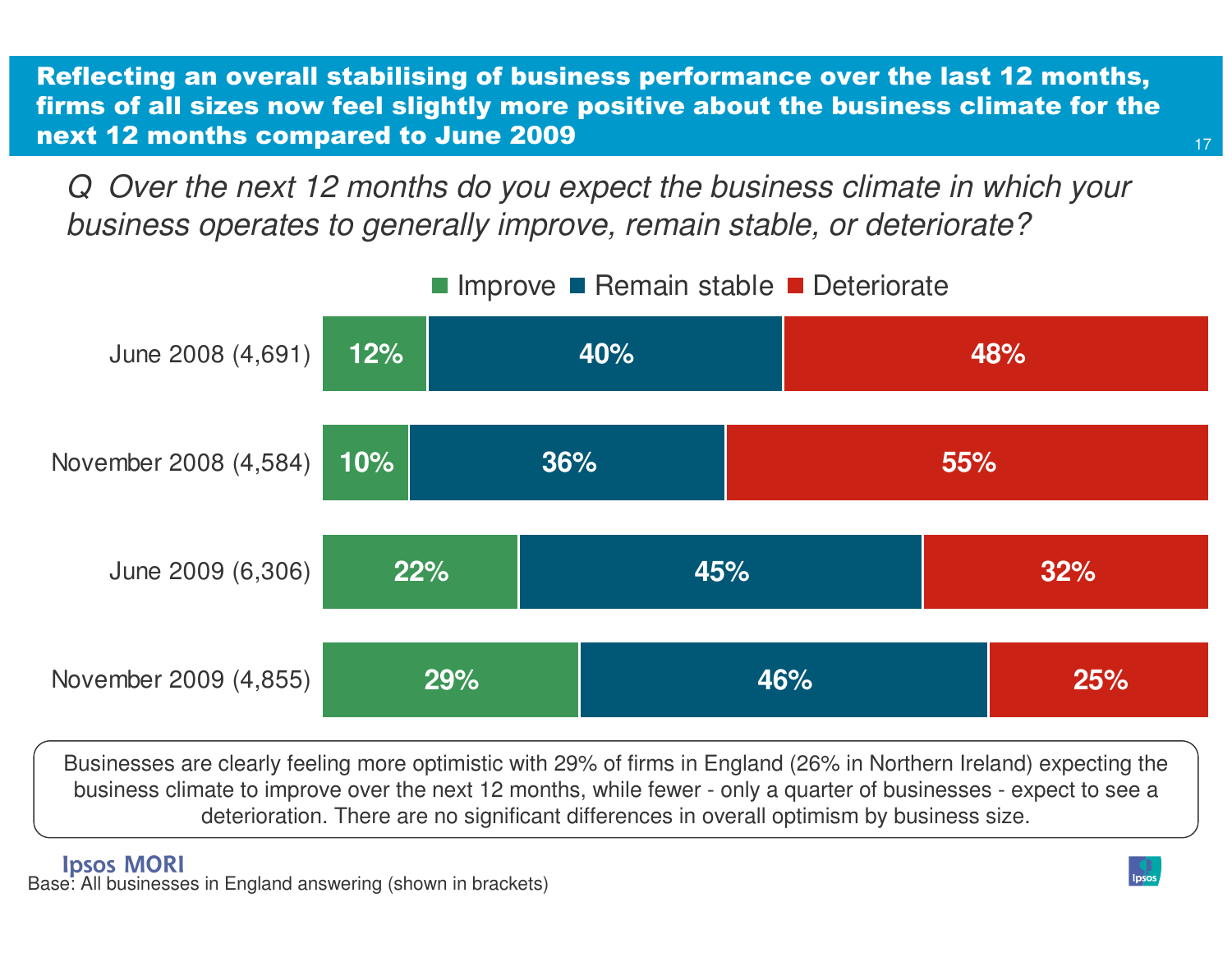### Businesses in the South East, London and Yorkshire are the most optimistic about the future

Improve ■ Remain Stable ■ Deteriorate Q Over the next 12 months do you expect the business climate in which your business operates to generally improve, remain stable, or deteriorate?%improve: diff to June

**33% 30% 29% 28% 27% 27% 26% 26% 25% 25%45% 44% 47% 50% 45% 47% 46% 45% 49% 49%22% 26% 24% 22% 28% 26% 27% 30% 26% 26%**South East (671)London (411)Yorkshire (911)South West (434)West Midlands (420)North West (433)East of England (441)Northern Ireland (368)North East (344)East Midlands (790) $+10%$  $+7%$ +9% $+3%$  $+4%$  $+5%$  $+2%$  $+8%$  $+6%$  $+6%$ 

Organisations in the South East are the most optimistic overall and also reported the biggest change in the proprtion of business expecting the climate to improve – up 10 % points compared to June 2009. Firms in the East of England and the South West reported the lowest increase in the proportion who expected conditions to improve compared to June. Interestingly these regions had the highest level of optimism in the June wave of the NBS.<br>Ipsos MORI

Base: All businesses in England and Northern Ireland answering (shown in brackets)

18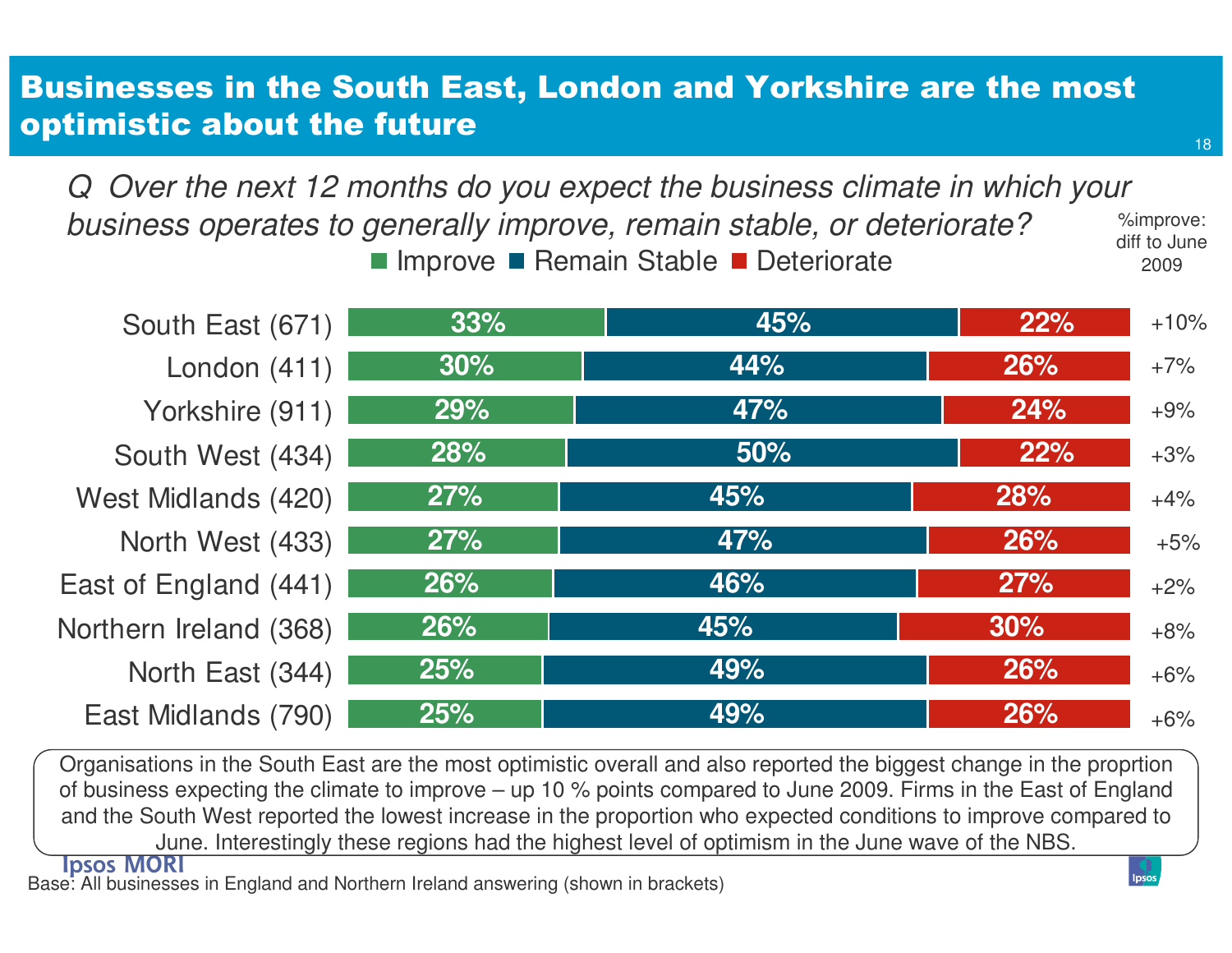Businesses in the manufacturing sector are the most optimistic about the future business climate, perhaps driven by improving demand and a favourable exchange rate position. While the hotels/catering sector is now the most pessimistic sector

Q Over the next 12 months do you expect the business climate in which your business operates to generally improve, remain stable, or deteriorate? %improve: diff to June



 The manufacturing sector is the most optimistic about the upcoming year with 37% of businesses expecting a improvement in the business climate – an increase of 14% points from June 2009. The hotels/catering sector is slightly more pessimistic than in June with a net improvement score of -17% - compared to -12% in June 2009. While transport firms have struggled in their business performance over the last six months relative to other sectors, their expectations for the business climate is one of the most positive

Base: All businesses in England answering (shown in brackets) \*Caution: small base size (<100)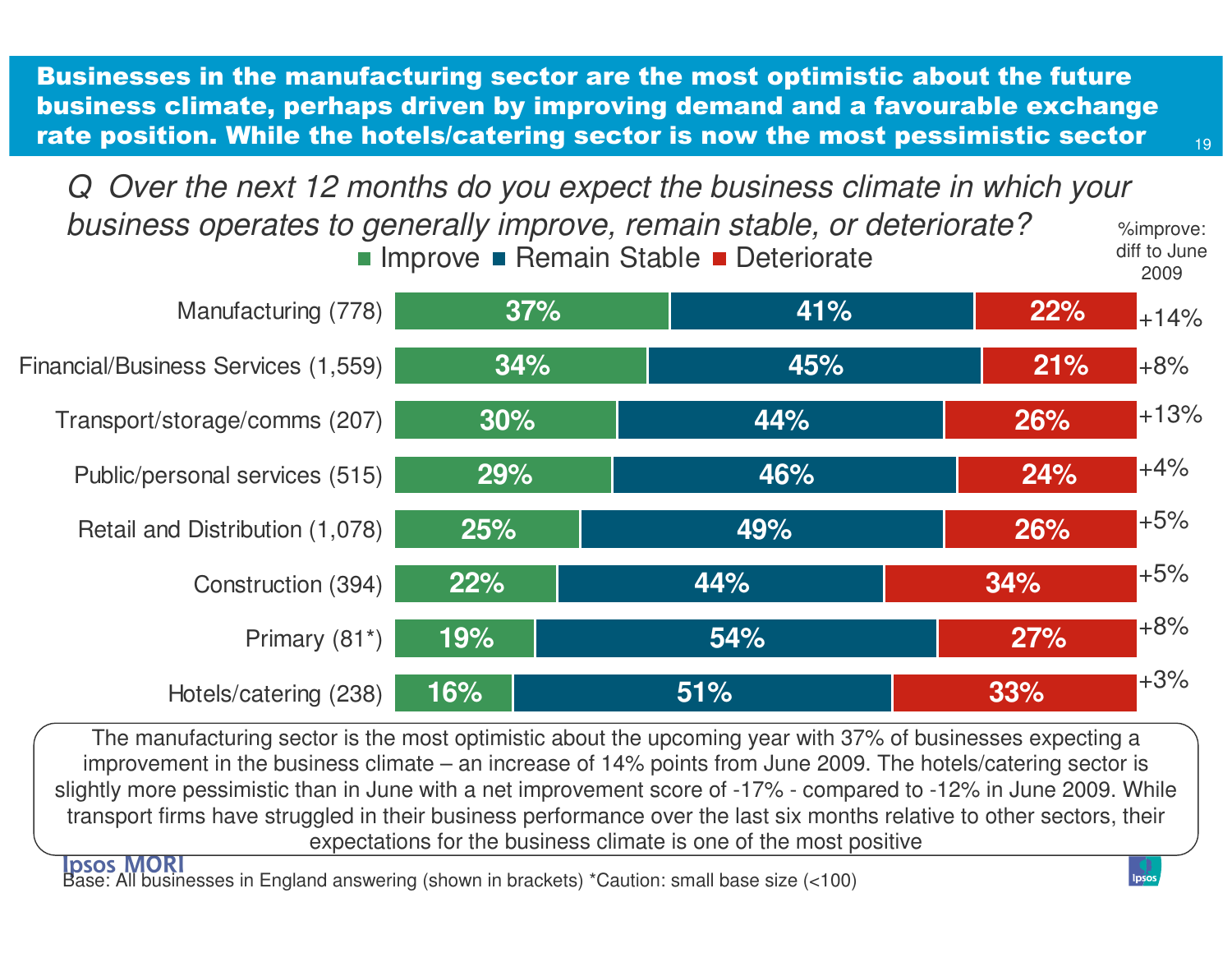#### 20The CBI Quarterly Industrial Trends Survey shows a similar trend to the NBS – business confidence improved in January 2009, and is now showing a positive balance

Balance is a percentage difference between negative and positive responses



#### **Ipsos MORI**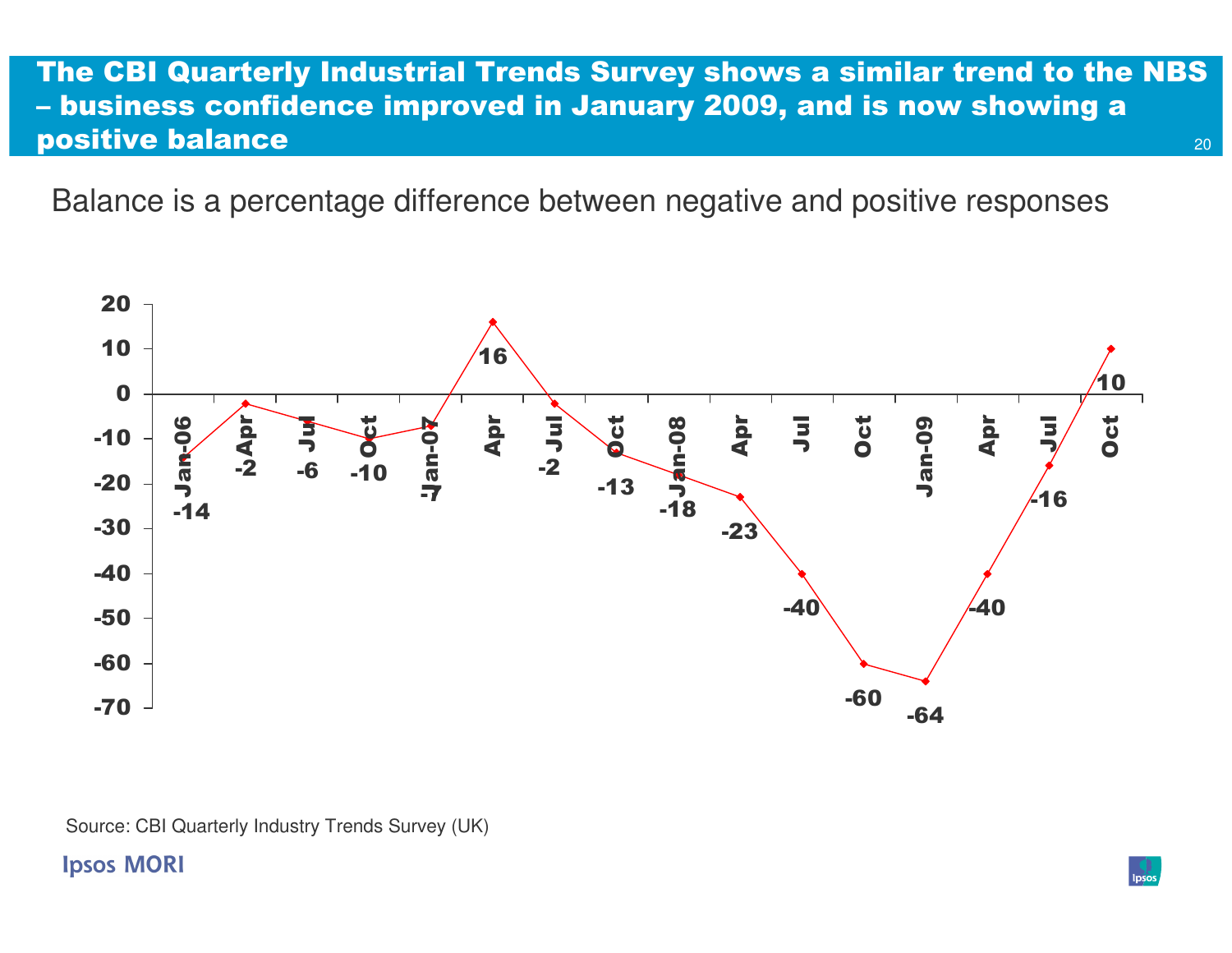The findings of the BCC Quarterly Economic Survey are consistent with the trends in the November wave of the NBS - confidence in turnover and profitability in manufacturing firms is increasing at a faster rate compared to many parts of the services sector

Confidence, by turnover and profitability, within manufacturing and servicing sectors



#### **Ipsos MORI**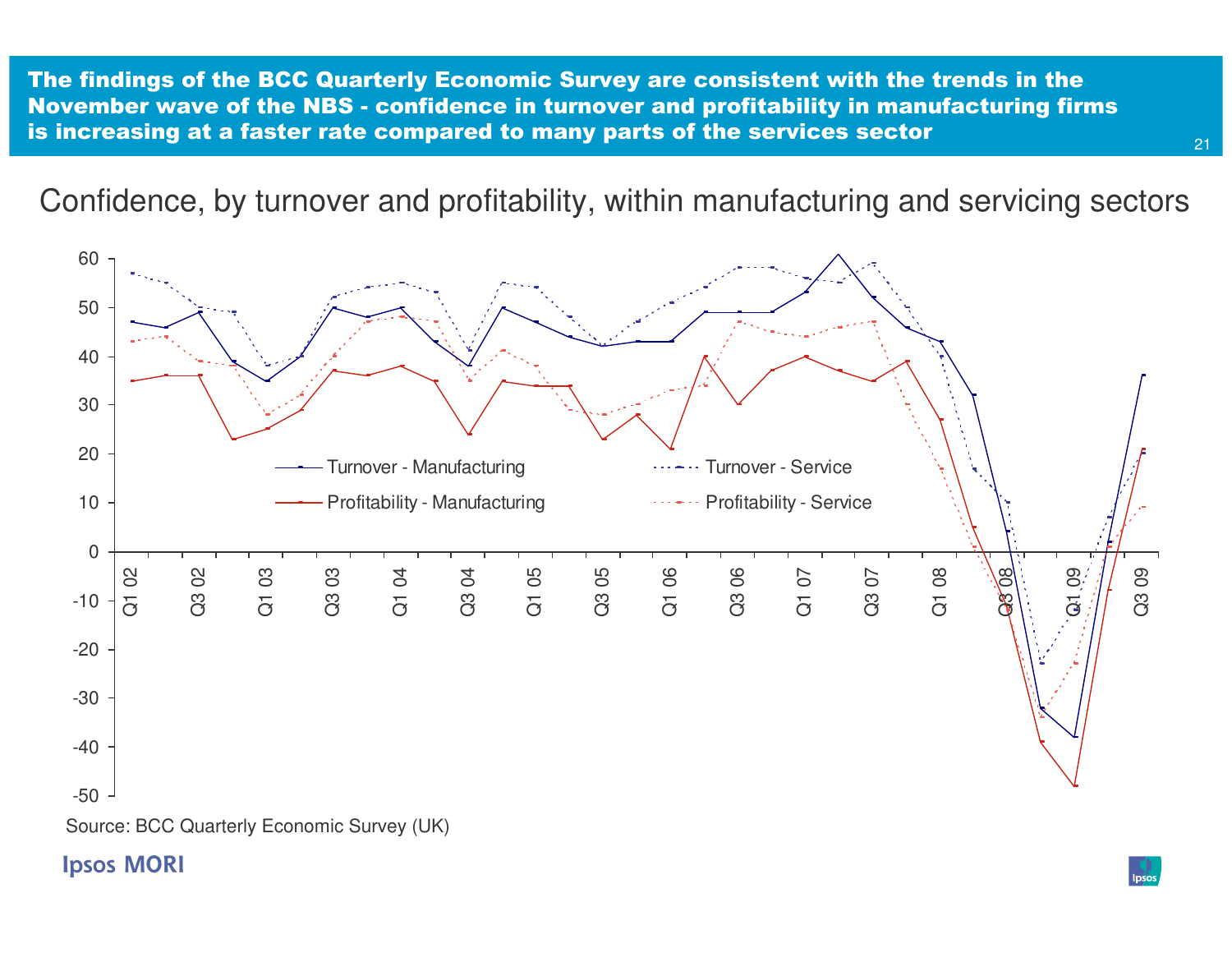### Many businesses have been stretched to their limits and are increasingly worried about the effects of any further downturn

Q How well placed is your business to weather any downturn in economic conditions over the next 12 months?

|                                                 |                                              |                     |                                               | <b>Very</b><br>well | <b>Fairly</b><br>well | <b>Not very</b><br>well | <b>Not</b><br>at all<br>well |
|-------------------------------------------------|----------------------------------------------|---------------------|-----------------------------------------------|---------------------|-----------------------|-------------------------|------------------------------|
| Very well placed<br>Not very well placed<br>N/A | Fairly well placed<br>Not at all well placed |                     | Public/personal service<br>(518)              | 12%                 | 56%                   | 25%                     | 5%                           |
|                                                 |                                              | Manufacturing (790) | 11%                                           | 63%                 | 20%                   | 6%                      |                              |
| <b>June 2009</b><br>14%                         |                                              |                     | <b>Financial/Business</b><br>Services (1,560) | 11%                 | 60%                   | 21%                     | 7%                           |
|                                                 | 59%                                          | 20%6%2%             | <b>Retail and Distribution</b><br>(1,076)     | 9%                  | 58%                   | 21%                     | 10%                          |
|                                                 |                                              |                     | Primary (82*)                                 | 8%                  | 66%                   | 18%                     | 5%                           |
| November<br>10%<br>2009                         | 58%                                          |                     | Construction (392)                            | 7%                  | 53%                   | 29%                     | 10%                          |
|                                                 |                                              | 24% 8% 1%           | Transport/storage/comms<br>(207)              | 7%                  | 64%                   | 21%                     | 8%                           |
|                                                 |                                              |                     | Hotels/catering (244)                         | 6%                  | 43%                   | 37%                     | 14%                          |

It is a concern that nearly a third of businesses (32%) feel that they are not well placed to weather any further downturn in economic conditions – this is significantly more than the quarter of businesses (26%) who reported this in June 2009 (28% and 30% in Northern Ireland). All sectors report increasing numbers of firms stating they are not well placed compared to June 2009, but firms in the hotels/catering sector are the most vulnerable overall - 51% of these firms are not well placed to weather any downturn up from 39% in June**Ipsos MORI** 

Base: All businesses in England answering (4,874) \*Caution: small base size (<100)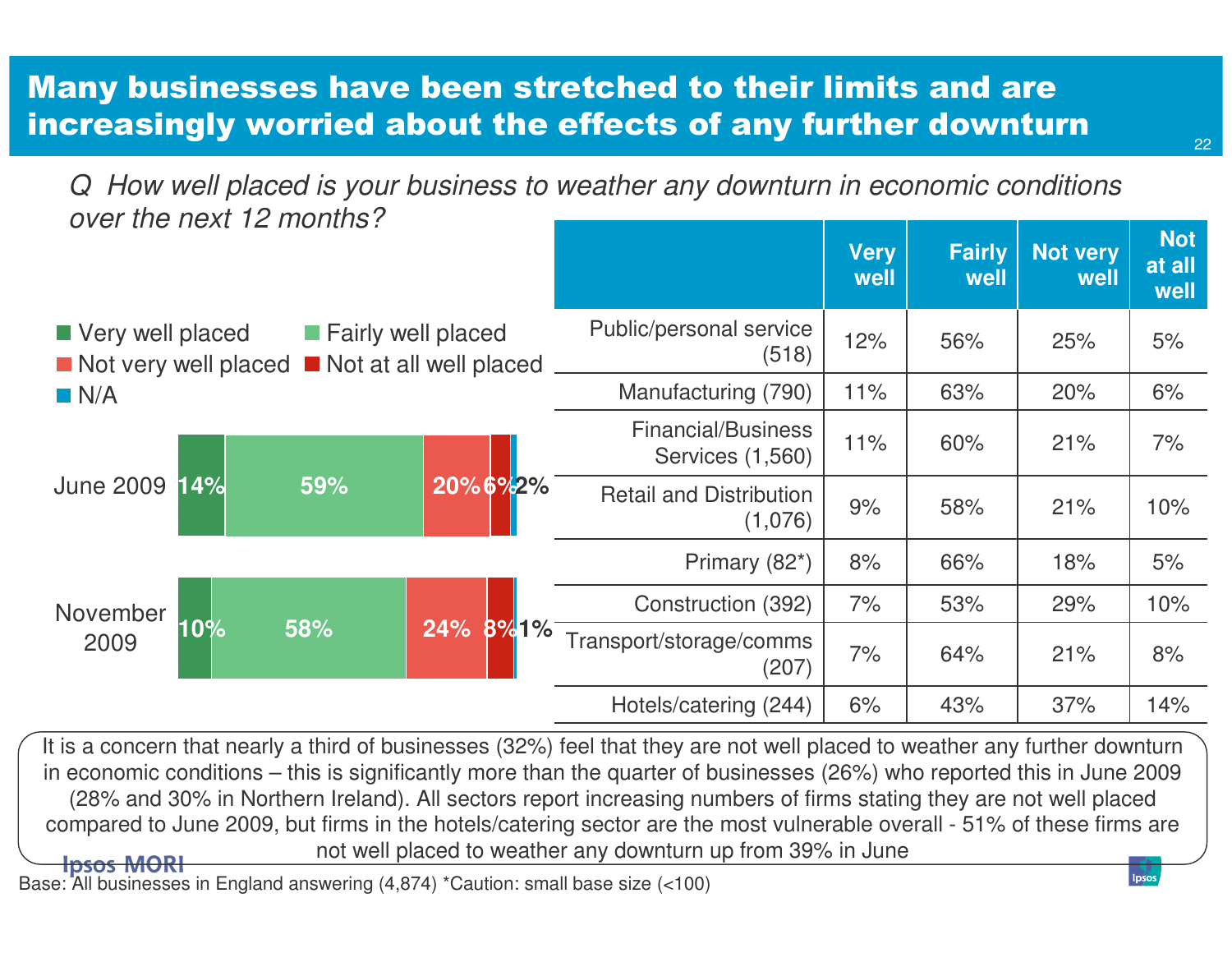23Across all regions, businesses are feeling increasingly concerned about how they will cope with any further downturn compared to June – of all regions, firms in the South West feel the most resilient to any further deterioration in conditions

Q How well placed is your business to weather any downturn in economic conditions over the next 12 months?

|                           |        | ■ Very well placed ■ Fairly well placed ■ Not very well placed ■ Not at all well placed ■ N/A |     |               |
|---------------------------|--------|-----------------------------------------------------------------------------------------------|-----|---------------|
| South West (431)          | $12\%$ | 59%                                                                                           | 21% | 7%            |
| North East (346) 12%      |        | 53%                                                                                           | 28% | <b>7% 1%</b>  |
| East of England (444) 12% |        | 58%                                                                                           | 21% | <b>7% 2%</b>  |
| Yorkshire (908) 10%       |        | 59%                                                                                           | 21% | 9% 1%         |
| South East (678) 10%      |        | 56%                                                                                           | 25% | 8% 1%         |
| North West (432) 9%       |        | 61%                                                                                           | 24% | 4%1%          |
| London (410) 9%           |        | 53%                                                                                           | 26% | <b>10% 2%</b> |
| West Midlands (428) 8%    |        | 58%                                                                                           | 24% | 10% 1%        |
| East Midlands (797) 6%    |        | 63%                                                                                           | 22% | <b>7% 2%</b>  |
| Northern Ireland (366) 6% |        | 64%                                                                                           | 21% | $7\%$ 2%      |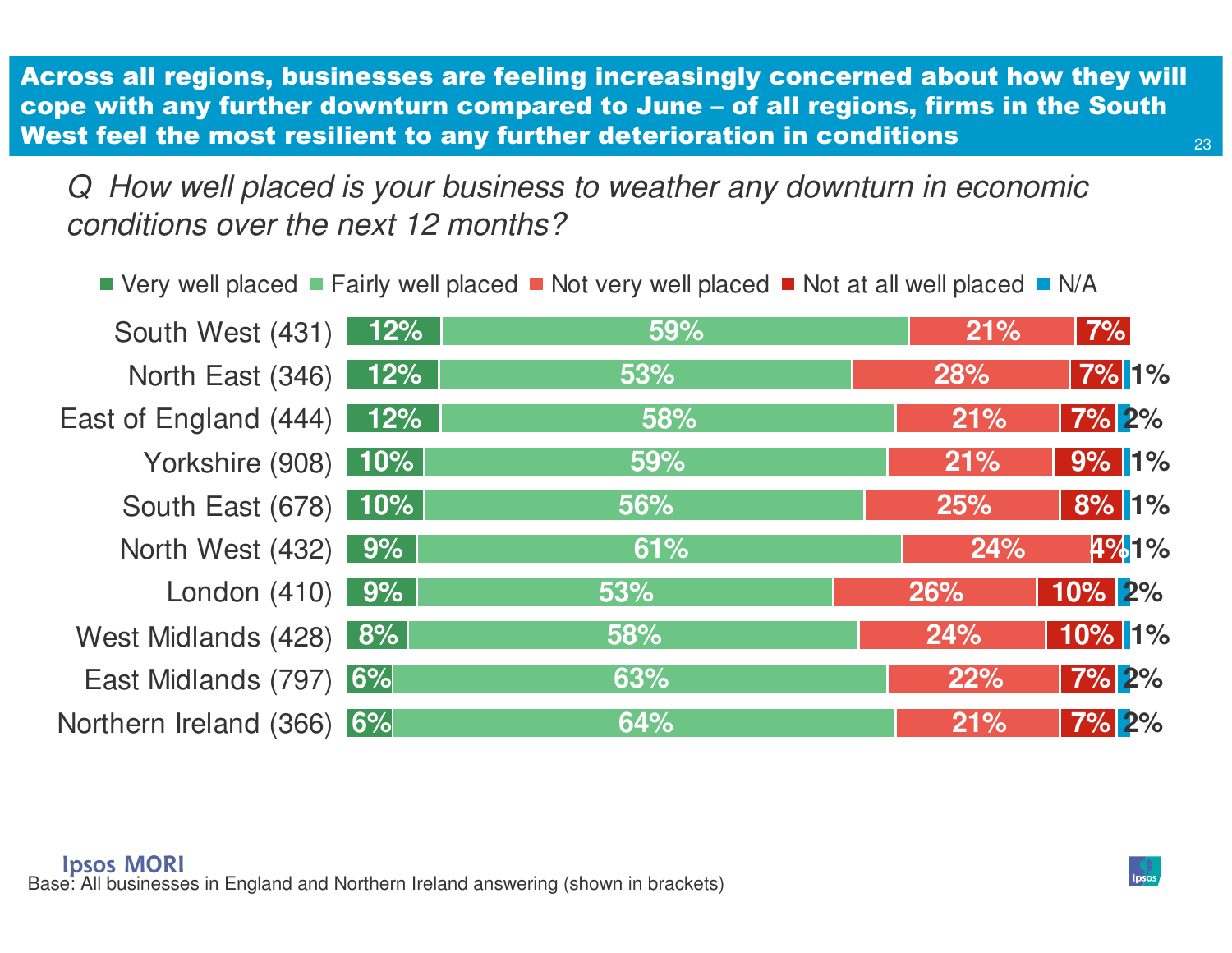Smaller firms still feel least well placed should there be a further downturn in economic conditions. However the proportion of 50+ employee firms stating they are not at all well placed has increased strongly since June. This indicates that some larger firms have been significantly weakened by the downturn over the last six months and are now at risk

### Q How well placed is your business to weather any downturn in economic conditions over the next 12 months?



Overall, firms with 50+ employees are more likely to feel they are well placed to weather any further downturn - 81%, compared to the national average of 67%. However, the risk of failure has increased for a significant number of firms in this size band compared to June. In November, 8% of 50 + firms stated they that they are not at all well placed to weather a downturn – compared to just 1% in June. Small businesses are continuing to struggle with a third reporting that they are not well placed to cope with a downturn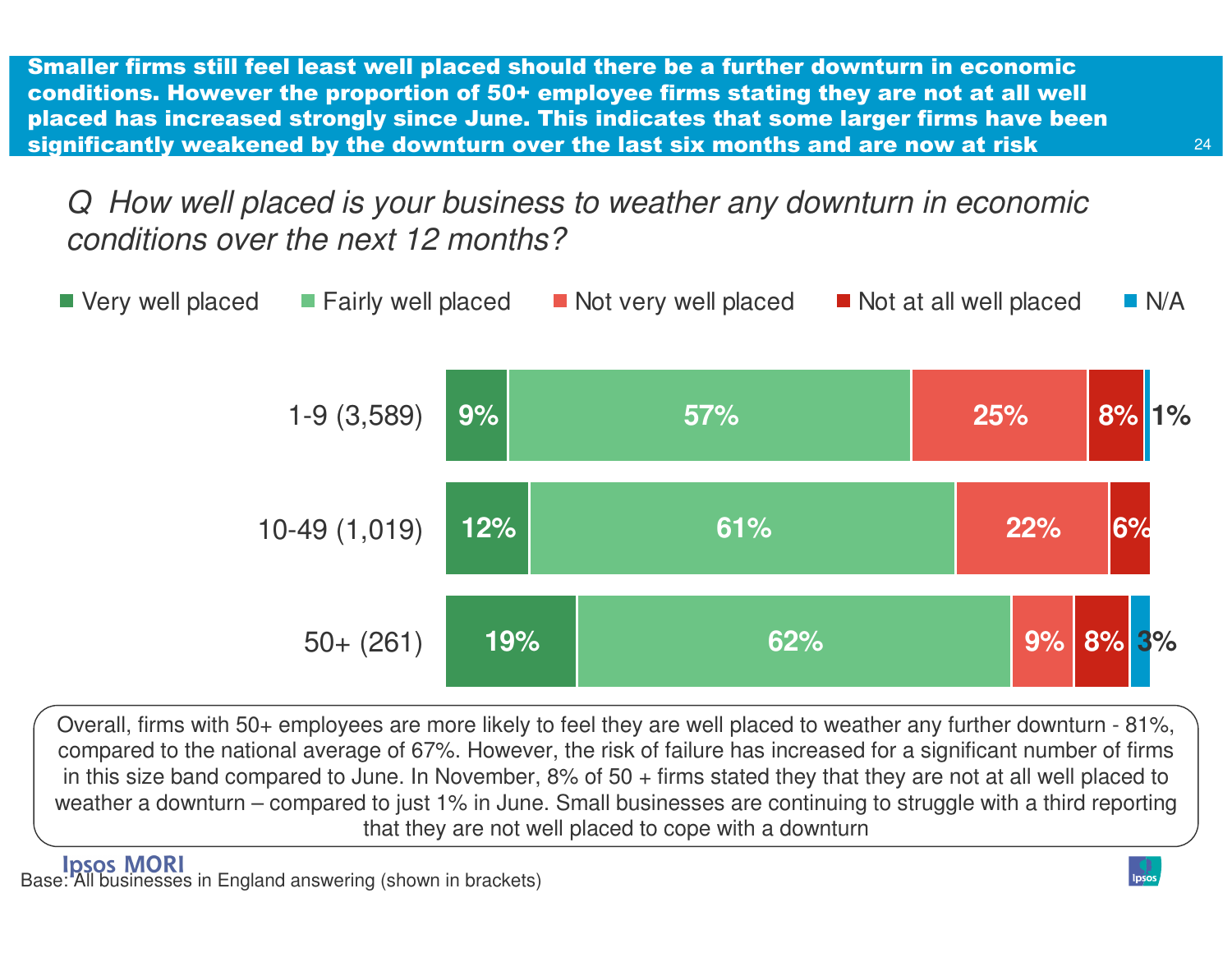### The Index of Business Confidence has increased from 45.3 in June 2009 to 50.25 in November 2009 – almost to the same level as in June 2008

Index of Business Confidence – (National Index 50.25)



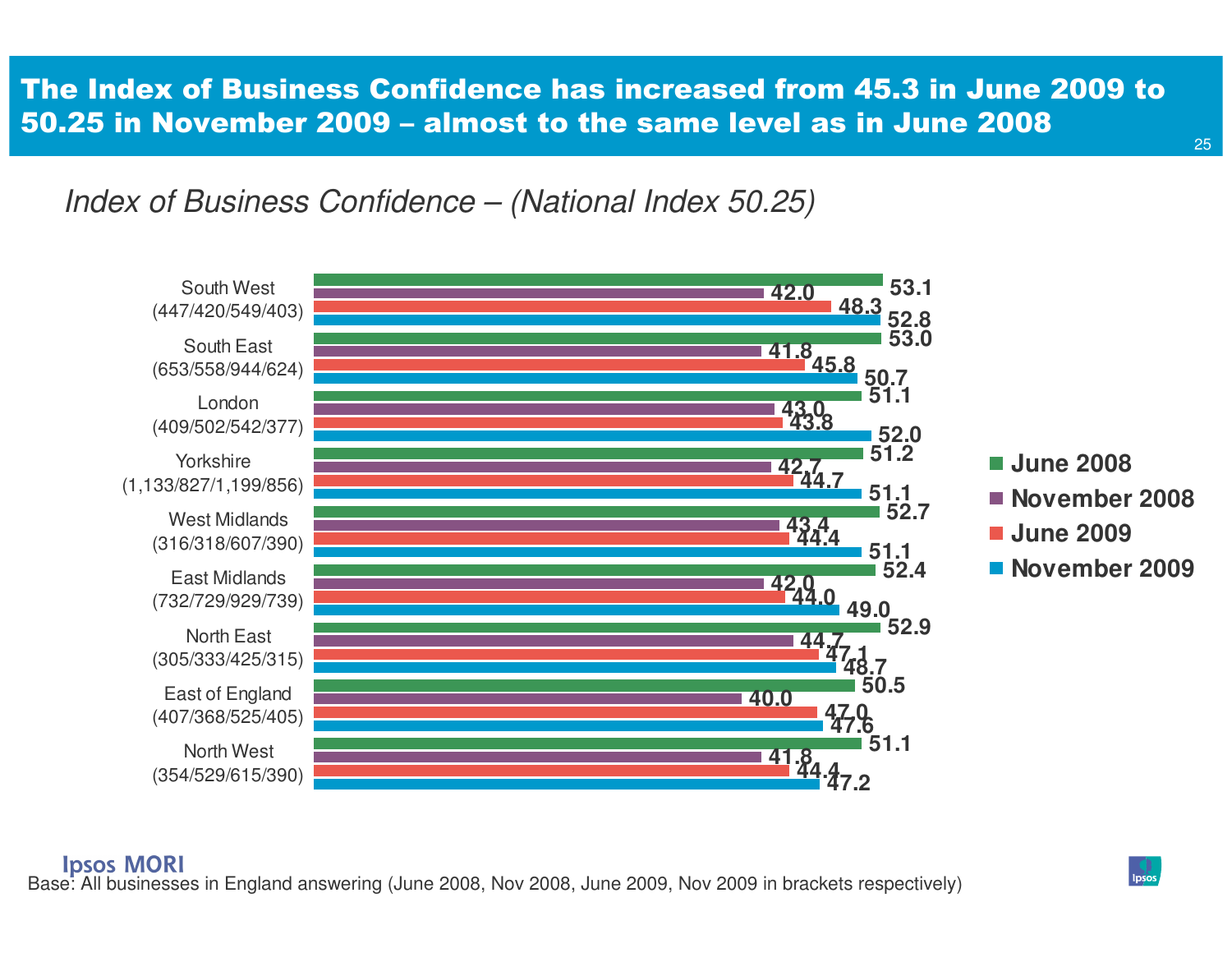### The public sector remains the most confident with an index of 54.2, compared to the most negative sector, construction (40.6)

Index of Business Confidence – (National Index 50.25)

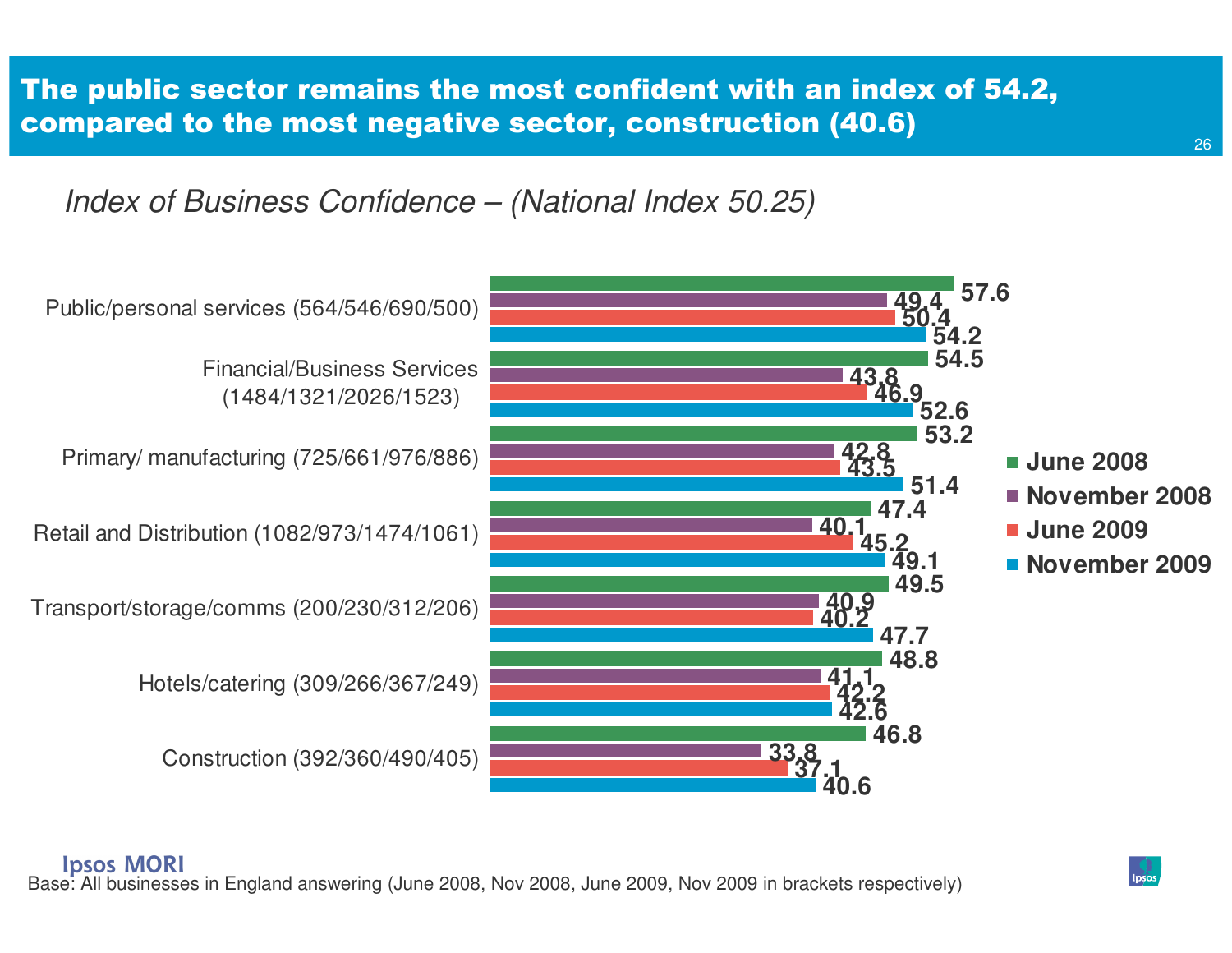### Section 2

## Performance and outlook across key business metrics

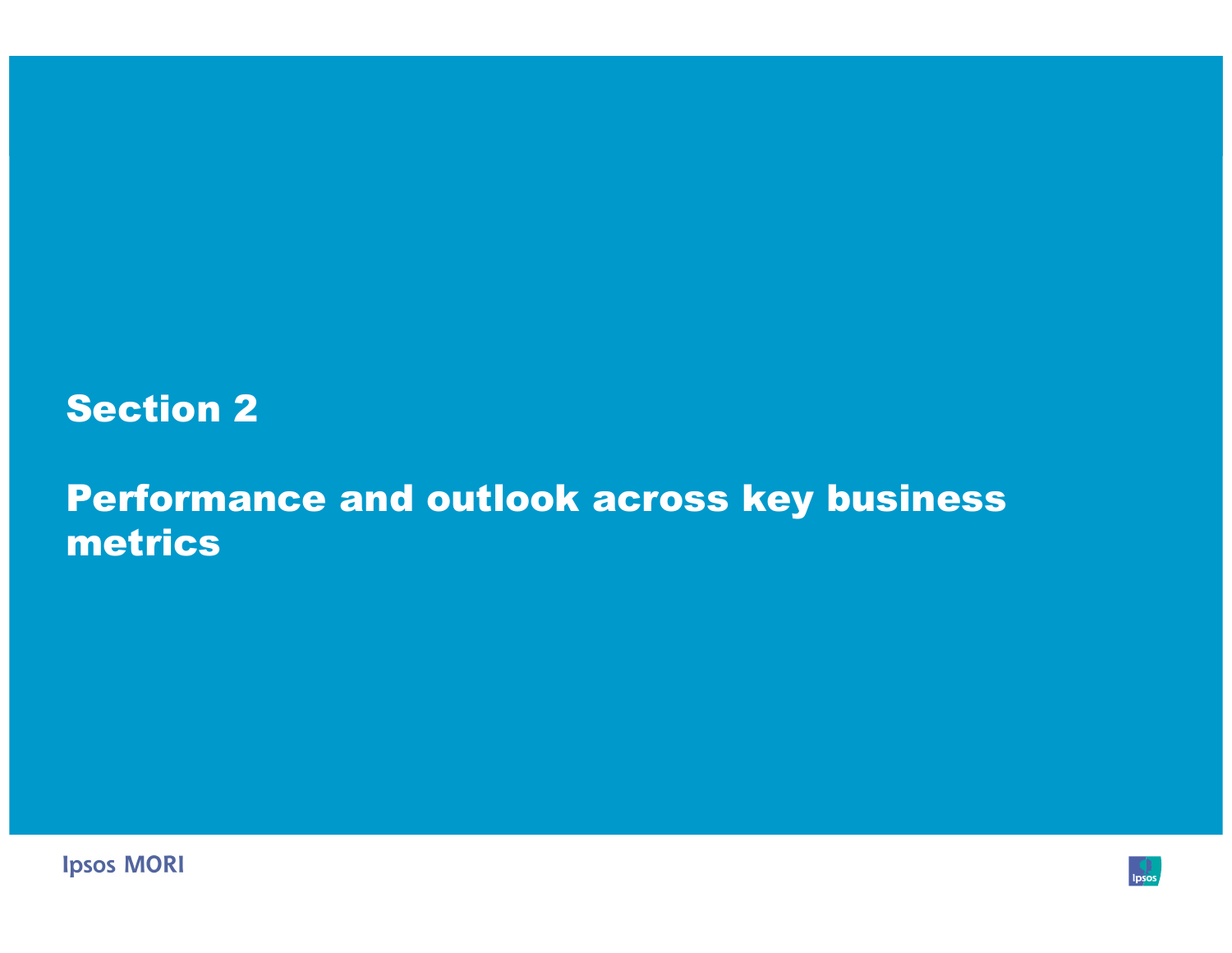The NBS provides more evidence of improving performance, following the financial crisis, with more businesses stating orders, output, profit margins and cash-flow are higher compared to June

Q Excluding seasonal variations, what has been the trend during the past 12 months with regard to…



 The improved business performance cited by businesses is reflected in the increase of orders, output, profit margins and cash-flow, although these metrics are yet to reach the levels of a year ago. The supply chain is still benefiting as fewer businesses reported charging higher prices to customers in November 2009 (20%, 17% in Northern Ireland) than in June 2009 (22%, 19% in Northern Ireland)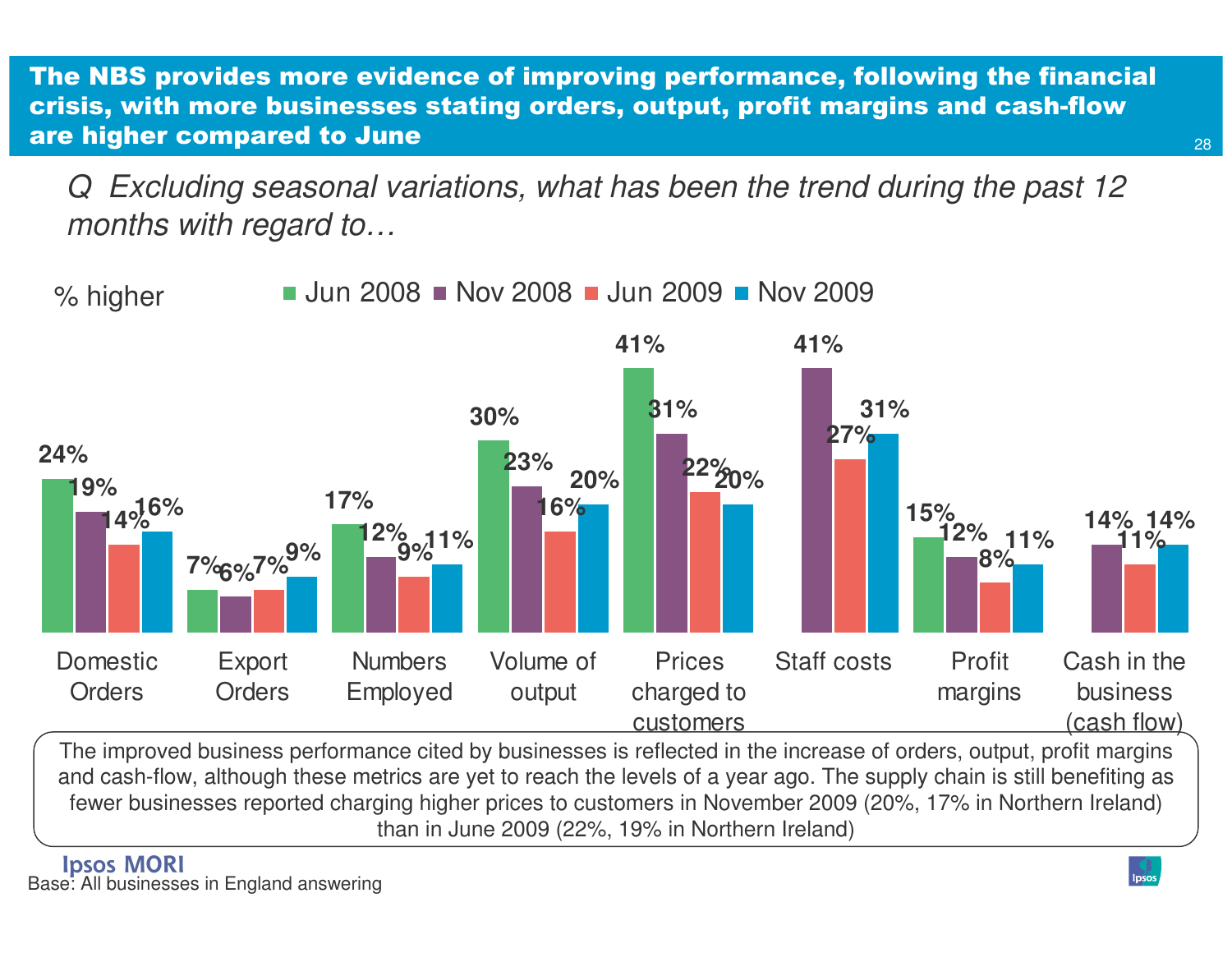Domestic order figures have improved slightly across all sectors. However, these data show that conditions remain very tough and firms have experienced only a slight improvement in demand compared to June

Q Excluding seasonal variations, what has been the trend during the past 12 months with regard to… Domestic orders

% net higher



While demand conditions clearly remain very challenging the balance of firms reporting higher domestic order levels vs. those that reported lower orders has improved slightly across all sectors between June 2009 and November 2009. Firms in the primary, construction and hotels/catering sector have improved most of all with an increase in net higher scores of 14%, 11% and 9% points respectively.

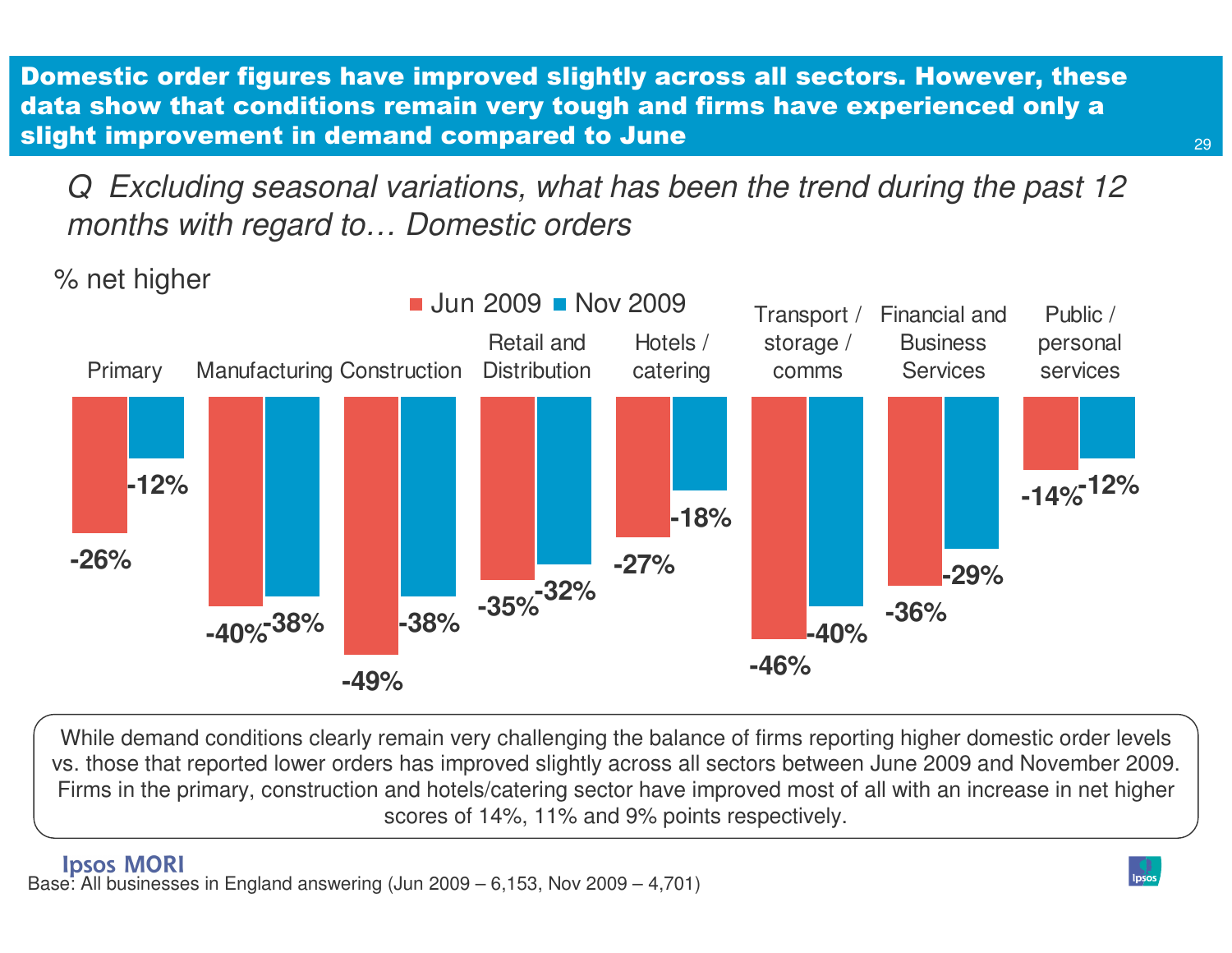In November, most regions had an increased number of business reporting higher domestic orders compared to June. London and the West Midlands had the biggest increase in firms reporting higher orders compared to June

Higher Same Lower Not applicable **Manufation** Simprove: diff Q Excluding seasonal variations, what has been the trend during the past 12 months with regard to… Domestic orders

**20% 20% 17% 17% 16% 16% 15% 14% 14% 12%24% 23% 24% 29% 25% 22% 25% 29% 24% 29%46% 43% 42% 38% 44% 47% 42% 44%42% 38%10% 15% 17% 16% 15% 15% 17% 13% 19% 20%**West Midlands (412)North East (335)Yorkshire (870)South West (417)South East (656)London (400)East Midlands (765)North West (418)East of England (428)Northern Ireland (353)+7% $+4%$ +3% $-2\%$ -3% +5% $+1\%$  $-9/6$  -%+3%

The West Midlands region has seen the best improvement in domestic orders with 20% of businesses reporting higher orders in November 2009 – an increase of 7% points compared to June 2009. Unsurprisingly regions that reported stronger business performance over the last 12 months (North East and Yorkshire) were also more likely to report the higher domestic orders.

30

to June 2009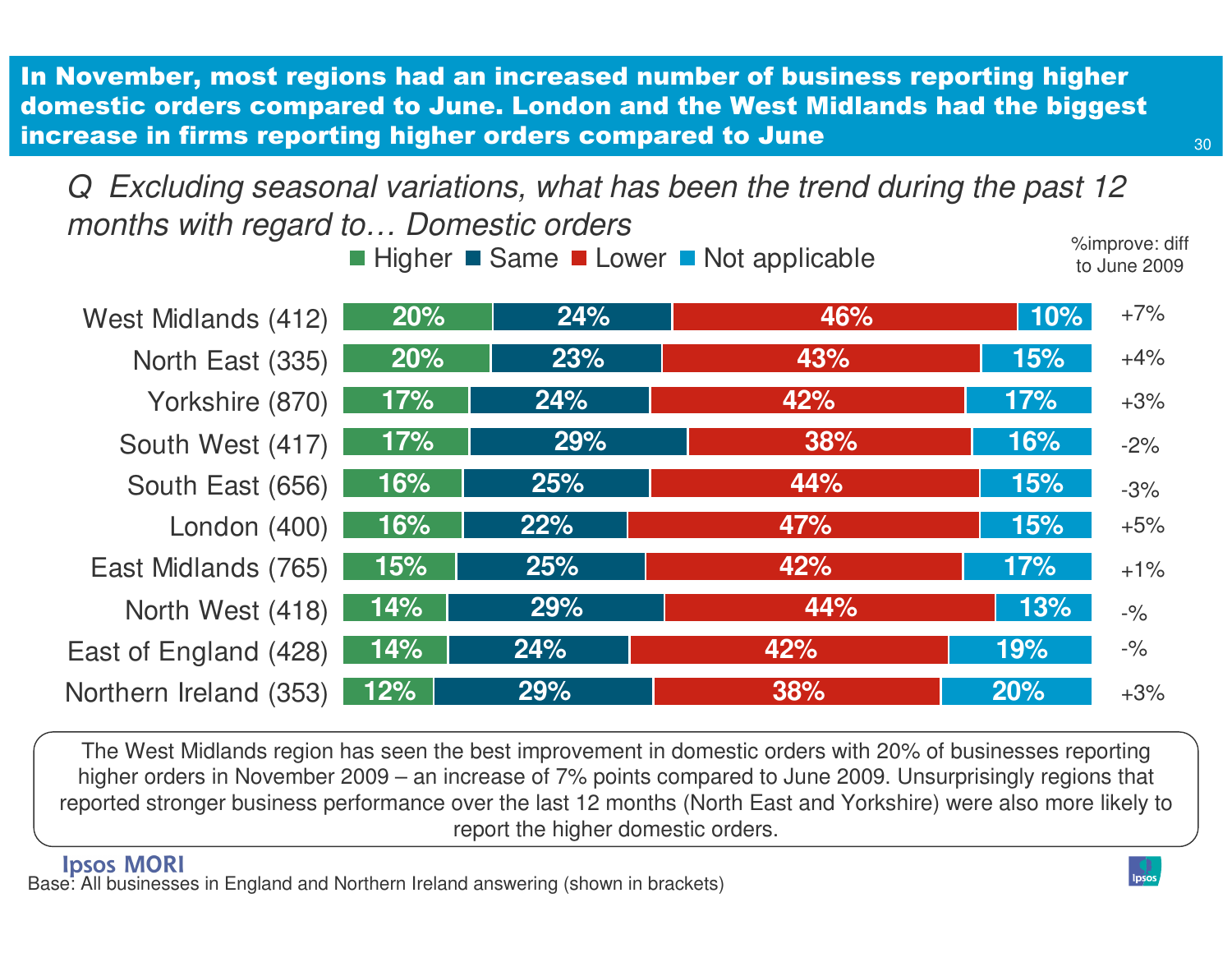#### 31Results from the British Chamber of Commerce (BCC) support the trends of the NBS, reporting a steep increase in sales although the net balance is not yet positive

Sales, by home sales and orders, within manufacturing and servicing sectors



#### **Ipsos MORI**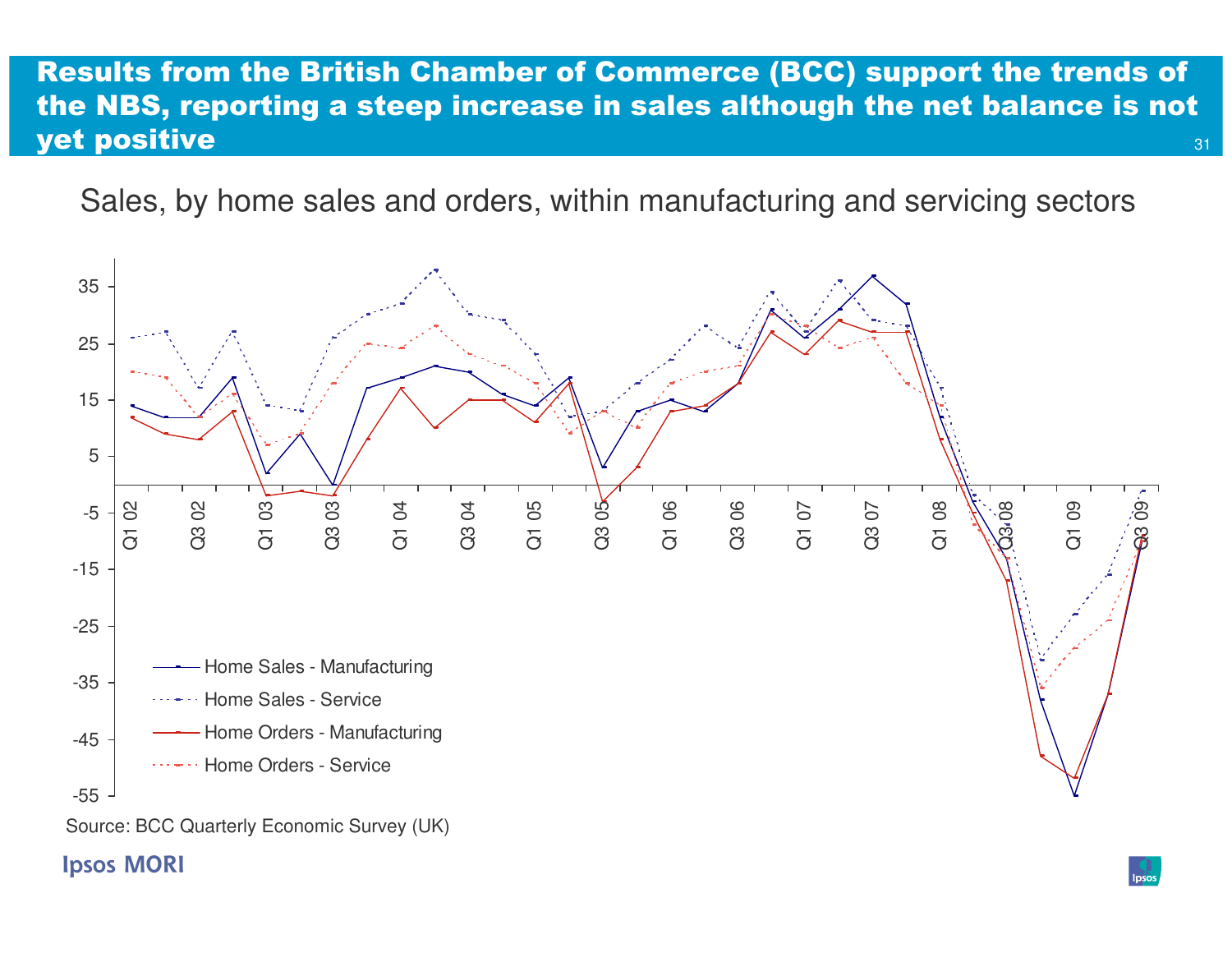32The BCC survey reports an increase in export orders and sales for Manufacturing and Services businesses, in line with findings from the NBS. While demand conditions are tough, UK exporters are clearly gaining a competitive advantage due to favourable exchange rates of Sterling

Sales, by export sales and orders, within manufacturing and servicing sectors



#### **Ipsos MORI**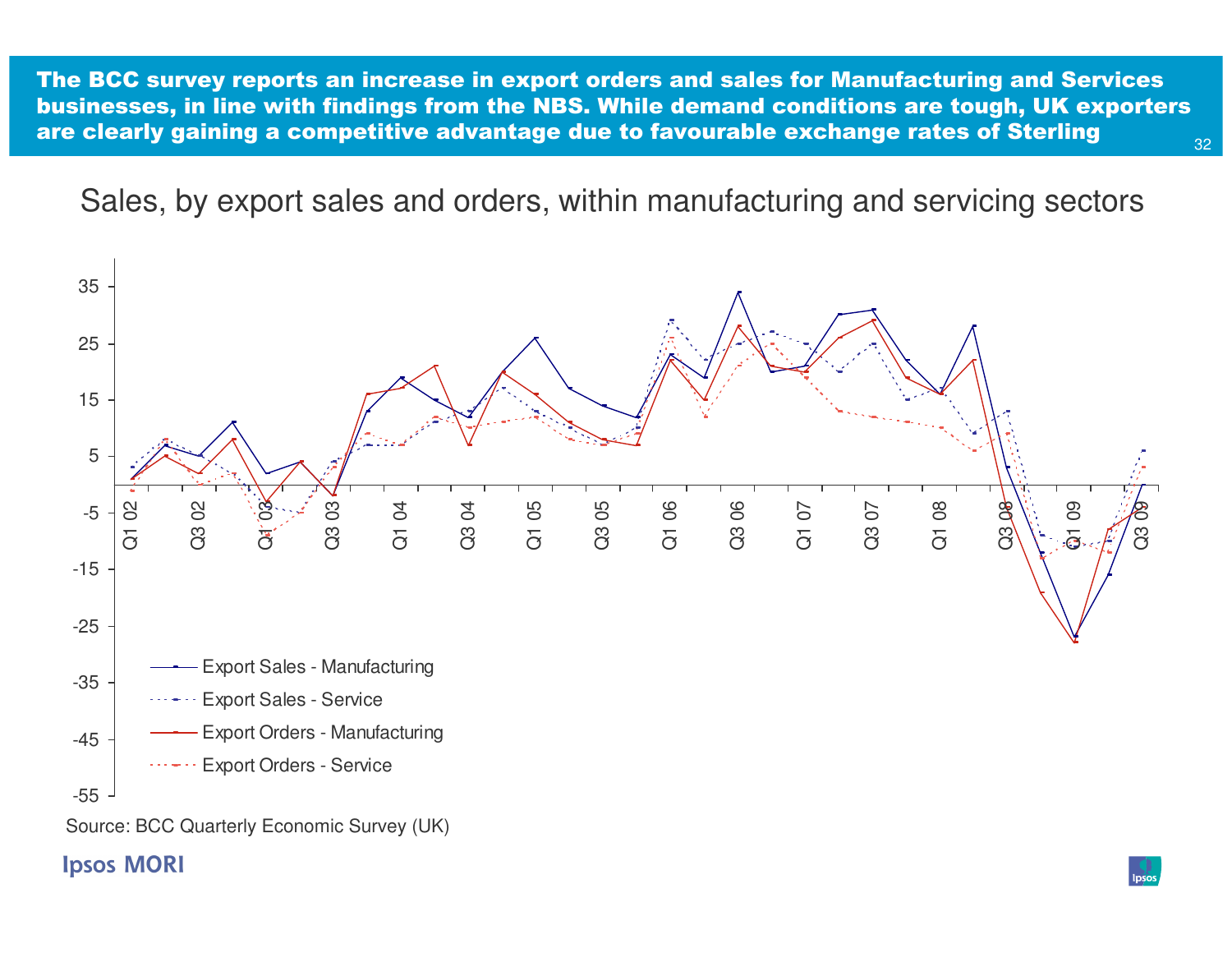#### The BCC survey confirms that the growth rate unemployment is slowing from the peak in Q2 2009. NBS data on numbers of employed also increased between June and November, in-line with the BCC study

### Employment in the 'last 3 months', within manufacturing and servicing sectors



#### **Ipsos MORI**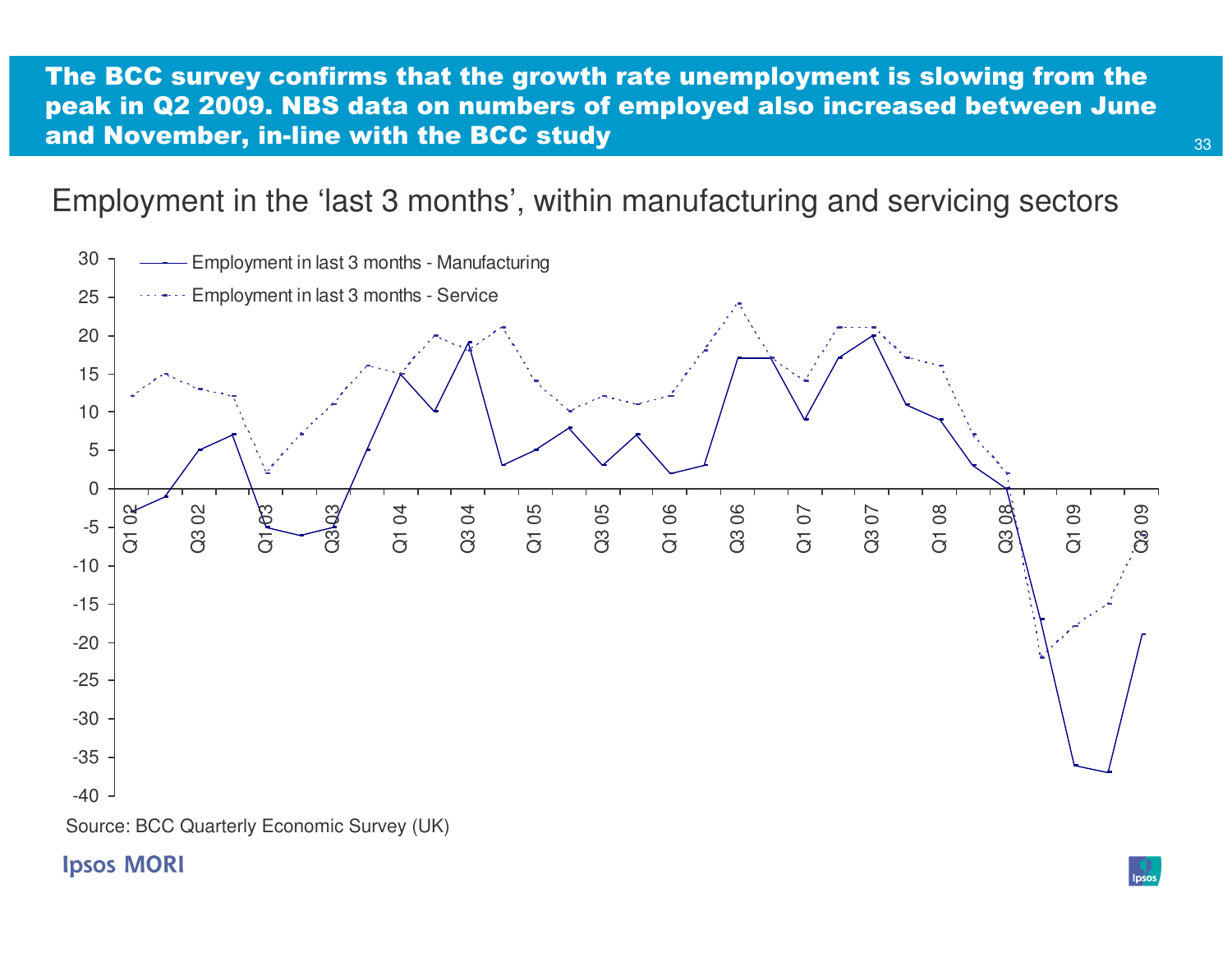Profit margins are still under considerable pressure – but all sectors (except the primary sector) report a net improvement compared to June 2009. Businesses are clearly keeping their prices low but improving demand is easing the pressure a little on profit margins.

Q Excluding seasonal variations, what has been the trend during the past 12 months with regard to… Profit margins



While the balance of those reporting higher profit margins compared to those reporting lower profit margins remains negative, there is has been at least some improvement in most sectors compared to the previous wave. The degree of improvement differs by sector; reflecting their weak business performance over the last 12 months, firms in the transport sector reported little improvement in profit margins compared to June. Construction sector profit margins reported the greatest improvement overall.

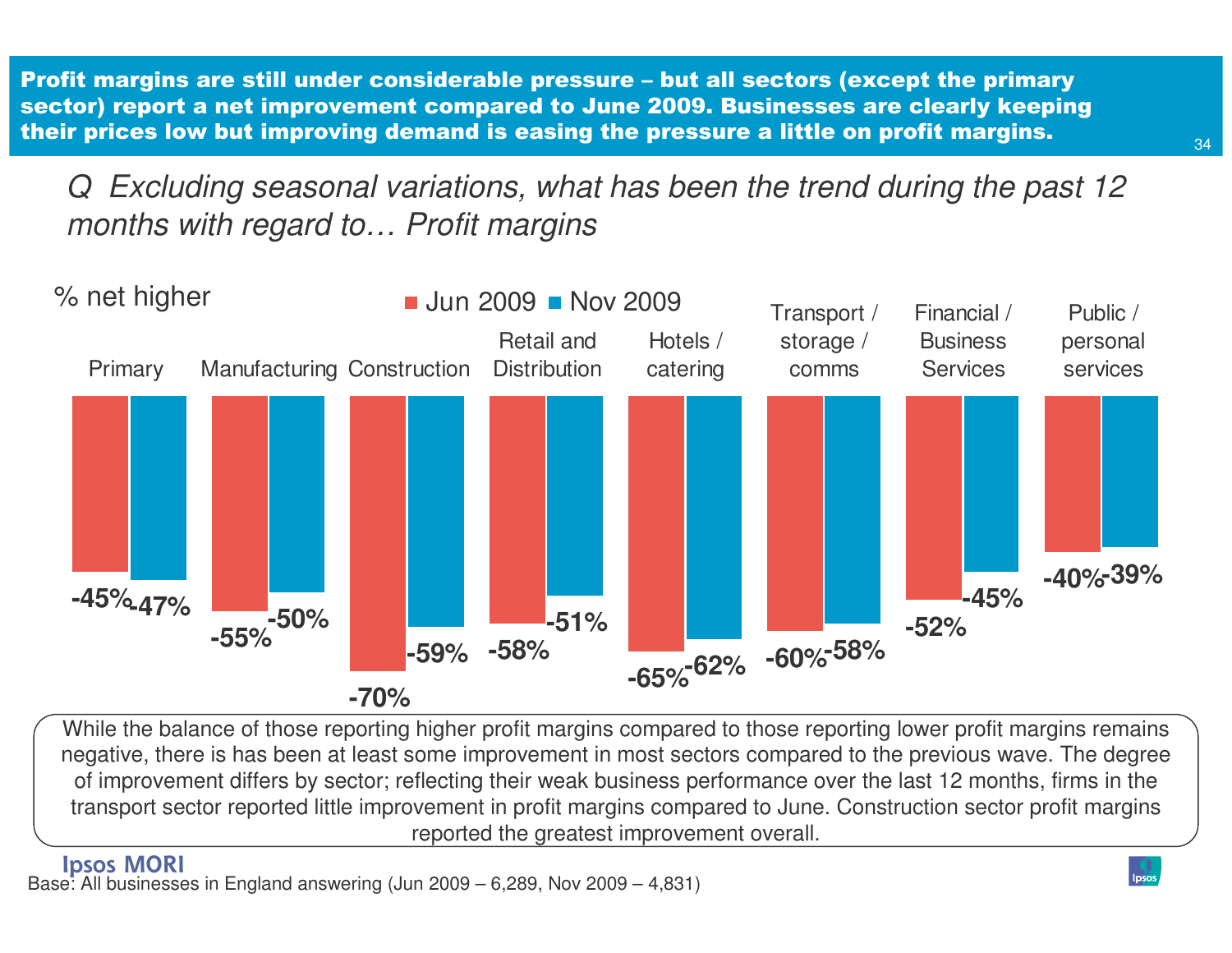#### 35Businesses reported a moderate improvement across most performance metrics for the last 12 months, and the trend looks set to continue over the next 12 months

Q Excluding seasonal variations, what are the expected trends for the next 12 months with regard to…



There has been a significant increase in the number of businesses expecting an improvement across all metrics. Interestingly, 27% of businesses (25% in Northern Ireland) expect prices charged to customers to be higher (compared to 23% in June 2009, 22% in Northern Ireland). Higher prices and orders will also have a positive effective on profit margins and cash flow. However, businesses will need to assess the level of risk associated with increasing prices as the market is still very price sensitive following the recession.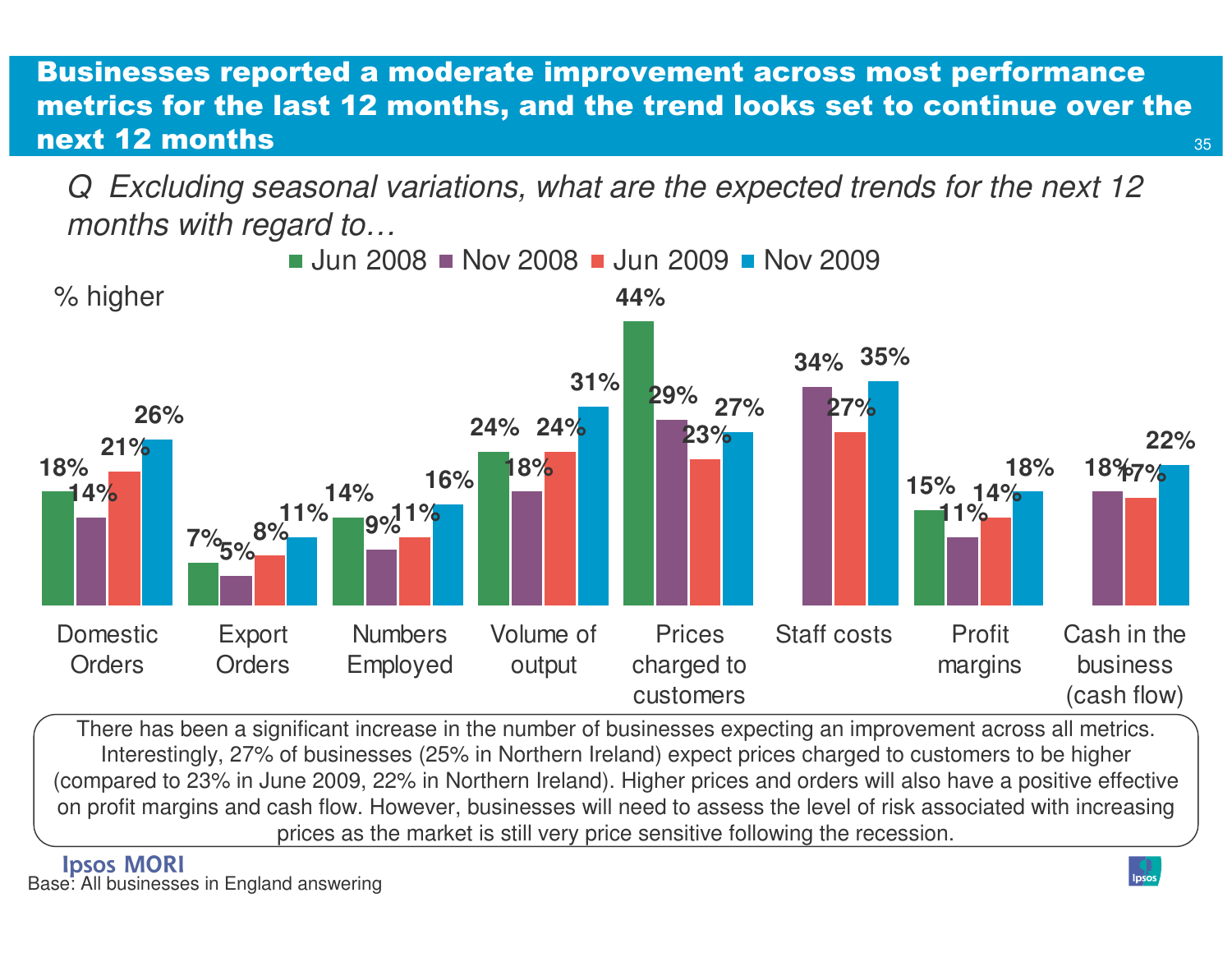### Expectations in terms of domestic orders have improved across all sectors. Significantly, domestic demand expectations have strongly improved among manufacturing sector firms

Q Excluding seasonal variations, what are the expected trends for the next 12 months with regard to… Domestic orders



Many sectors have a positive net higher score in terms of expected domestic orders, with the manufacturing sector being the most optimistic with a net higher score of 16%. Construction firms remain the most pessimistic in domestic order expectations for the next 12 months – with a net higher score of -8% in November 2009, however, this represents a strong improvement compared to June 2009.

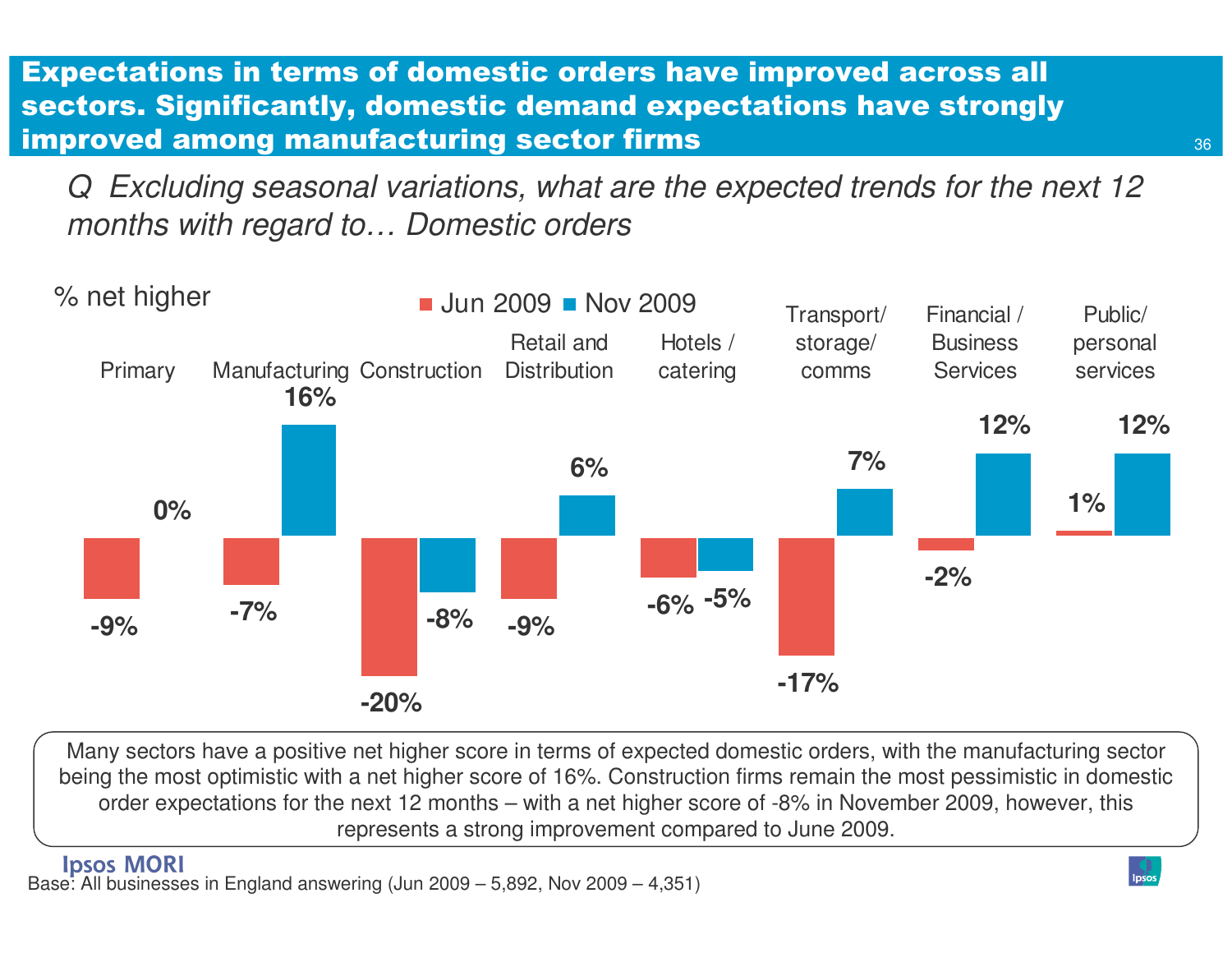## Section 3

Are market conditions improving?



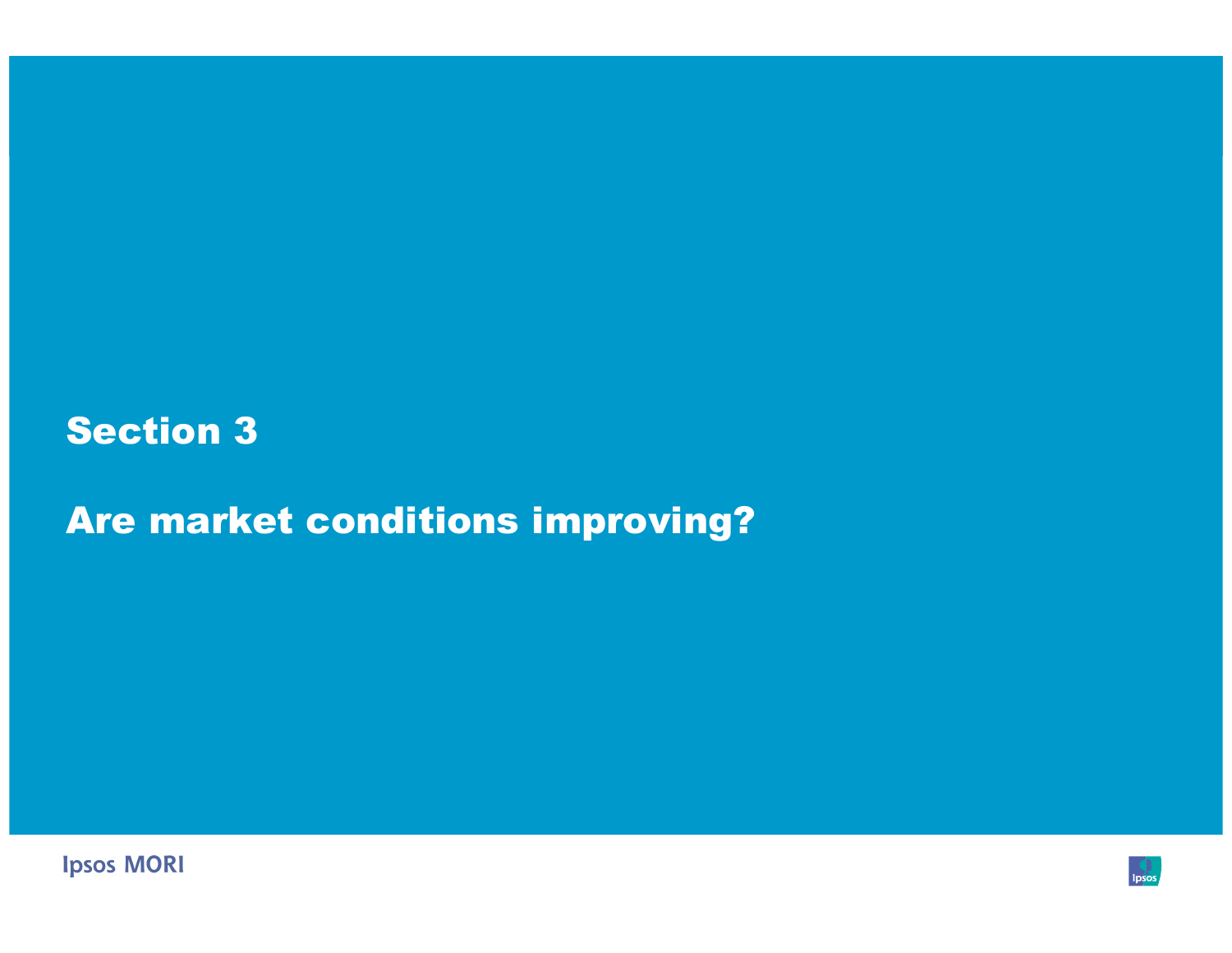#### Businesses report continued price competition and pressure to reduce prices – there is little sign that this has eased for businesses between June and November 2009

Q As a direct result of current economic conditions, has your business experienced any of the following in the past 12 months?



 Business continue to face a high level of price competition in their market and pressure to reduce prices from their customers with 61% and 60% of businesses reporting this respectively (63% and 59% in Northern Ireland). There has also been a significant increase in the number of businesses reporting that employees are more willing to accept salary reduction/pay cuts – 30% in November 2009 compared to 27% in June 2009 (32% and 26% in Northern Ireland)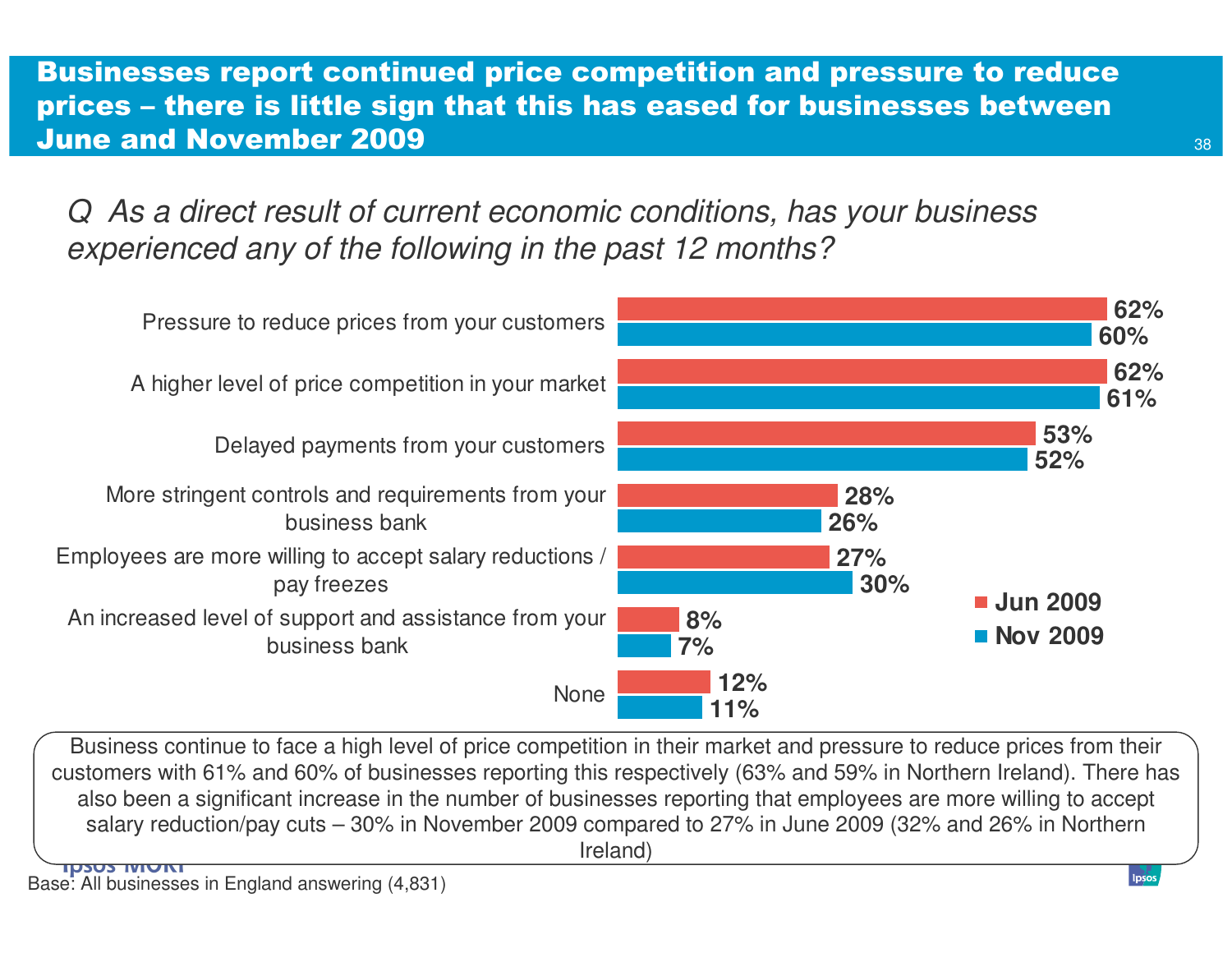## The construction sector is continuing to feel the effects of a higher level of price competition in their market

Q As a direct result of current economic conditions, has your business experienced any of the following in the past 12 months? A higher level of price competition in your market% June 2009



8 out of 10 construction companies have experienced a higher level of price competition in their market over the past 12 months – this sector is continuing to struggle despite there being a general upturn across the country. Price competition is easing a little across several sectors – compared to June, the proportion of firms in November reporting higher price competition in the transport and manufacturing sector declined by 10 % points and 7 % points respectively.

**Ipsos MORI** 

Base: All businesses in England answering (shown in brackets) \*Caution: small base size (<100)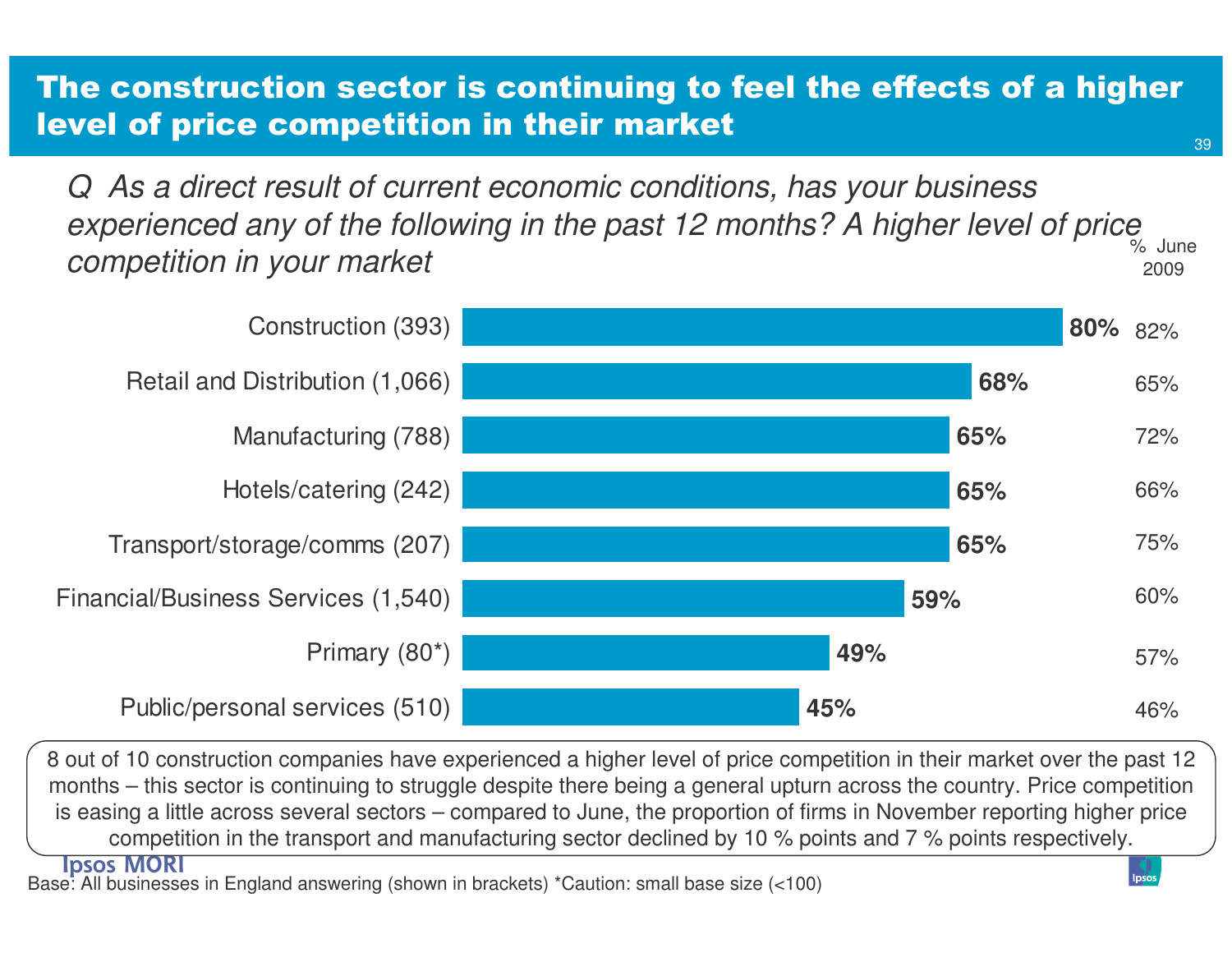There is a clear relationship between price competition and business performance. Businesses who experience price competition are also vulnerable if there is any further downturn

Q As a direct result of current economic conditions, has your business experienced any of the following in the past 12 months? A higher level of price competition in your market



Nearly three quarters of businesses (72%) who reported a deterioration in their business performance also reported a higher level of price competition in their market, indicating that many businesses are struggling to win new business and retain their customers. Unsurprisingly these businesses feel unsure about how they would fare should there be any further downturn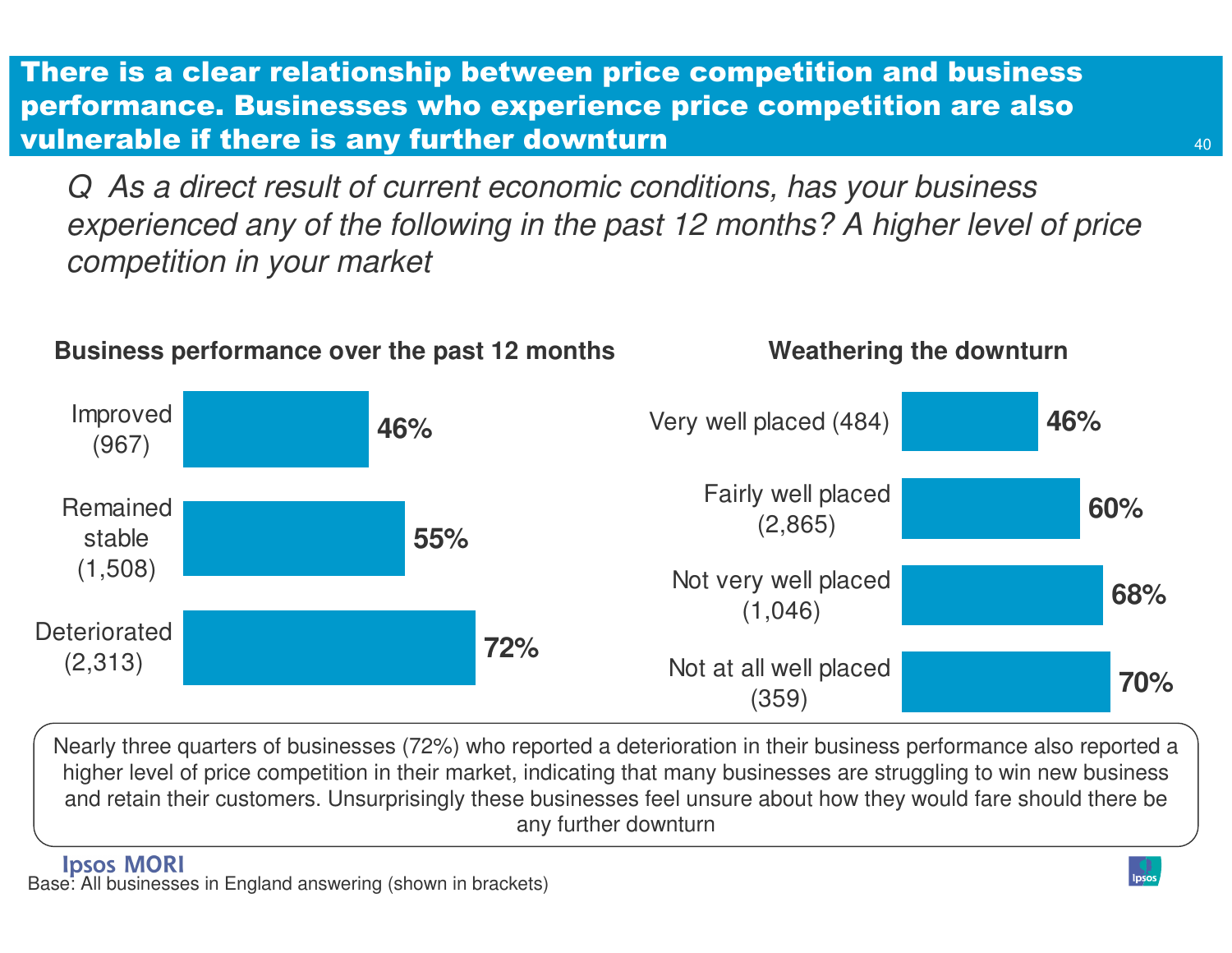41While firms in the manufacturing sector are one of the most likely to have experienced delayed payments from customers overall, incidence of late payments has declined a little compared to June. Encouragingly, payments across the supply chain may be becoming a little more streamlined in certain sectors

Q As a direct result of current economic conditions, has your business experienced any of the following in the past 12 months? Delayed payments from your customers $^{\circ}\text{S}$   $^{\circ}\text{S}$  June 2009

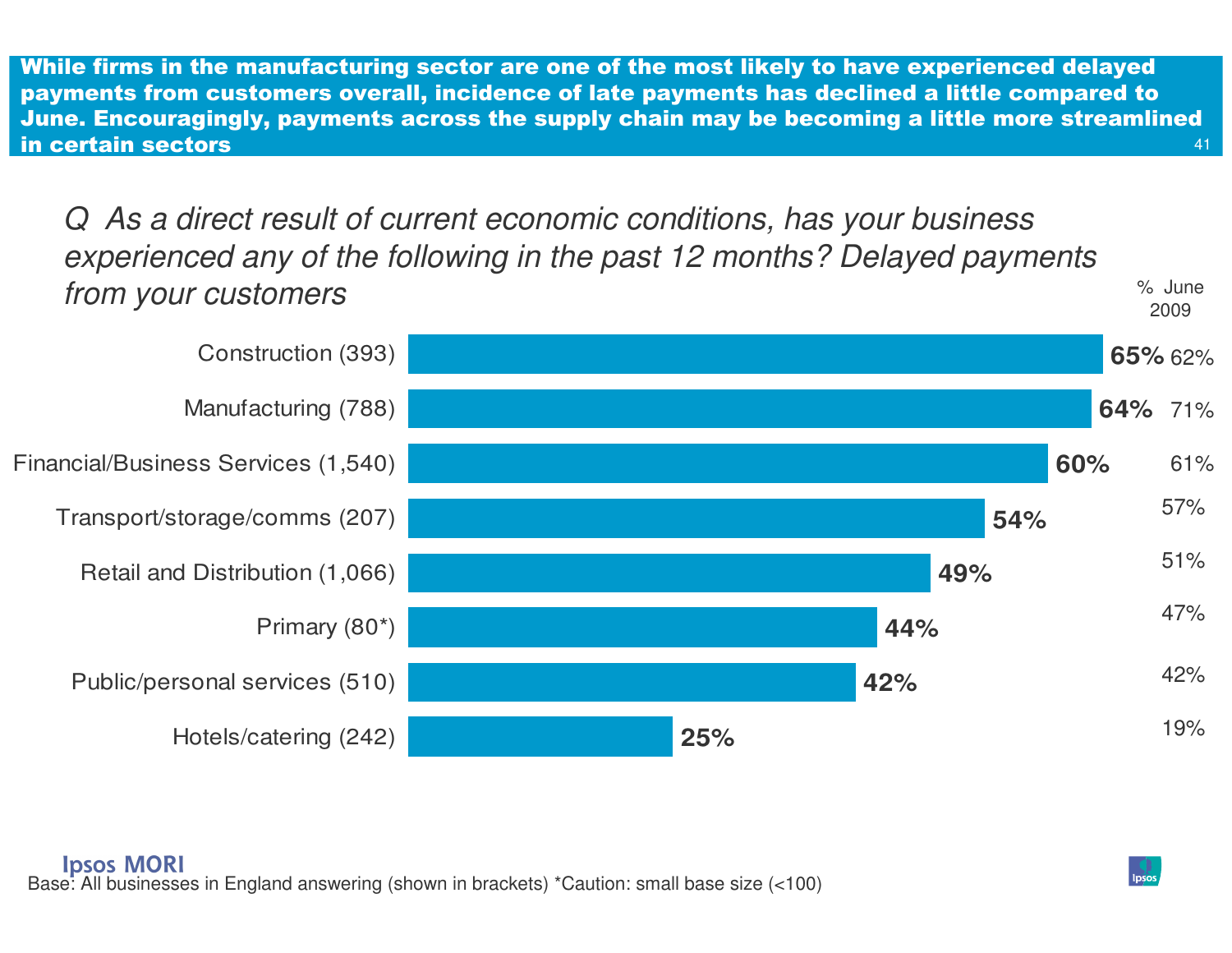## Delayed payments from customers also has a clear impact on business performance and cashflows

Q As a direct result of current economic conditions, has your business experienced any of the following in the past 12 months? Delayed payments from your customers

#### **Business performance over the past 12 months Cash flow in the past 12 months**



Business who have experienced delayed payments from their customers have felt the effects with 57% of these businesses reporting a deterioration in the past 12 months. Unsurprisingly this has also had an effect on cash flow with 60% stating that this was lower.

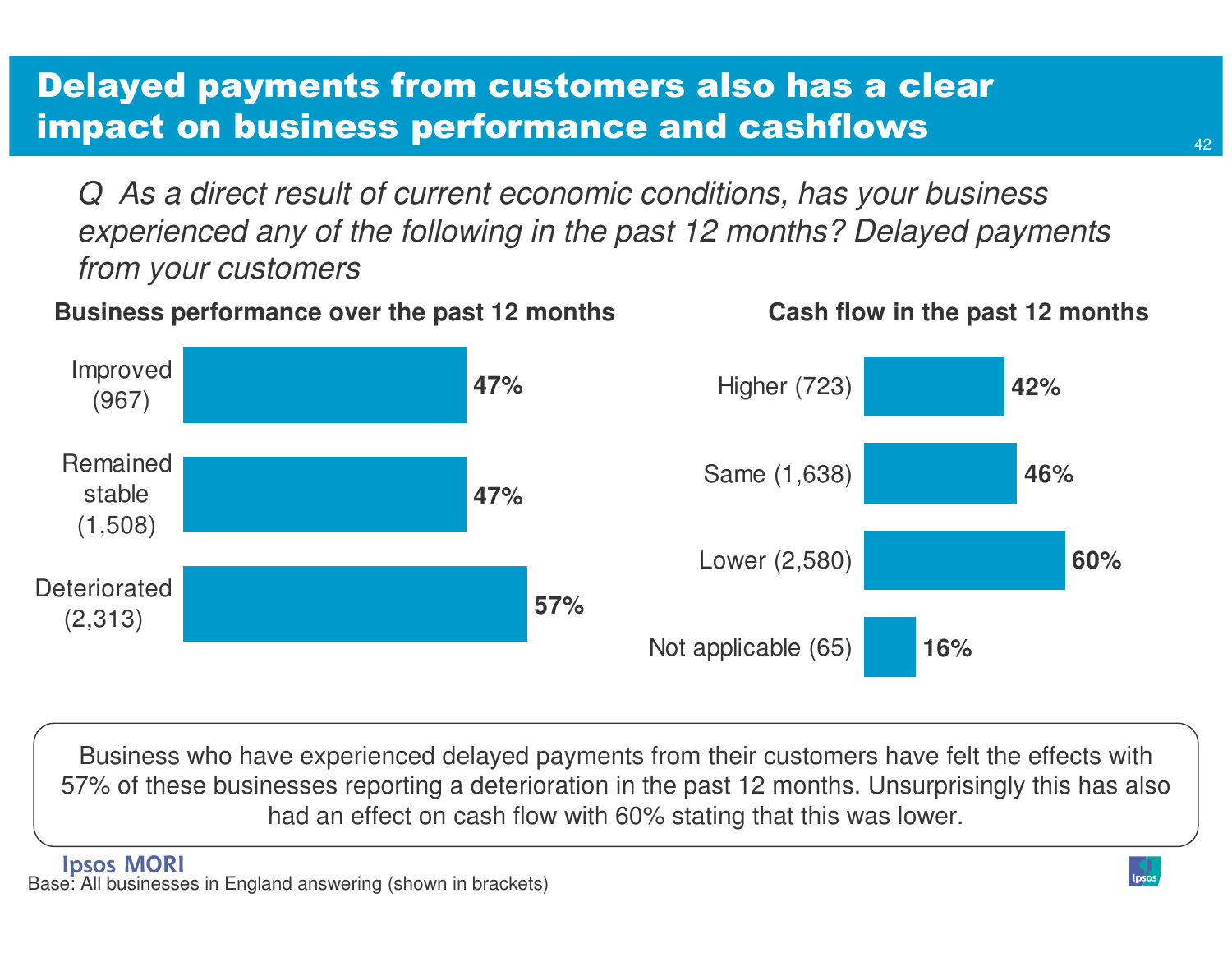## Section 4

## Are businesses still taking action to combat the downturn?

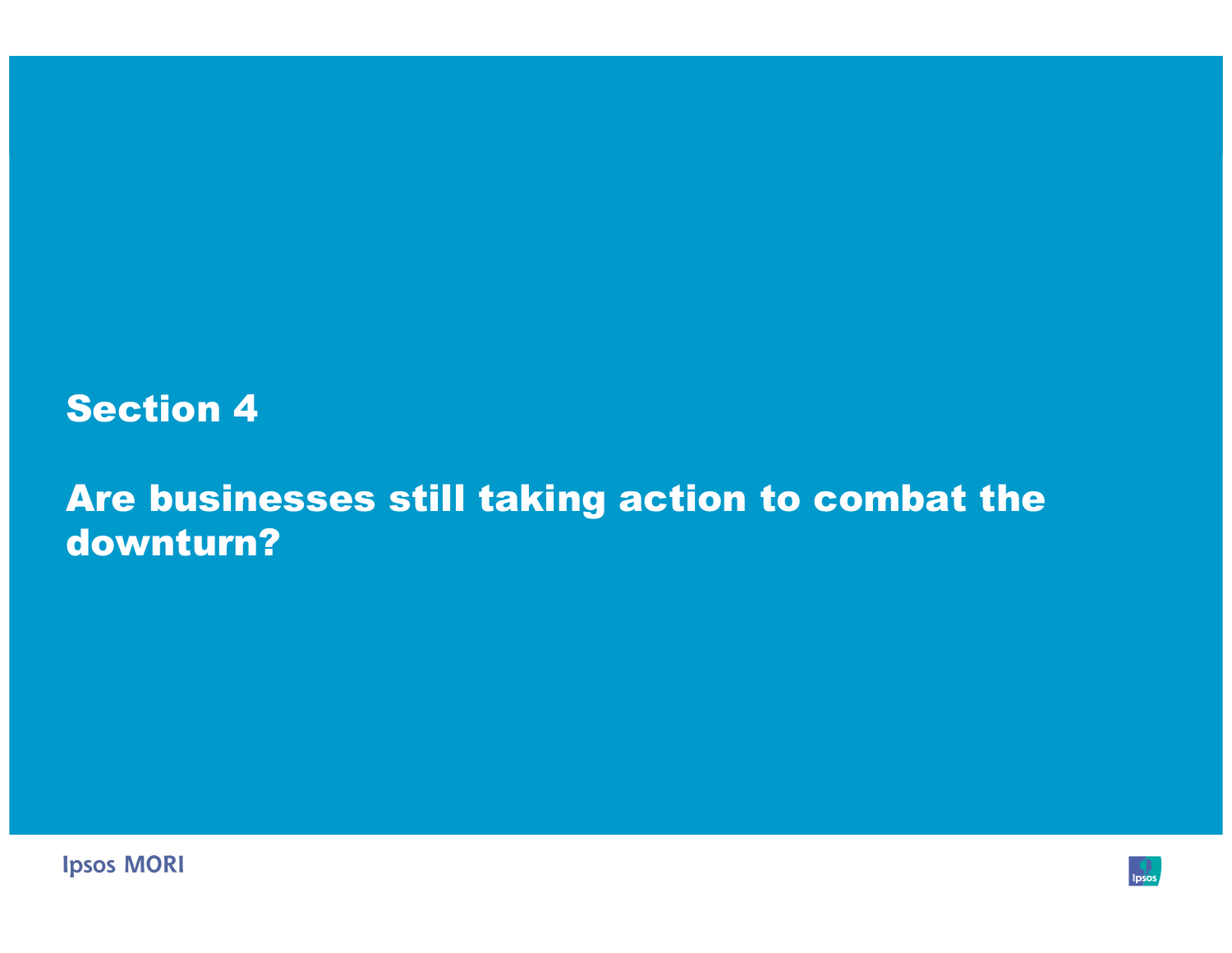Businesses are expanding their business development activities and pursuing new markets / customers to drive sales. Over a third of firms reduced their staffing levels in the last 12 months but much lower proportions expect to undertake this action in the next 12 months.

Q As a direct result of the current economic conditions, which of the following actions has your business undertaken in the past 12 months / does your business expect to undertake in the next 12 months?



 Motivated by weak demand conditions, businesses are branching out and actively pursuing new markets / customers. In November 2009 68% took this action in the past 12 months – an increase of 11% points compared to June 2009 (62% and 47% in Northern Ireland). Looking forward to the next 12 months three quarters of businesses (74%) expect to undertake this action – an increase of 15% points compared to June 2009 (69% and 44% in Northern Ireland).

Base: All businesses in England answering (% undertaken – 4,036, % expect to undertake – 3,712)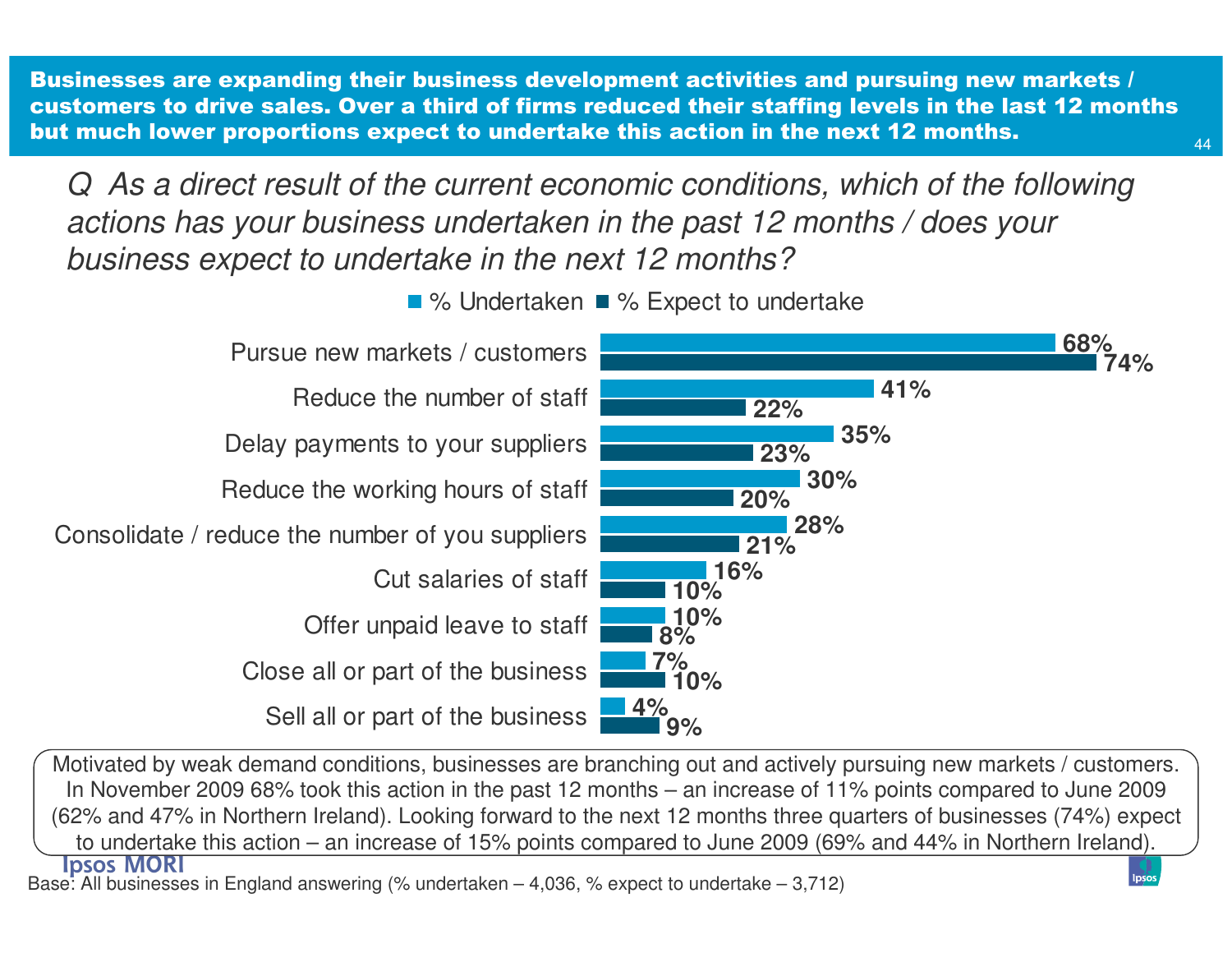#### Businesses have had to take further action in terms of reduce staff and delaying payments in order to ride out the recession

Q As a direct result of the current economic conditions, which of the following actions has your business undertaken in the past 12 months?



% Undertaken Jun 2009 ■ % Undertaken Nov 2009

Tough conditions have driven greater numbers of businesses to take actions to streamline operations and reduce their cost base in November 2009 compared to June 2009. A higher proportion of businesses stated they had reduced the number of staff, delayed payments to suppliers and reduced working hours of staff compared to June 2009. Positively, as in the June 2009 wave, less businesses expect to undertake these actions in the next 12 months.

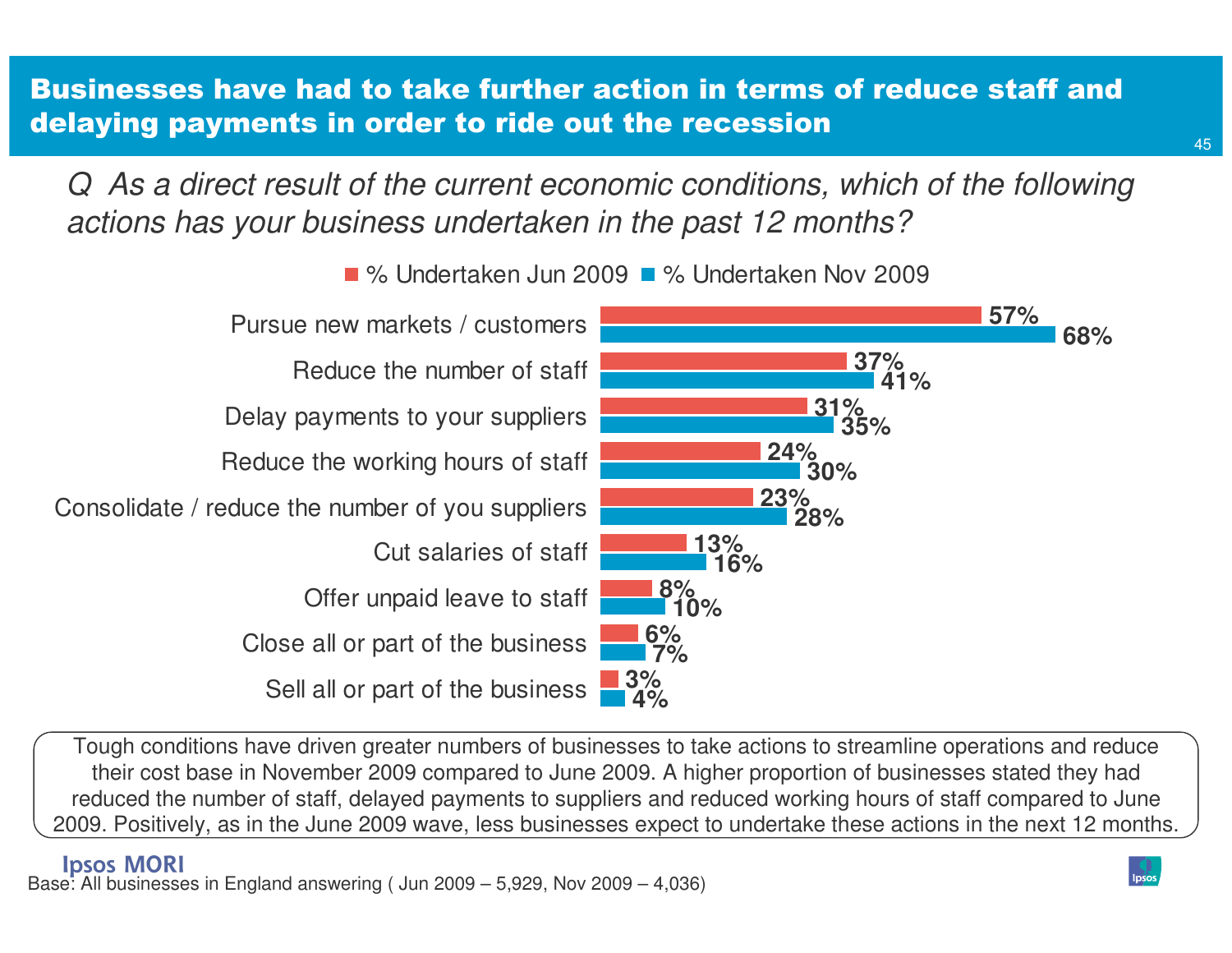46Firms have continued to reduce the number of staff with half of transport/storage/comms firms doing so. However, unemployment growth looks set to slow further, with fewer businesses expecting to reduce staff in the next 12 months  $_{\tiny 40}$ 

Q As a direct result of the current economic conditions, which of the following actions has your business undertaken in the past 12 months / does your business expect to undertake in the next 12 months? Reduce the number of staff

% Undertaken  $\blacksquare$  % Expect to undertake



Firms in the transport/storage/comms and construction sectors are most likely to have reduced the number of staff in the past 12 months - 51% and 48% respectively. However the next twelve months look more positive for the workforce with only 23% of transport/storage/comms firms expecting to reduce staff and 28% in construction

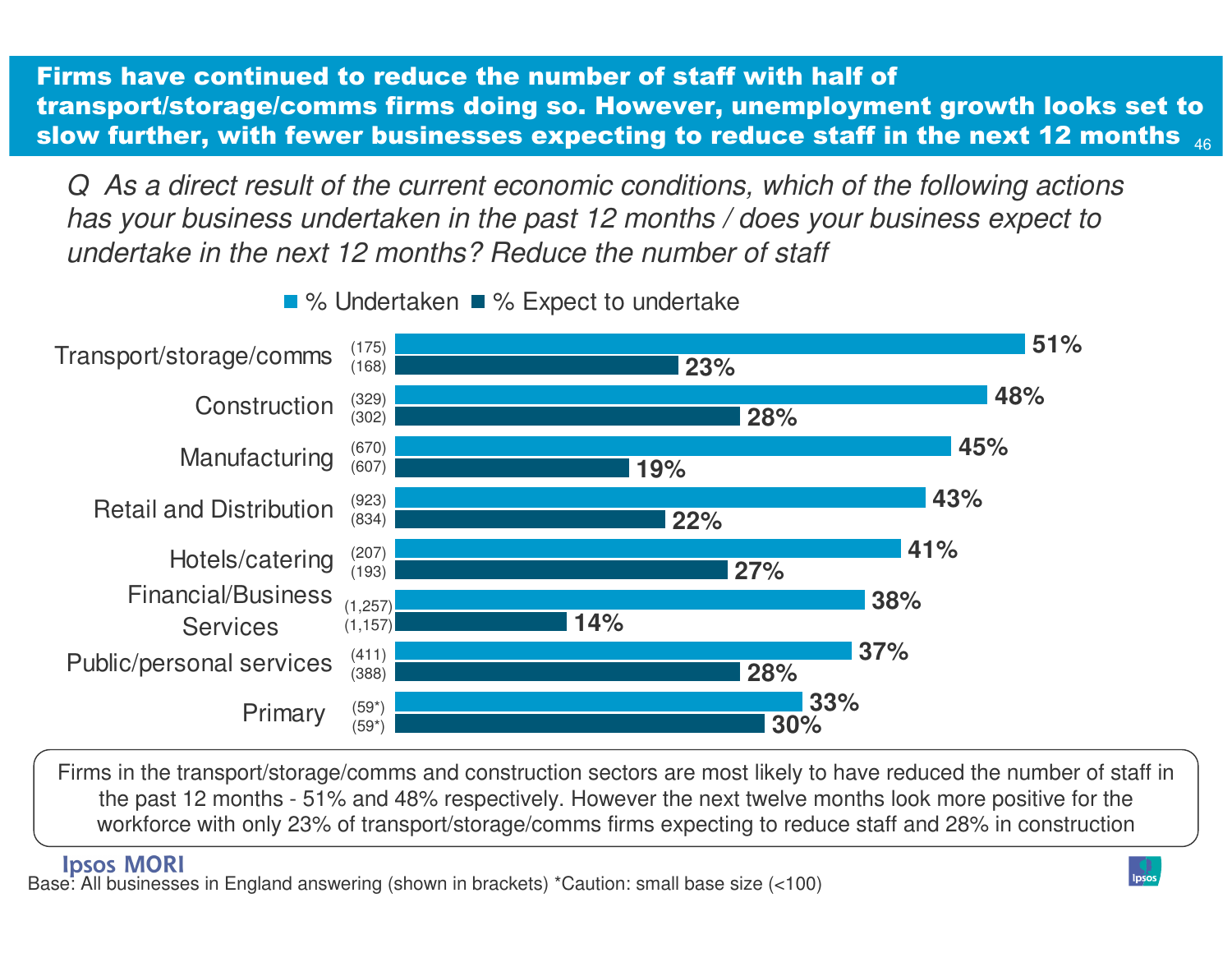#### Businesses are beginning to take affirmative long term action as <sup>a</sup> result of the recession – and are feeling more positive about their future

Q As a direct result of the current economic conditions, which of the following actions has your business undertaken in the past 12 months?

|                                                   | <b>Very</b><br>well<br>placed | <b>Fairly</b><br>well<br>placed | <b>Not very</b><br>well<br>placed | Not at all<br>well<br>placed |
|---------------------------------------------------|-------------------------------|---------------------------------|-----------------------------------|------------------------------|
| Pursue new markets / customers                    | 76%                           | 71%                             | 65%                               | 53%                          |
| Reduce the number of staff                        | 32%                           | 37%                             | 47%                               | 60%                          |
| Consolidate / reduce the number of your suppliers | 16%                           | 25%                             | 33%                               | 39%                          |
| Delay payments to your suppliers                  | 13%                           | 28%                             | 50%                               | 65%                          |
| Reduce the working hours of staff                 | 19%                           | 26%                             | 35%                               | 49%                          |
| Cut salaries of staff                             | 6%                            | 12%                             | 21%                               | 28%                          |
| Offer unpaid leave to staff                       | 10%                           | 9%                              | 11%                               | 18%                          |
| Close all or part of the business                 | 3%                            | 5%                              | 9%                                | 19%                          |
| Sell all or part of the business                  | 2%                            | 2%                              | 4%                                | 11%                          |

Businesses that feel very well placed to deal with a further downturn are building on their strong position and generating real momentum in their business development efforts - 76% of those who pursued new markets / customers in the last 12 months were well placed. However, businesses who have undertaken measures such as reducing staff and delaying payments in a bid to survive are still feeling uncertain about their ability to deal with a hardening of conditions.**Ipsos MORI**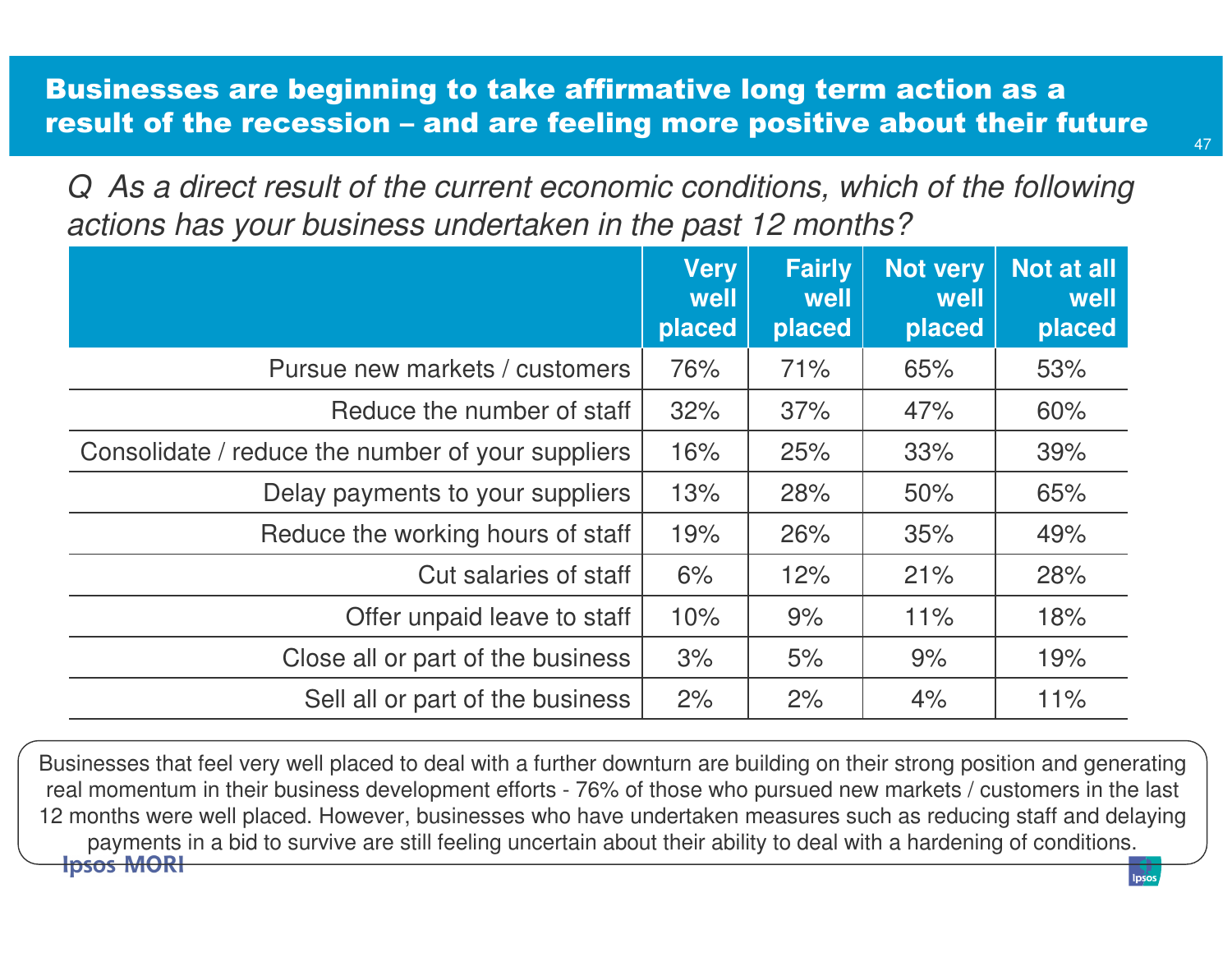## Section 5

Is business investment improving?



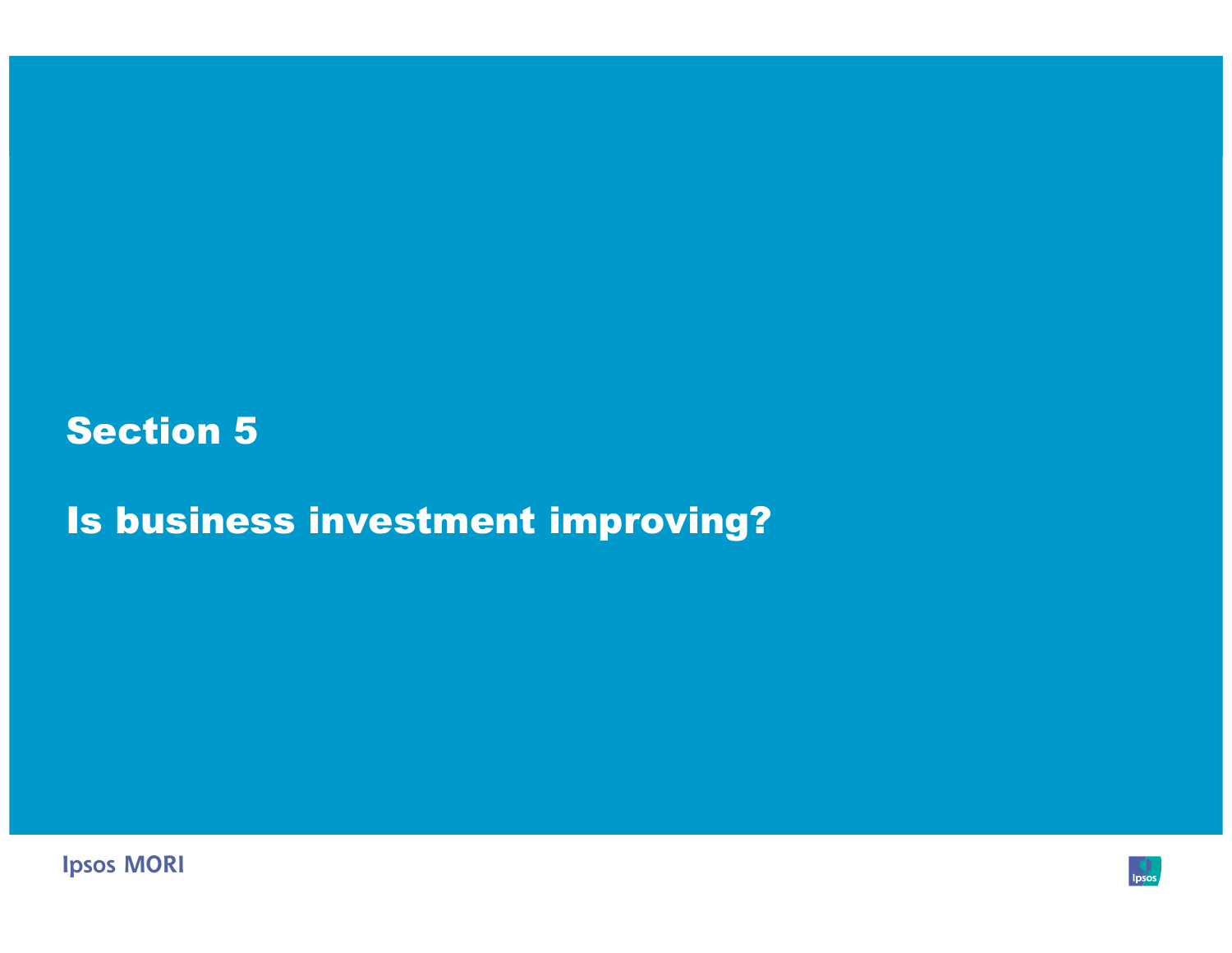#### Businesses are still cautious over increasing capital investment levels, unsurprising given the challenging current conditions but the general trend is upward

Q Excluding seasonal variations, what has been the trend during the past 12 months, and what are the expected trends for the next 12 months, with regard to … Overall investment



Just under one fifth of businesses (14% in Northern Ireland) reported a higher level of overall investment in the past 12 months, this is unsurprising given the amount of businesses that have had to make cut backs. Slightly more businesses expect their overall investment to be higher in the next 12 months (25%, 25% in Northern Ireland).

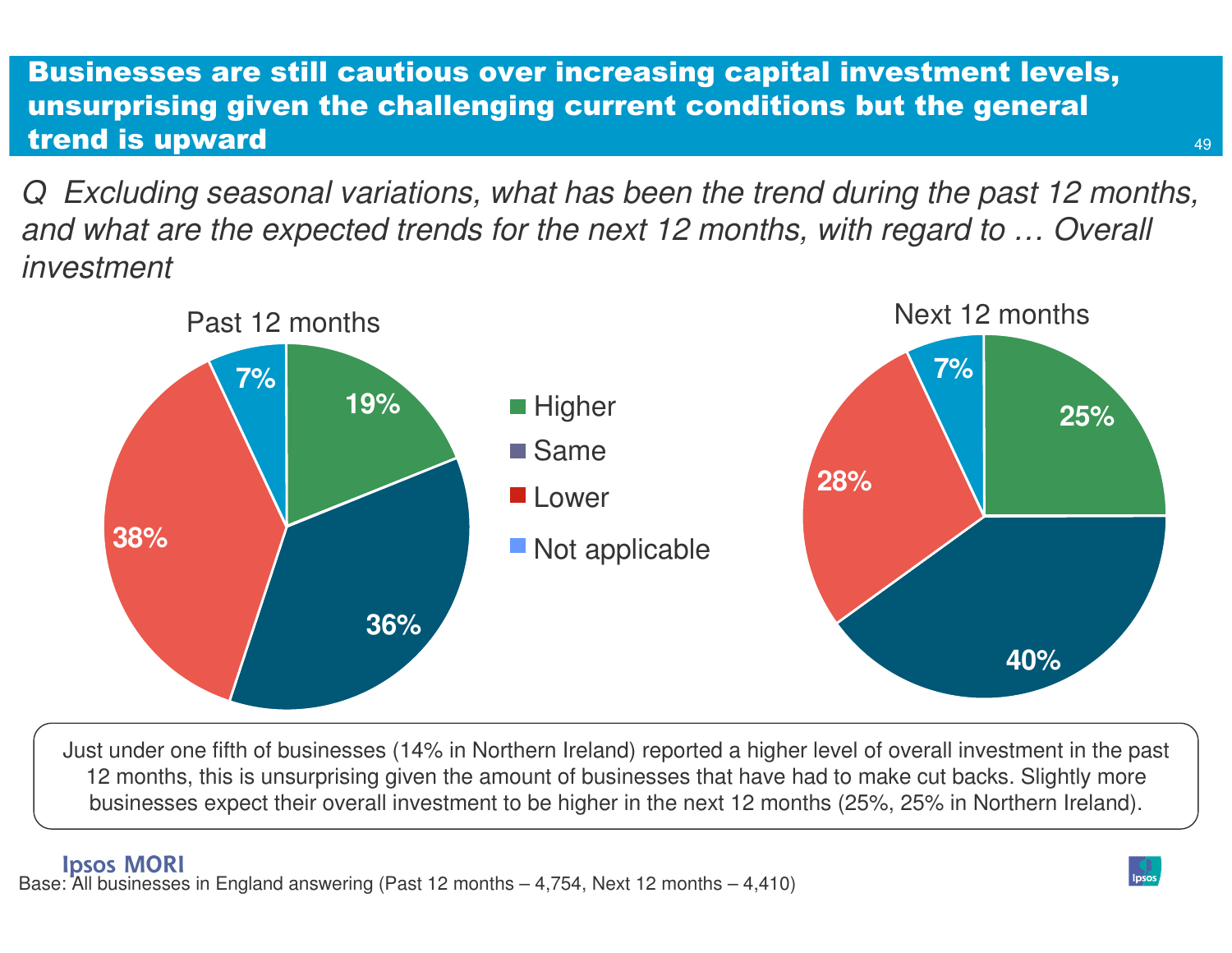Businesses who are optimistic about the business climate over the next 12 months also expect to undertake higher levels of business investment

Q Over the next 12 months do you expect the business climate in which your business operates to generally improve, remain stable, or deteriorate?

Level of investment in the next 12 months

Higher ■ Same ■ Lower ■ Not applicable



Nearly half of businesses in England who feel positive about the future business climate also expect their level of investment to be higher in the next 12 months – this compares to 11% of businesses who expect the climate to deteriorate.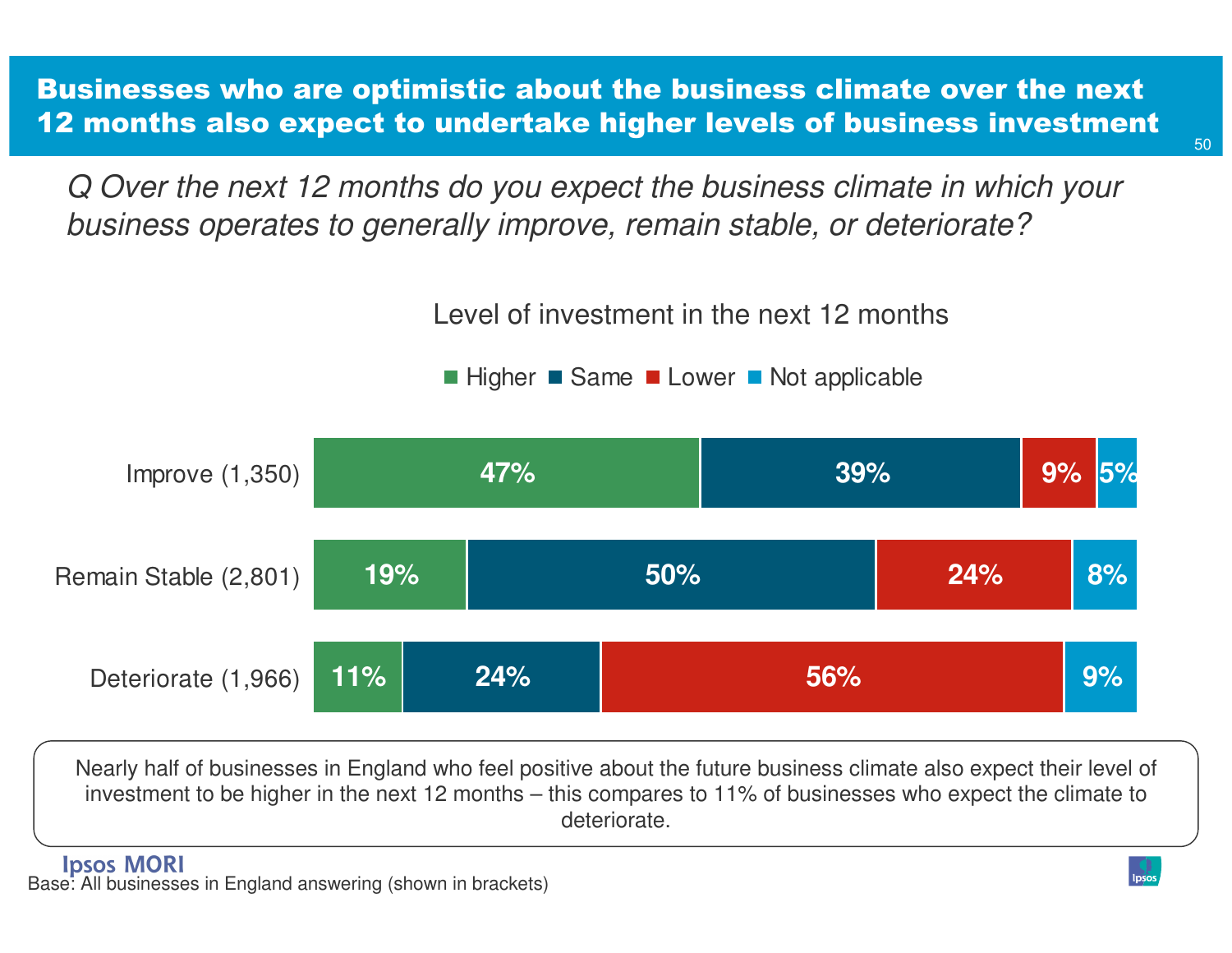Similar to the NBS results, the BCC survey reports improving capital investment levels in plant & machinery across the service and manufacturing sectors. However the balance of investment remains in negative territory.

Investments, by Plant & machinery, within manufacturing and servicing sectors



**Ipsos MORI**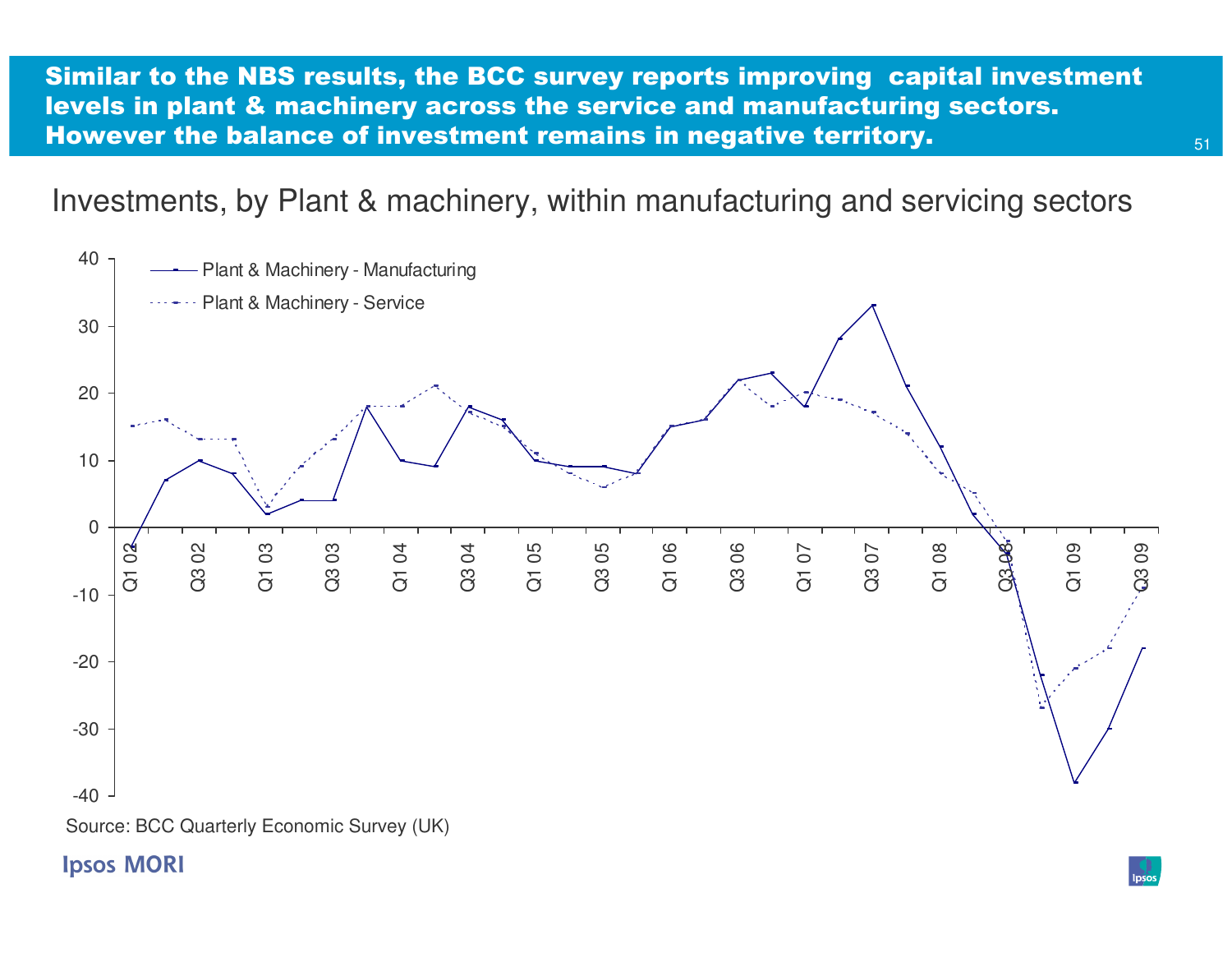Greater proportions of businesses now expect to spend less on capital investment. Investment in marketing and sales is stronger, reflecting the drive to pursue new customers and markets

52

Q Excluding seasonal variations what are the expected trends for the next 12 months with regard to.....



 Expected investment across most metrics has decreased – training and retraining is the only area that has a better net higher score in November 2009 compared to June 2009. Marketing and sales remains the only metric with a positive net score – highlighting the important of business development to improve orders and profits.

Base: All businesses in England answering

NB: Question for previous three waves was: Do you expect to invest more or less in the next twelve months than you invested in the last twelve months on…? Respondents answered on a scale on More/Same/Less/Not Applicable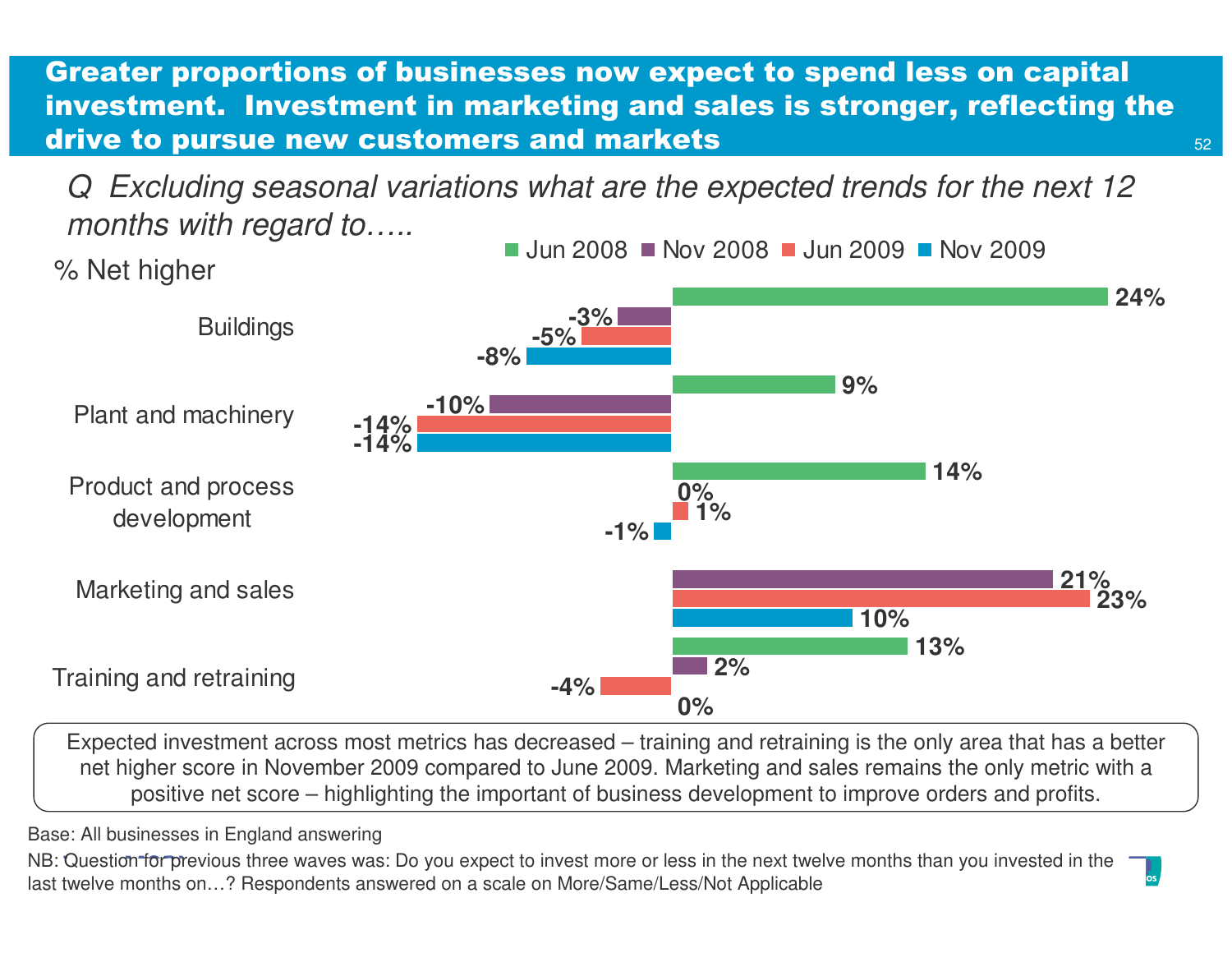While investment in marketing has fallen across most sectors compared to June 2009, the financial/business services and manufacturing sectors still see it as significantly more important compared to the national average

Excluding seasonal variations what are the expected trends for the next 12 months with regard to ... Marketing and Sales

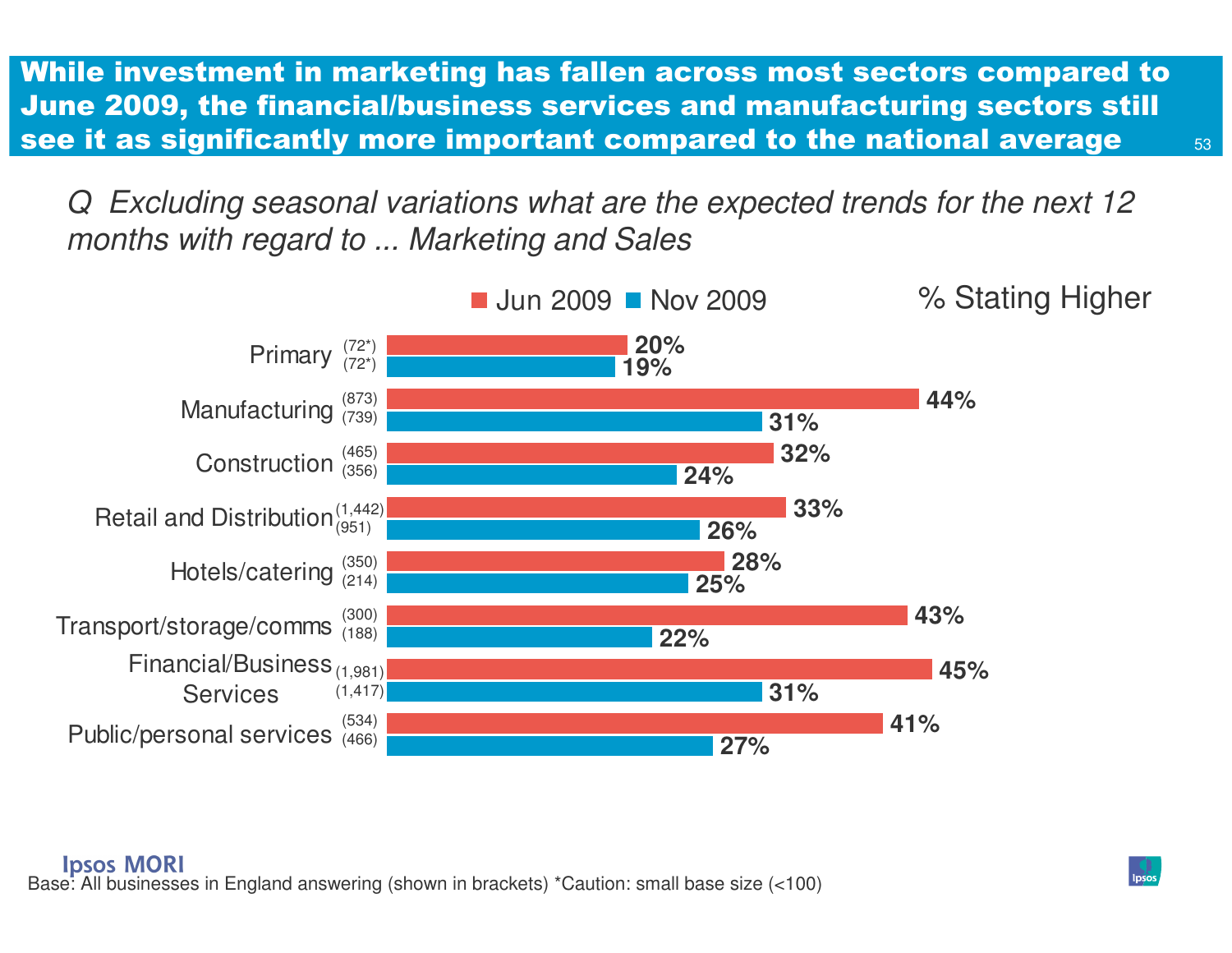## Section 6

Access to finance and credit



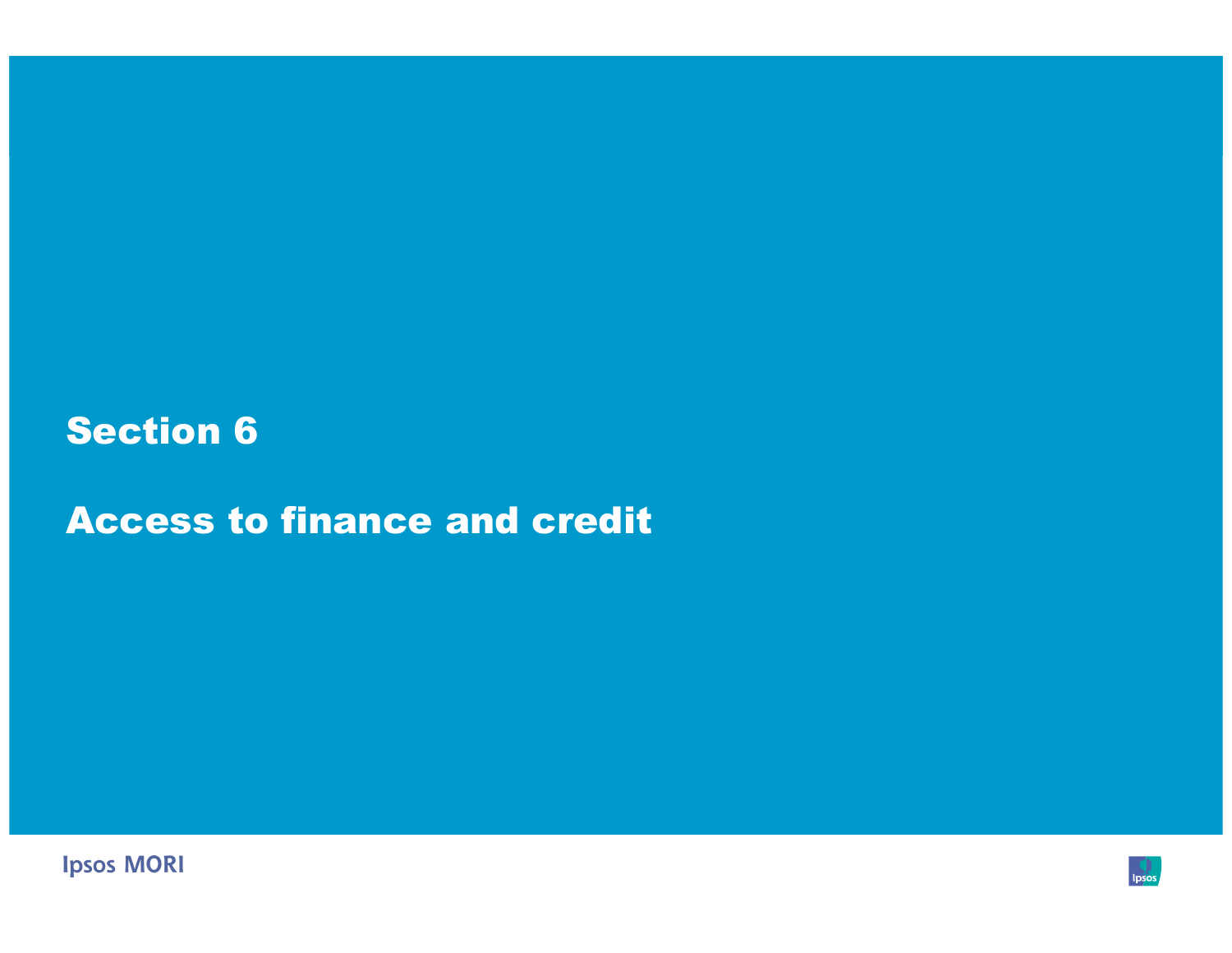## The NBS shows that demand for finance is actually increasing - a fifth of firms will need to raise new sources or renegotiate existing finance or credit in the next 12 months

 Q As a direct result of the current economic conditions, which of the following actions has your business undertaken in the past 12 months / does your business expect to undertake in the next 12 months?

|                                               | 20% | credit   | 21%                            |                                     | <b>Under-</b><br>taken         | <b>Expect to</b><br>undertake | <b>Under</b><br>-taken                    | <b>Expect to</b><br>undertake |
|-----------------------------------------------|-----|----------|--------------------------------|-------------------------------------|--------------------------------|-------------------------------|-------------------------------------------|-------------------------------|
| credit<br>$\sigma$<br>sources<br>new<br>Raise | 7%  | ð        | 19%                            |                                     | Raise new sources of<br>credit |                               | Renegotiate existing<br>finance or credit |                               |
|                                               |     | finance  |                                | Primary (59*)                       | 17%                            | 19%                           | 39%                                       | 30%                           |
|                                               |     | existing |                                | Manufacturing (670)                 | 17%                            | 20%                           | 19%                                       | 19%                           |
|                                               |     |          |                                | Construction (329)                  | 15%                            | 20%                           | 21%                                       | 23%                           |
|                                               |     |          | Renegotiate                    | Retail and Distribution (923)       | 18%                            | 19%                           | 24%                                       | 23%                           |
|                                               |     |          |                                | Hotels/catering (207)               | 22%                            | 18%                           | 16%                                       | 31%                           |
|                                               |     |          |                                | Transport/storage/comms (175)       | 19%                            | 19%                           | 19%                                       | 23%                           |
|                                               |     |          |                                | Financial/Business Services (1,257) | 15%                            | 19%                           | 17%                                       | 20%                           |
| Overall                                       |     |          | Public/personal services (411) | 15%                                 | 24%                            | 17%                           | 17%                                       |                               |
| ■ % Expect to undertake<br>% Undertaken       |     |          |                                |                                     |                                |                               |                                           |                               |

In November 2009, 17% of businesses had to raise new sources of finance or credit as a result of the current economic conditions - an increase of 4% points since June 2009. While it is unclear if this will be used to actively fund expansion or as a lifeline to allow the business to keep trading, demand for finance remains high. Even more expect to need to raise new sources in the next 12 months. Worryingly, the number of firms in the hotels/catering and transport sector which need to renegotiate existing finance or credit has increased strongly compared to June.

**Ipsos MORI**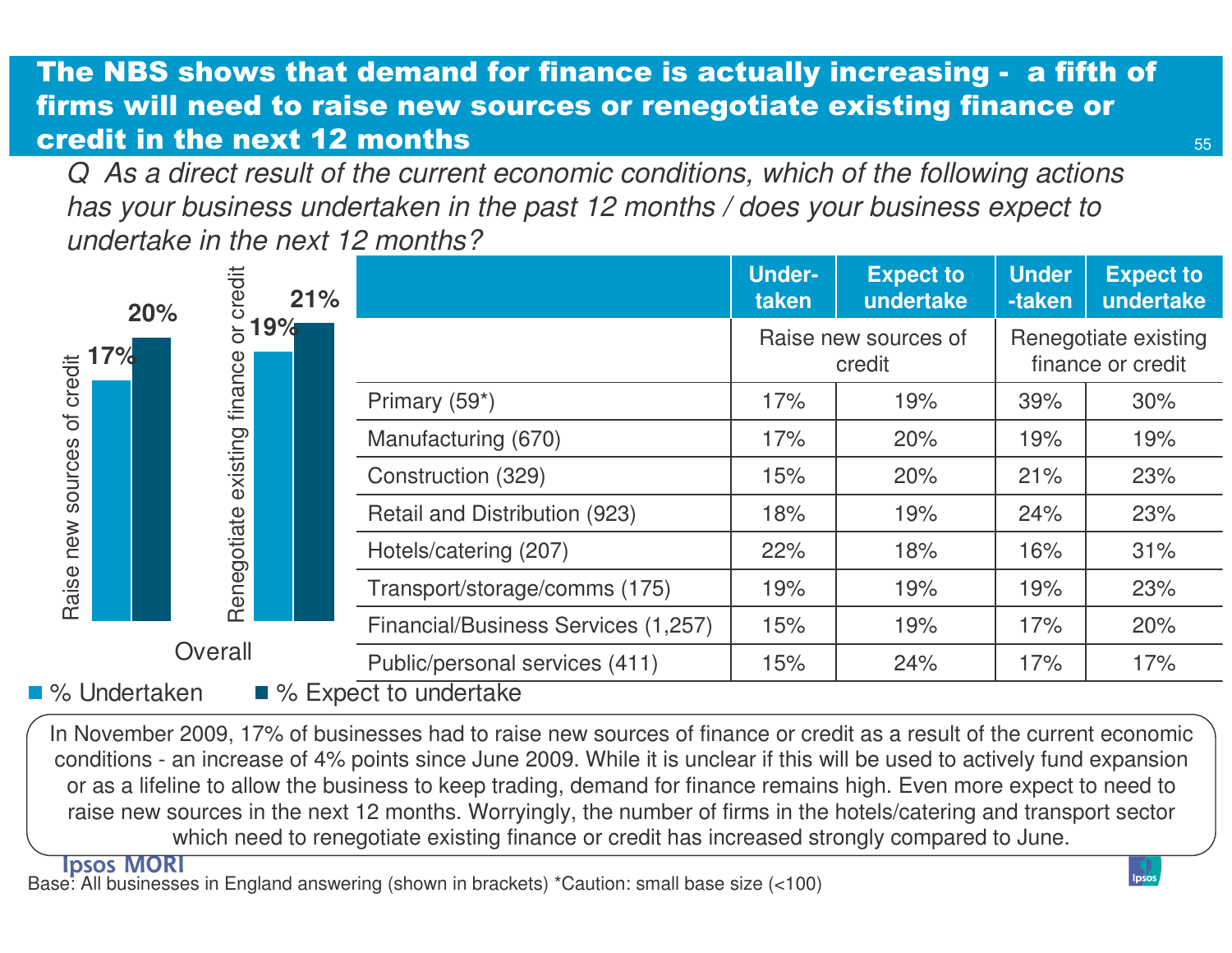#### There is a clear link between those businesses that have had to raise new sources of credit and the level of concern they feel about the future operating environment

Q As a direct result of the current economic conditions, which of the following actions has your business undertaken in the past 12 months / does your business expect to undertake in the next 12 months? Raise new sources of finance or credit

**17%17%12%19%22%21%**1-910-4950+**11% 13%13% 16%24% 27%26%30%**Very well placedFairly well placedNot very well placedNot at all well placed**Size of Business Weathering the downturn** ■ % Undertaken ■ % Expect to undertake (2,894)(897)(240)(2,691)(803)(214)(347)(313)(2,362)(2,155)(942)(870)(328)(319)

There is little difference between the size of businesses that have raised new sources of finance or credit – although slightly lower proportions have undertaken this in the last 12 months.. However there is a clear link between perception of the future and need to raise credit with a third of businesses (30%) who don't feel well placed to weather any downturn expecting to raise new sources of credit or finance.

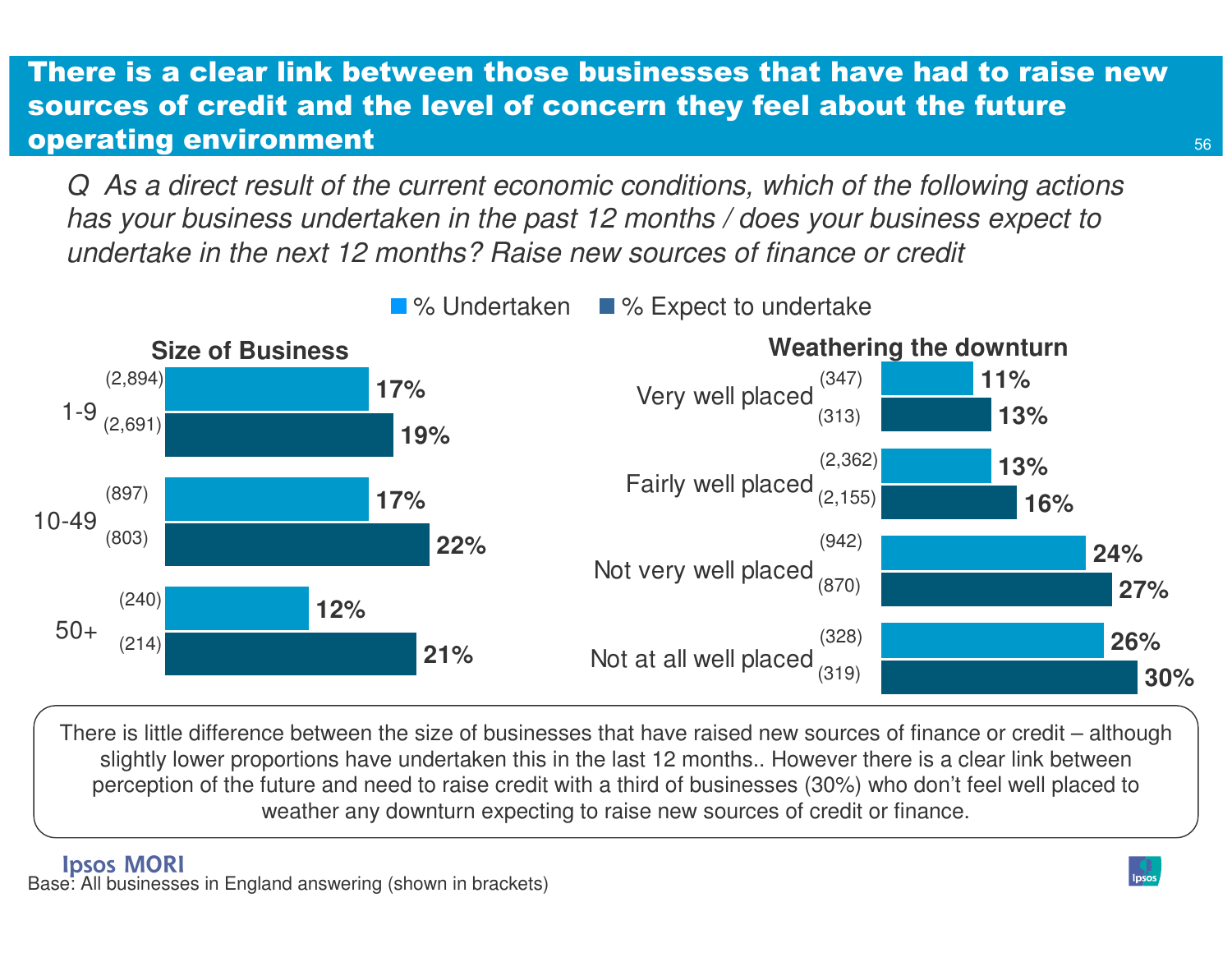# Lack of cash flow is a driver for businesses to seek finance or credit

Q. As a direct result of current economic conditions, which of the following actions has your business undertaken in the past 12 months?



More than two thirds of businesses who raised a new source of finance or credit (71%) or renegotiated existing finance or credit (70%) reported lower levels of cash flow in the past 12 months.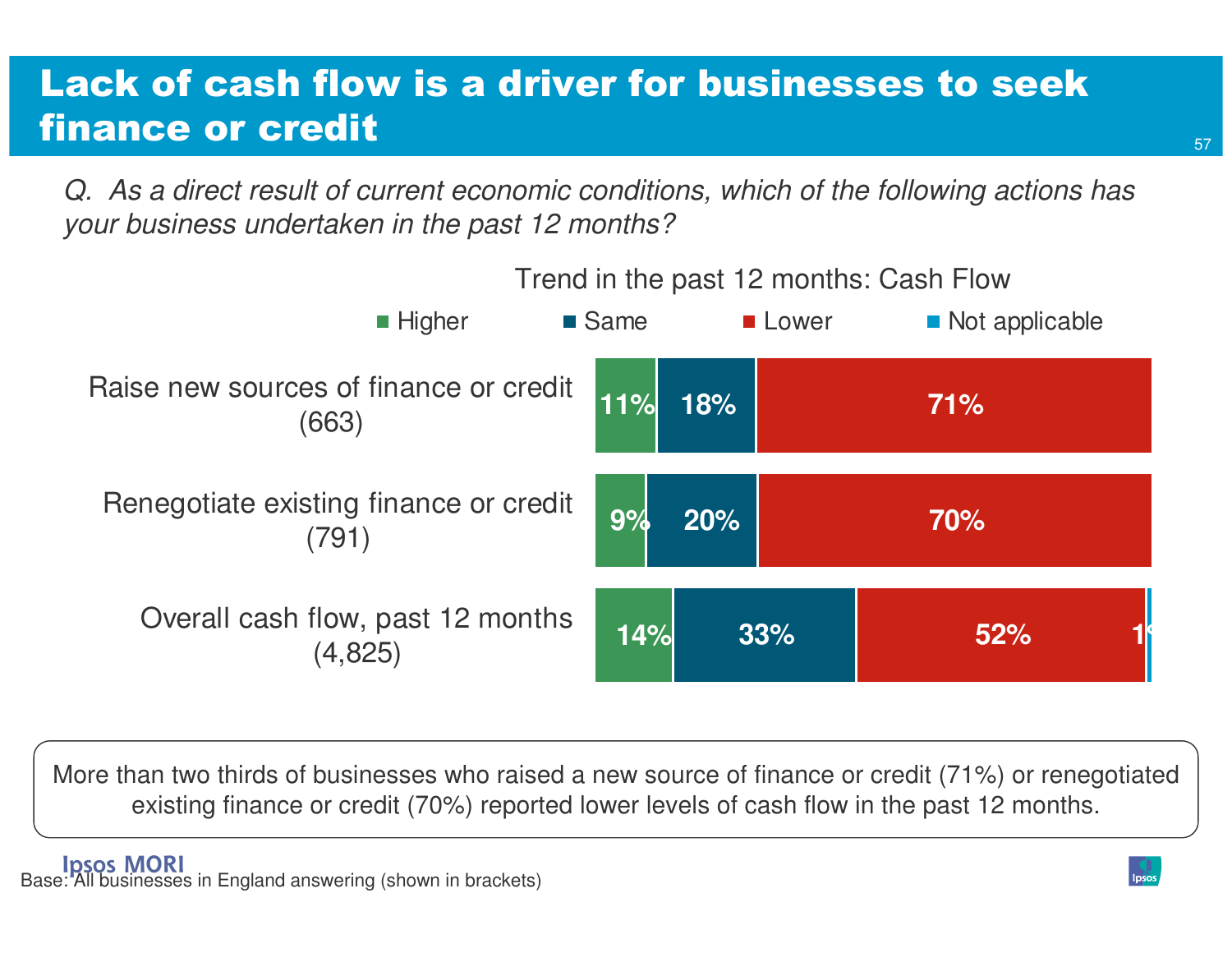58Smaller firms have reported that credit conditions have worsened, leading to huge challenges. Significantly higher proportions of 1-9 employee firms reported problems in accessing finance or credit compared to June. There was actually a decline in the number of larger, 50+ firms, reporting problems accessing finance or credit over the same period

Q What problems, if any, did your business experience in accessing finance or credit?

#### **Size of business**

- **Finding affordable finance or lines of credit**
- **Finding organisations who were willing to lend to the business**
- Satisfying the terms and conditions or potential lenders



Base: All businesses in England answering who have raised new sources of finance or credit or renegotiated existing finance or credit in the past 12 month (shown in brackets) \*Caution: small base size (<100)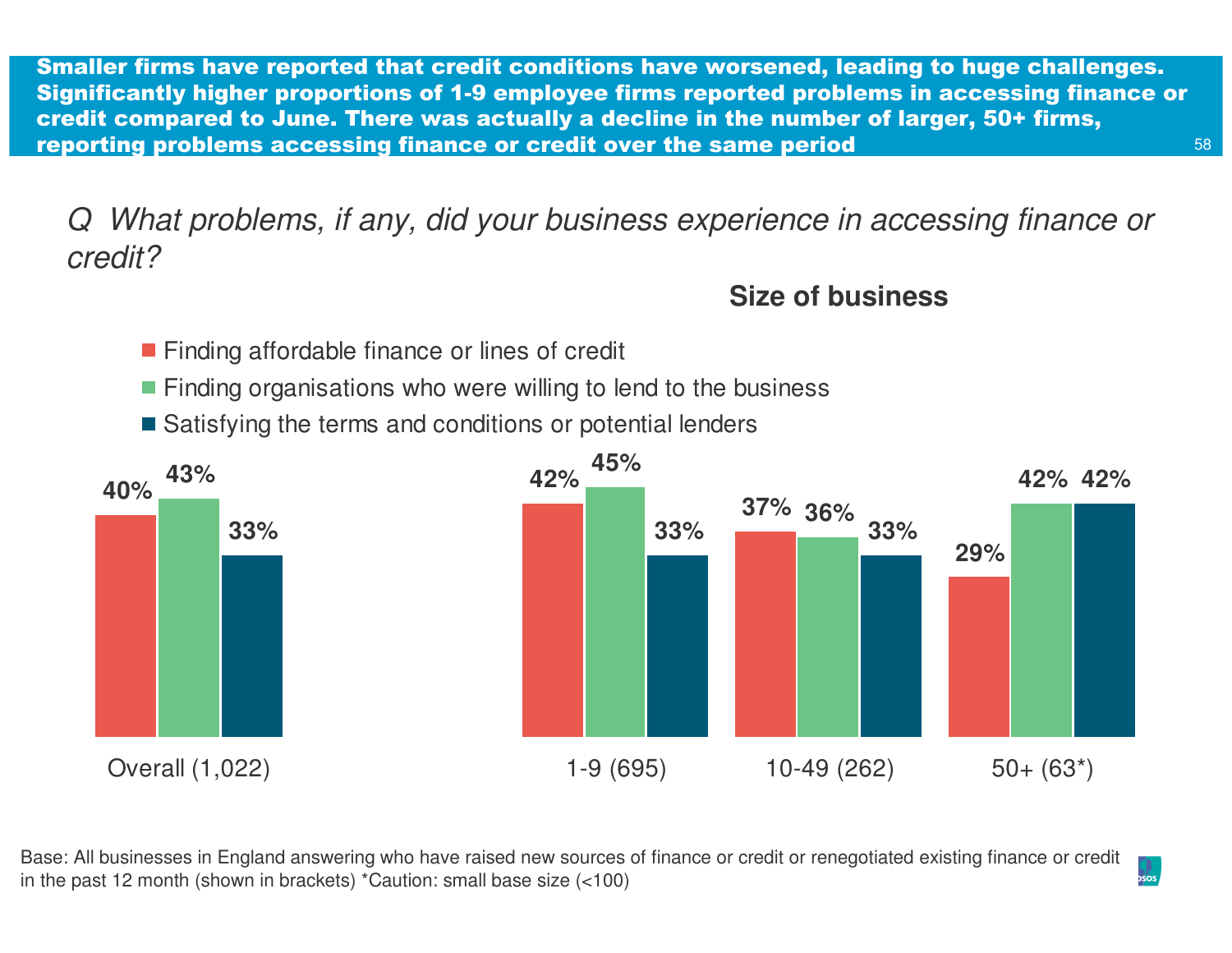Lenders are clearly avoiding debt exposure on firms that will be in trouble from a further downturn. It has actually got harder for firms who are not well placed to weather a further downturn to access finance or credit since June 2009

Q What problems, if any, did your business experience in accessing finance or credit?



Base: All businesses in England answering who have raised new sources of finance or credit or renegotiated existing finance or credit in the past 12 month (shown in brackets) \*Caution: small base size (<100)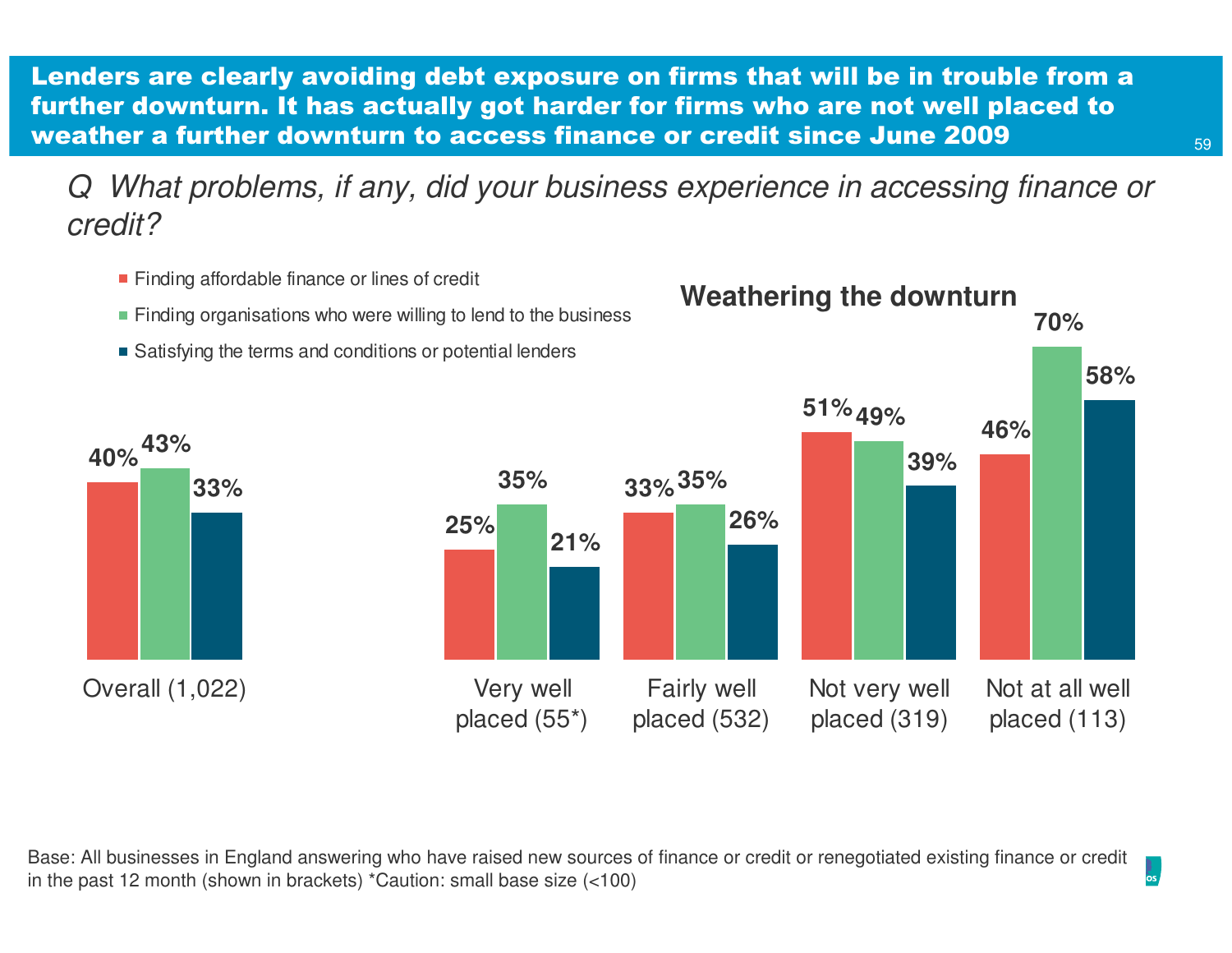Hotels/catering and transport/storage/comms sectors found it most difficult to access affordable lines of finance or credit

Q What problems, if any, did your business experience in accessing finance or credit? Finding affordable lines of finance or lines of credit



In June 2009 the hotels/catering and transport/storage/comms sector were least likely to report problems finding affordable finance or lines of credit – however this has dramatically changed in the November 2009, with these sectors now finding it most difficult. Financial institutions are clearly avoiding lending to firms in these sectors.

Base: All businesses in England answering who have raised new sources of finance or credit or renegotiated existing finance or credit in the past 12 month (shown in brackets) \*Caution: small base size (<100); \*\*very small base size (<30)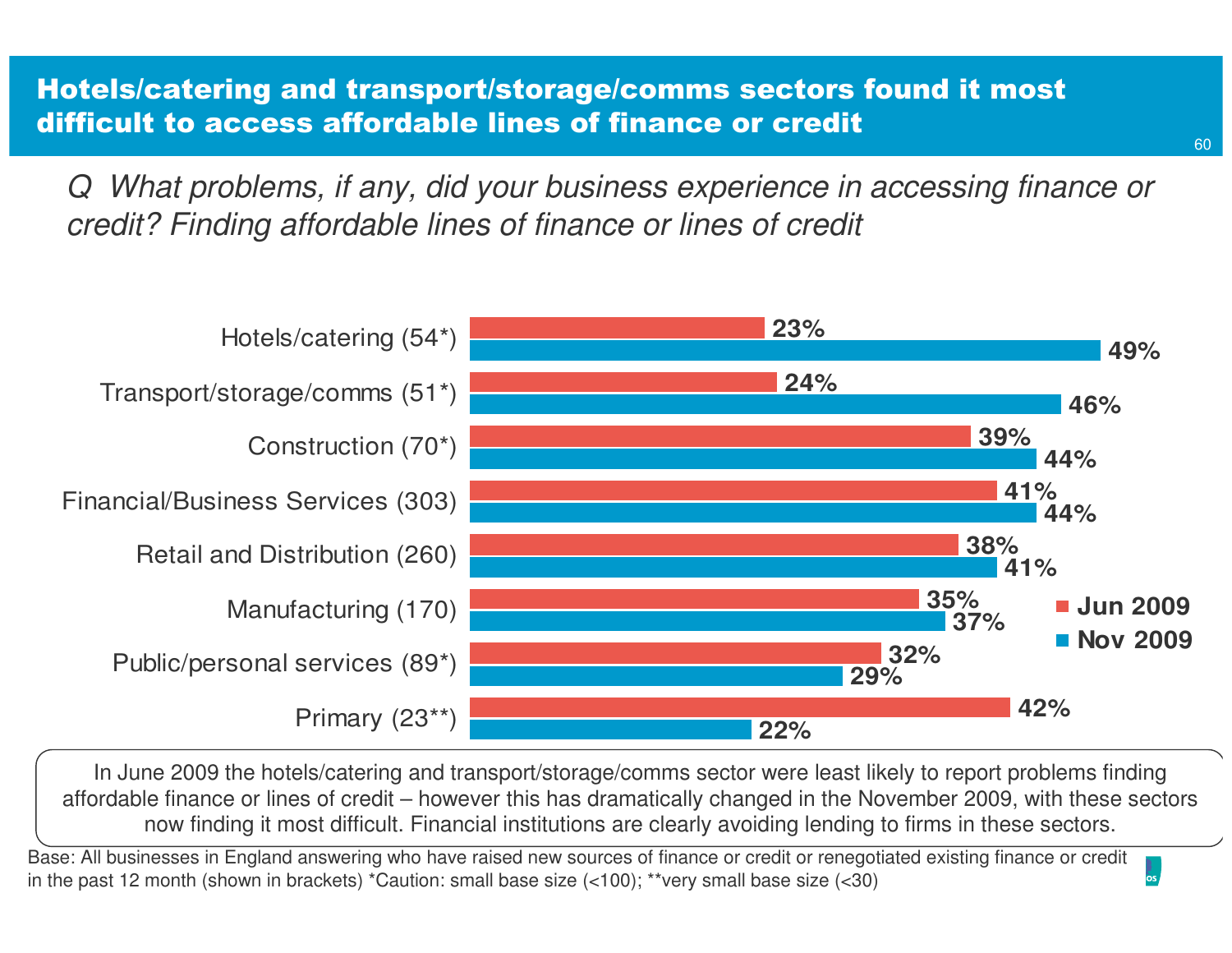## Section 7

Business cost pressures



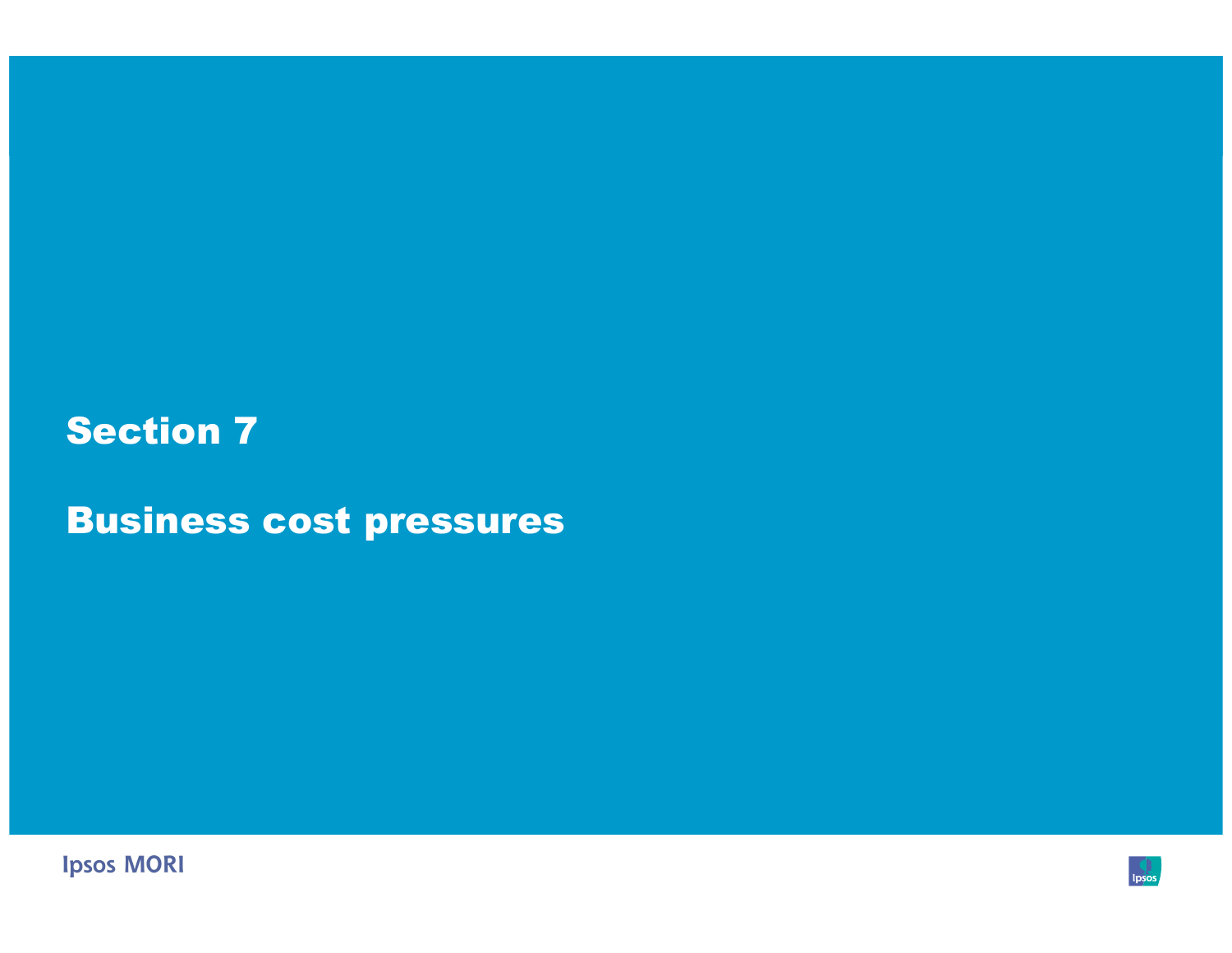## Cost pressures continue to stabilise or decline across most categories

Q Which of the following costs have increased for your business over the past 12 months?



The number of businesses who have reported an increase in raw material costs and property costs has significantly decreased between June 2009 and November 2009. Energy costs are still rising with 78% of businesses (79% in Northern Ireland) reporting that their energy costs increased over the past 12 months.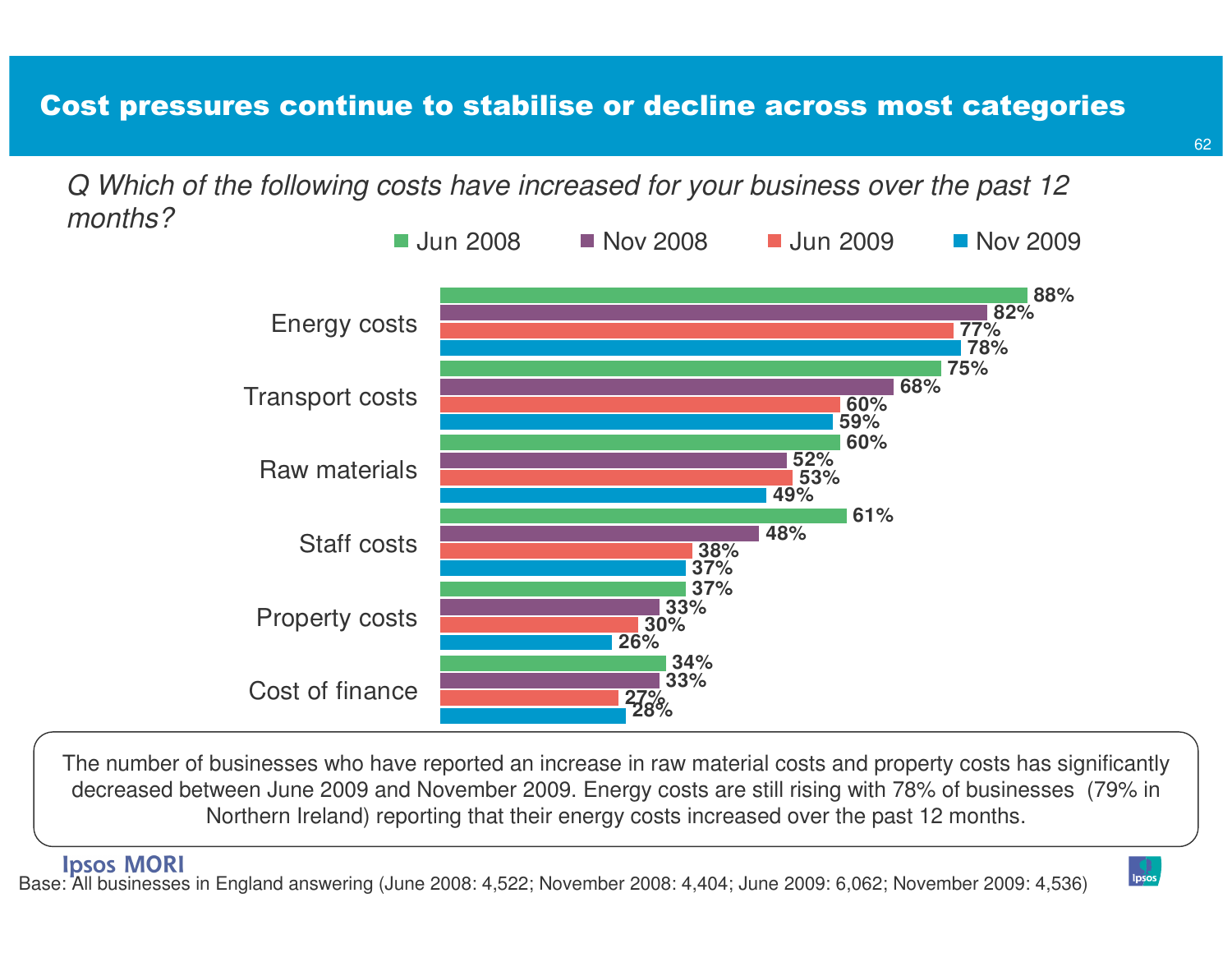Businesses who reported lower profit margins in the past 12 months also saw costs increase. These firms may have also been reluctant to pass on their increasing costs to their customers through higher prices

Which of the following costs have increased for your business over the past 12 months?

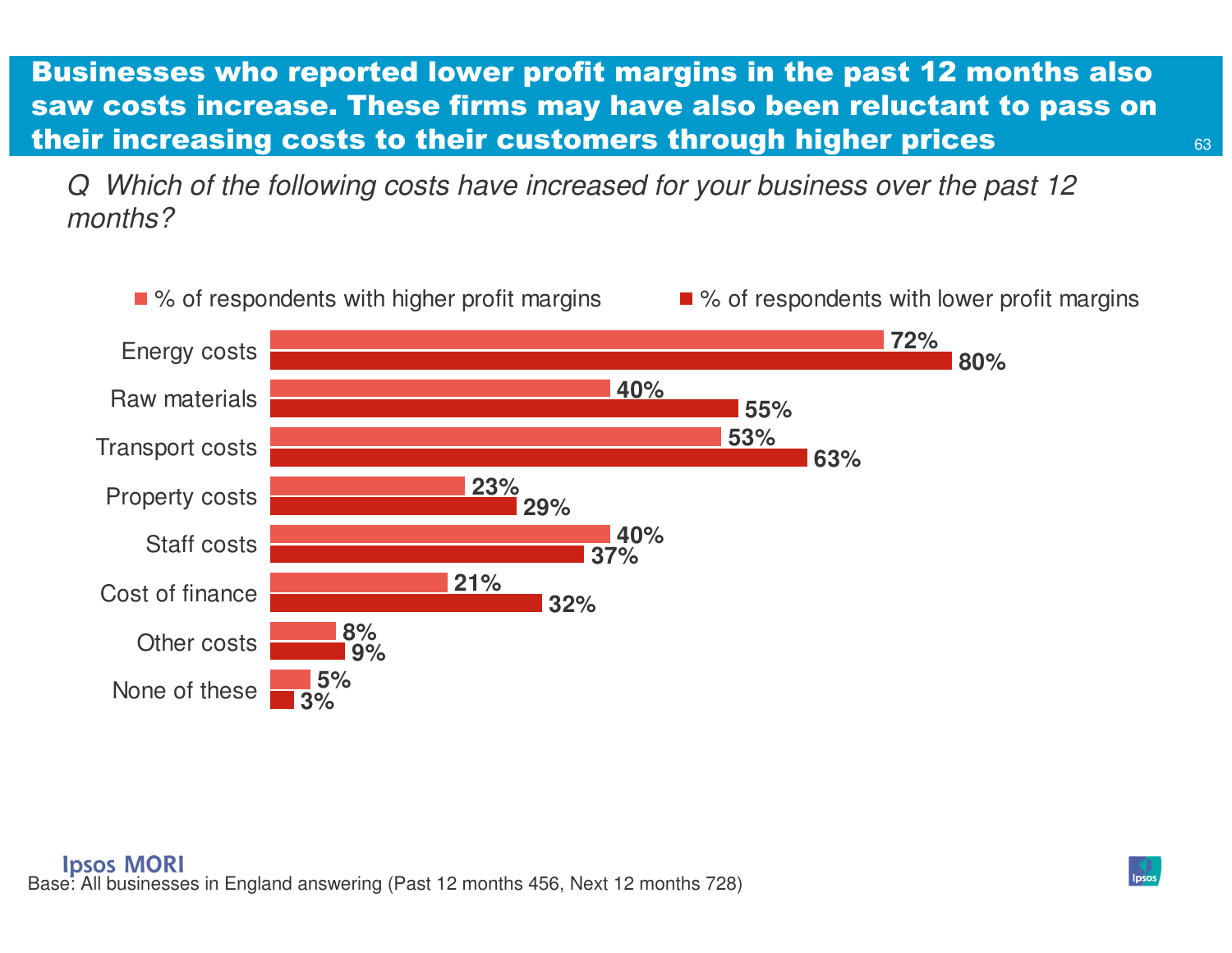#### Energy costs are expected to see considerable upward pressure over the next 12 months

Q Which of the following costs do you expect to increase over the next 12 months?



The number of businesses expecting energy costs to increase over the next 12 months has increased significantly from 54% in June 2009 to 68% in November 2009 (65% and 62% in Northern Ireland). This is in line with press reports of possible gas shortages and an increase in prices.

**Ipsos MORI** Base: All businesses in England answering (June 2008: 4,420; November 2008: 4,128; June 2009: 5,388; November 2009: 4,383)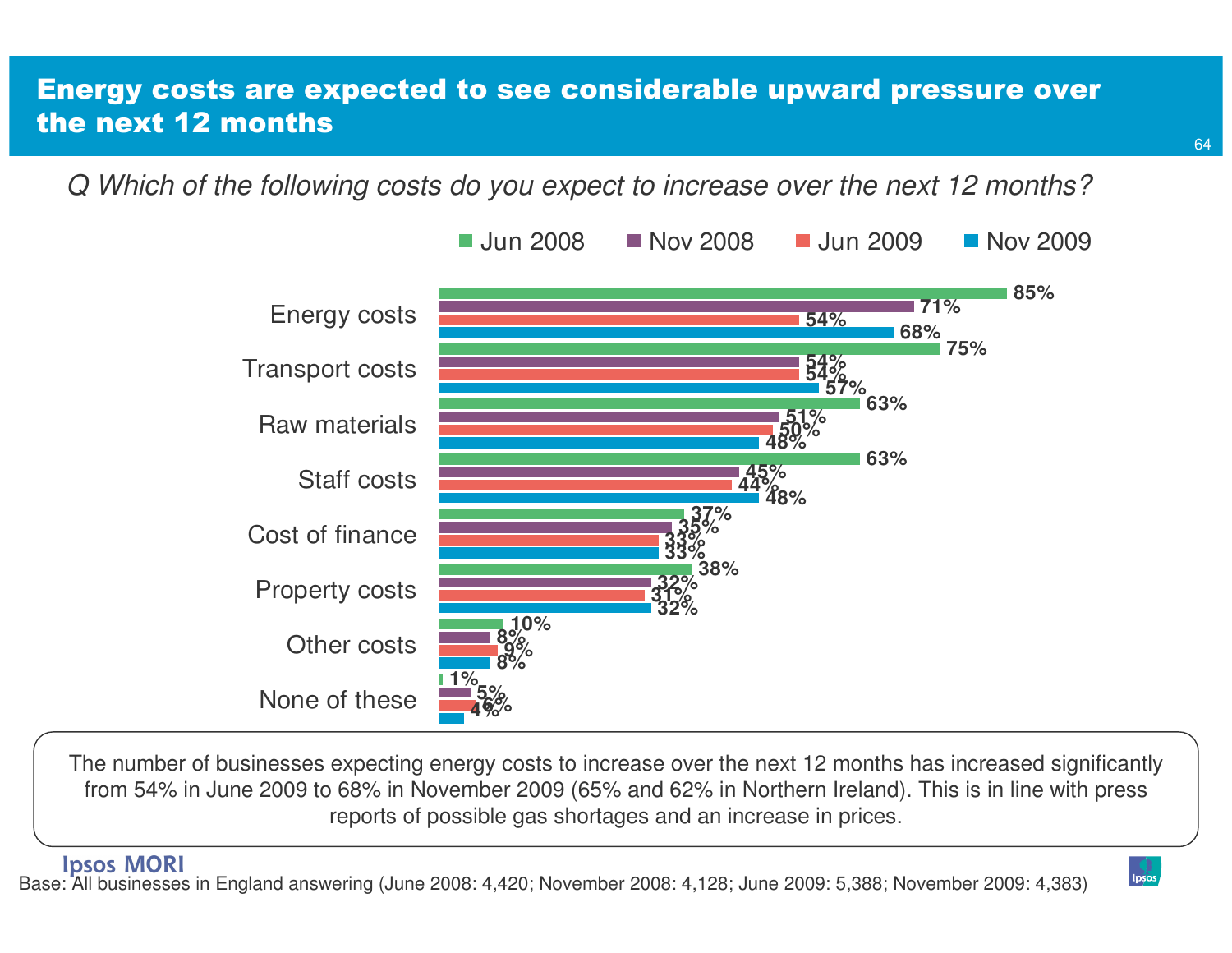Raw materials have the greatest cost pressure overall on businesses, however this varies by sector with the hotels/catering sector citing energy costs, the transport sector citing transport costs and the financial/business services and public/personal services sectors citing staff costs

Q Which of the following presents the main upward cost pressure on your business at present?

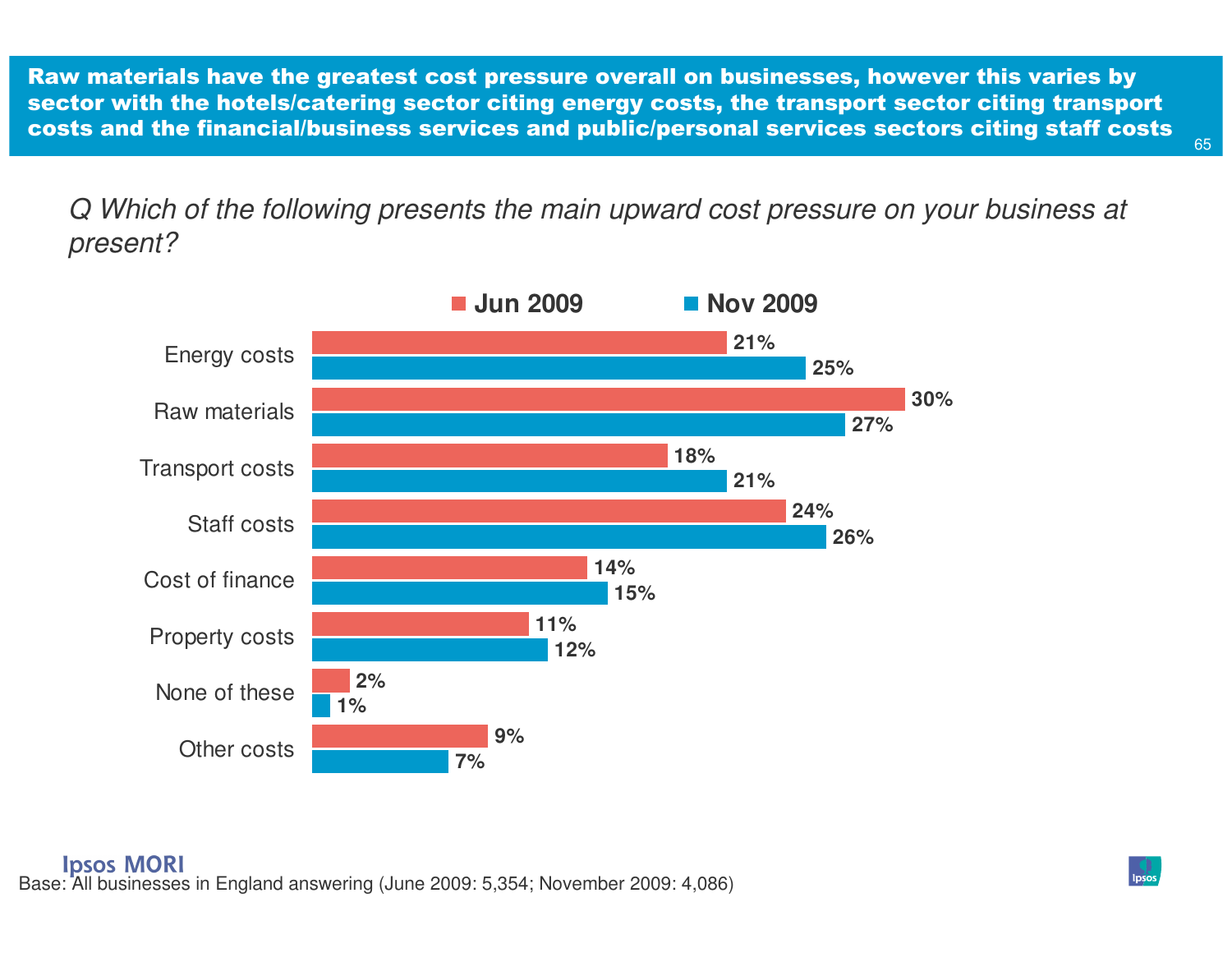Q Have you passed on any increased costs to your customers in the past 12 months?



Businesses are becoming more and more reluctant to pass increased costs onto customers – 54% experienced an increase in costs but did not pass any increase on (49% in Northern Ireland). Looking at the data by sector, the retail and distribution and manufacturing sectors were significantly more likely to have passed on costs to their customers

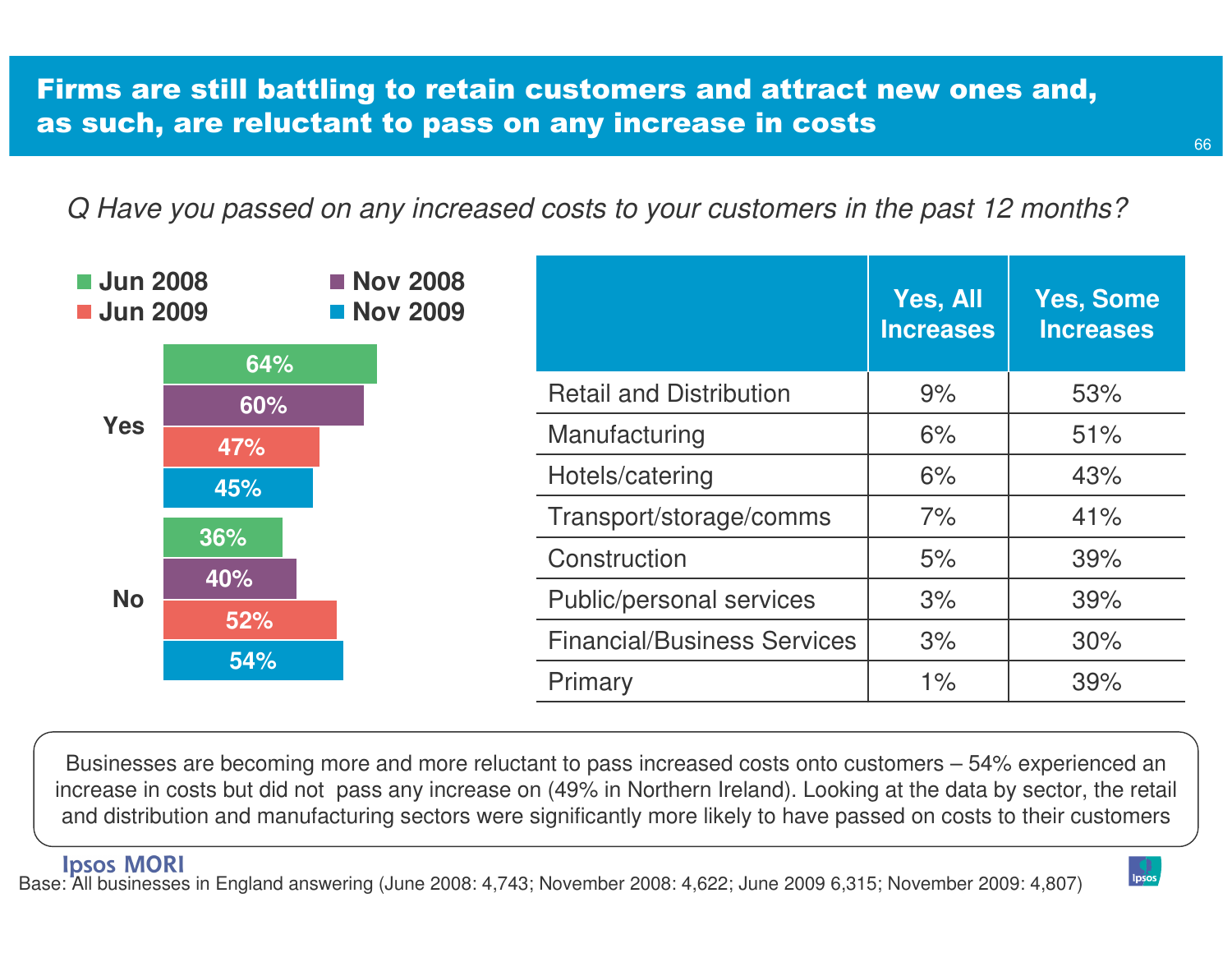#### There is a clear link between a firm's profitability and whether they have passed on additional costs to customers

Q. Have you passed on any increased costs to your customers in the past 12 months?



Nearly a third of businesses (30%) who passed on all their costs increased reported higher profit margins in the past 12 months – this compares to just 7% of businesses who saw their costs increase, but did not pass them onto the customer

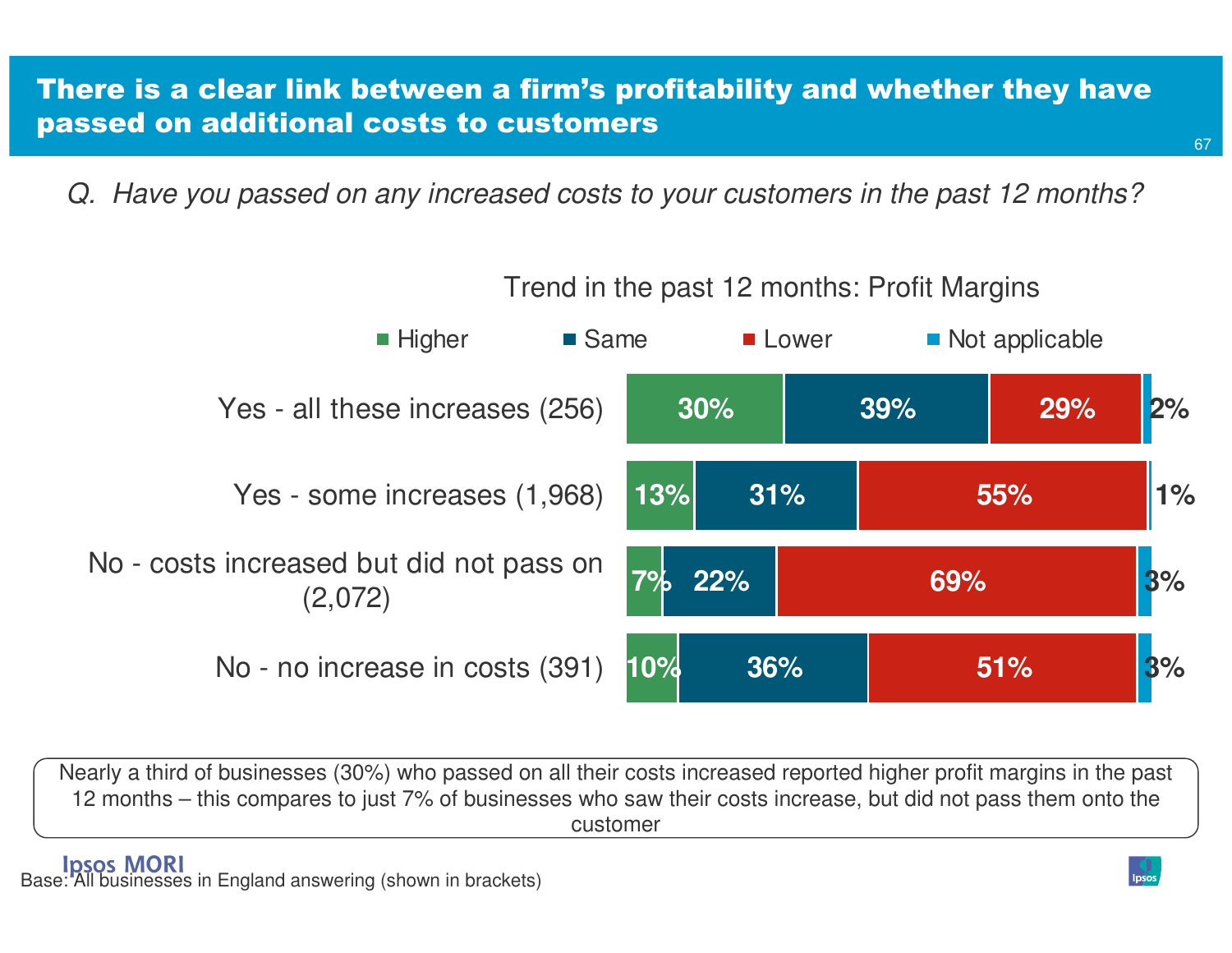## Section 8

Business strategies



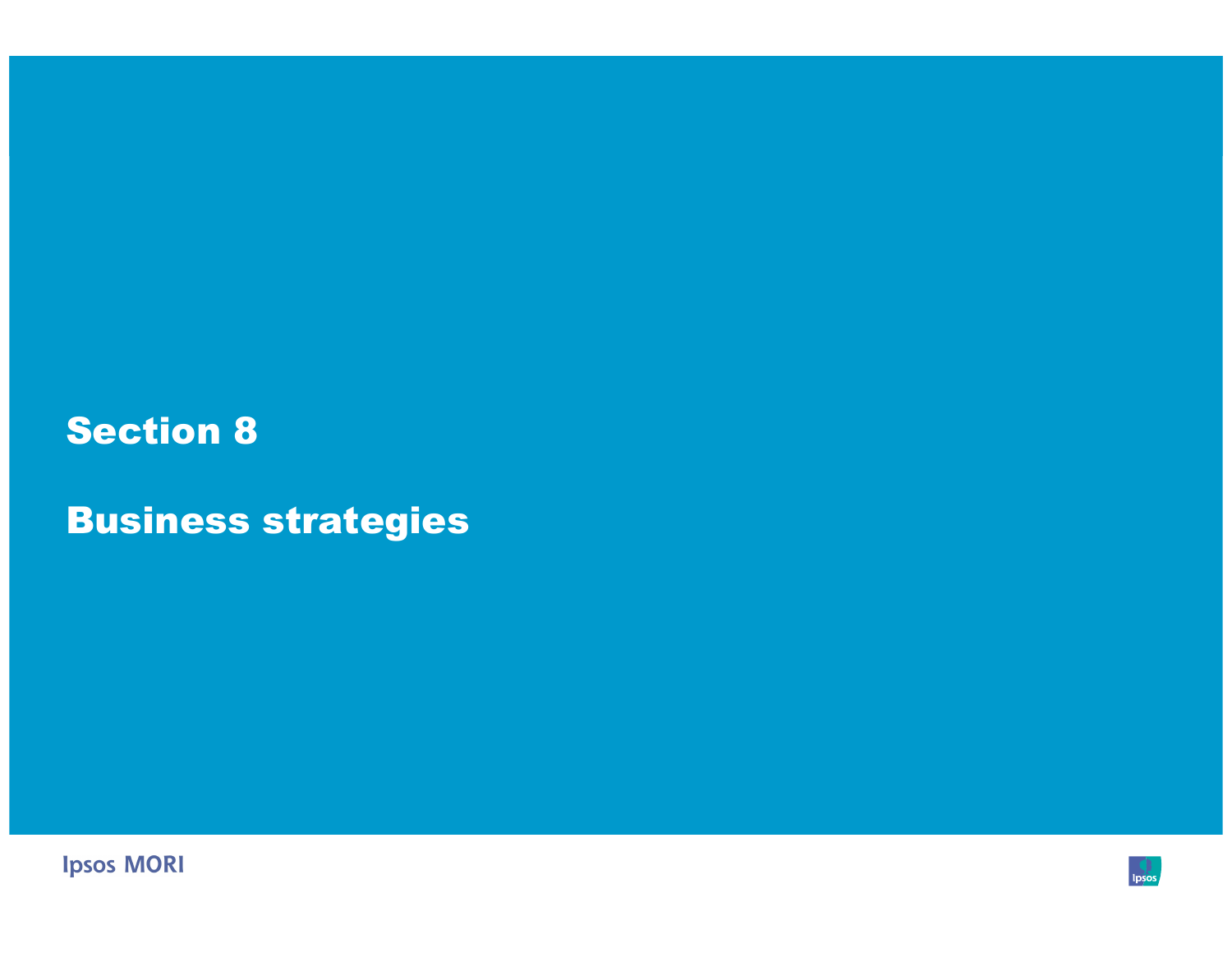#### 69While the number of businesses who have a formal business growth plan has increased slightly compared to previous waves – less than two fifths of businesses have one

Q Does your company have a formal business growth plan?

| <b>Jun 2008</b><br><b>Nov 2008</b><br><b>Nov 2009</b><br><b>Jun 2009</b> |                   |  | <b>Yes</b>                         | <b>No</b> | Don't<br>know |       |
|--------------------------------------------------------------------------|-------------------|--|------------------------------------|-----------|---------------|-------|
| <b>Yes</b>                                                               | 35%<br>33%<br>36% |  | Public/personal services           | 49%       | 48%           | 4%    |
|                                                                          | 39%               |  | Manufacturing                      | 42%       | 56%           | $1\%$ |
| <b>No</b><br>Don't<br>know                                               | 62%               |  | <b>Financial/Business Services</b> | 40%       | 59%           | 1%    |
|                                                                          | 63%<br>62%        |  | Transport/storage/comms            | 38%       | 60%           | 3%    |
|                                                                          | 59%               |  | <b>Retail and Distribution</b>     | 36%       | 62%           | 3%    |
|                                                                          | 3%<br>4%          |  | Hotels/catering                    | 34%       | 62%           | 4%    |
|                                                                          | 2%                |  | Primary                            | 31%       | 66%           | 3%    |
|                                                                          | 2%                |  | Construction                       | 22%       | 77%           | $1\%$ |

The minority of businesses report having a business growth plan and this varies significantly by sector. Firms in the public/personal services sector are most likely to have a business plan (49%), while only a fifth of construction firms (22%) have one. Larger businesses (10-49 and 50+ employees) are significantly more likely to have a business plan.

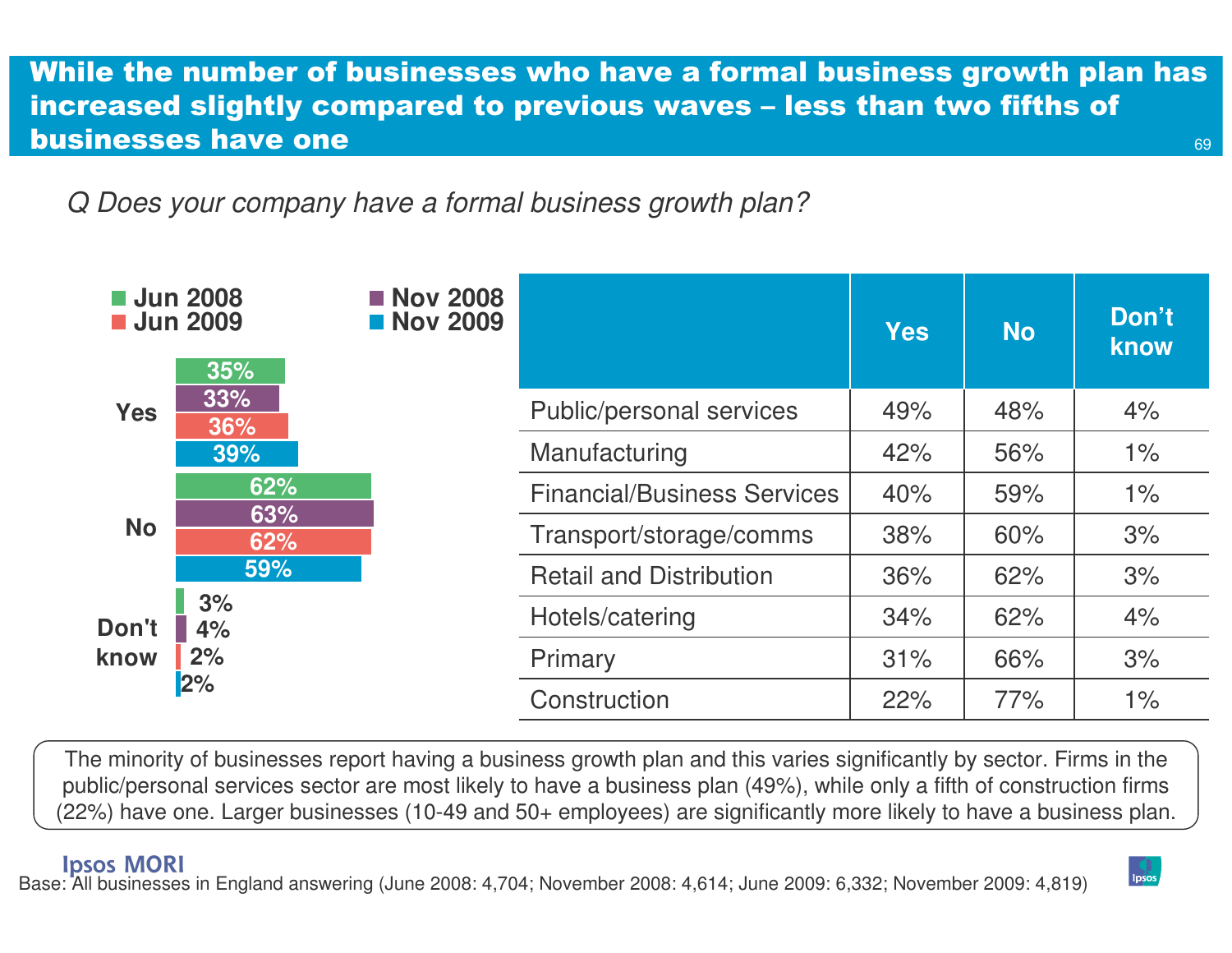## Having a business plan is clearly linked to good business performance and being well placed for the future

Q Does your company have a formal business growth plan?



**Business performance over the past 12 months Weathering the downturn** 

Businesses who have a formal business growth plan have seen their business performance improve over the past 12 months – 52% compared to 32% who saw their business performance deteriorate. These businesses are clearly better prepared for the future with more than half (51%) stating that they are very well placed to weather any downturn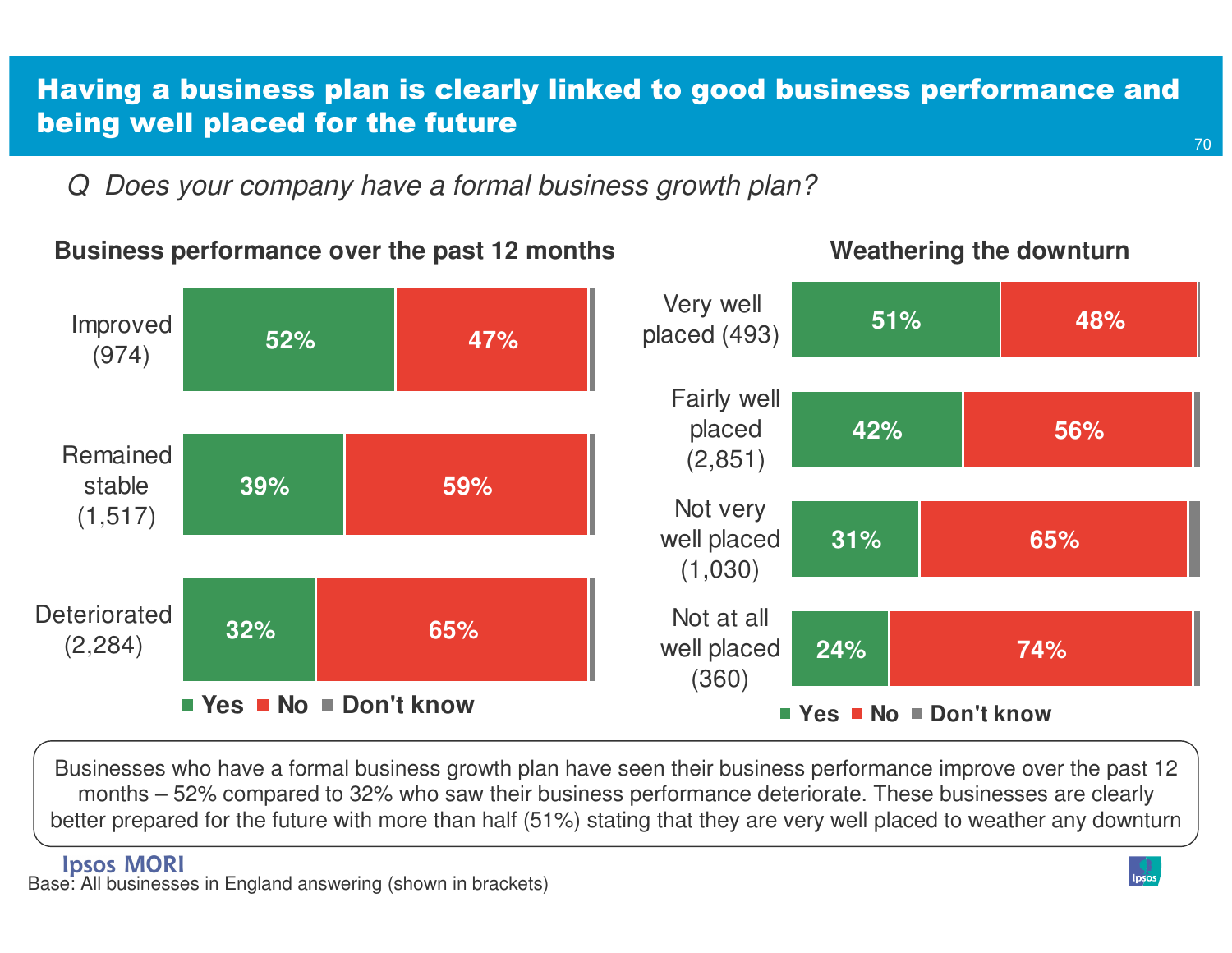## Product and process innovation has remained stable

Q Has your business introduced a new product or process innovation in the past 12 months?



The number of businesses introducing a new product or process innovation has remained stable between June 2009 and November 2009. Larger businesses are more likely to have introduced a new innovation - 53% of businesses with 50+ employees compared to only 36% of businesses with 1-9 employees.

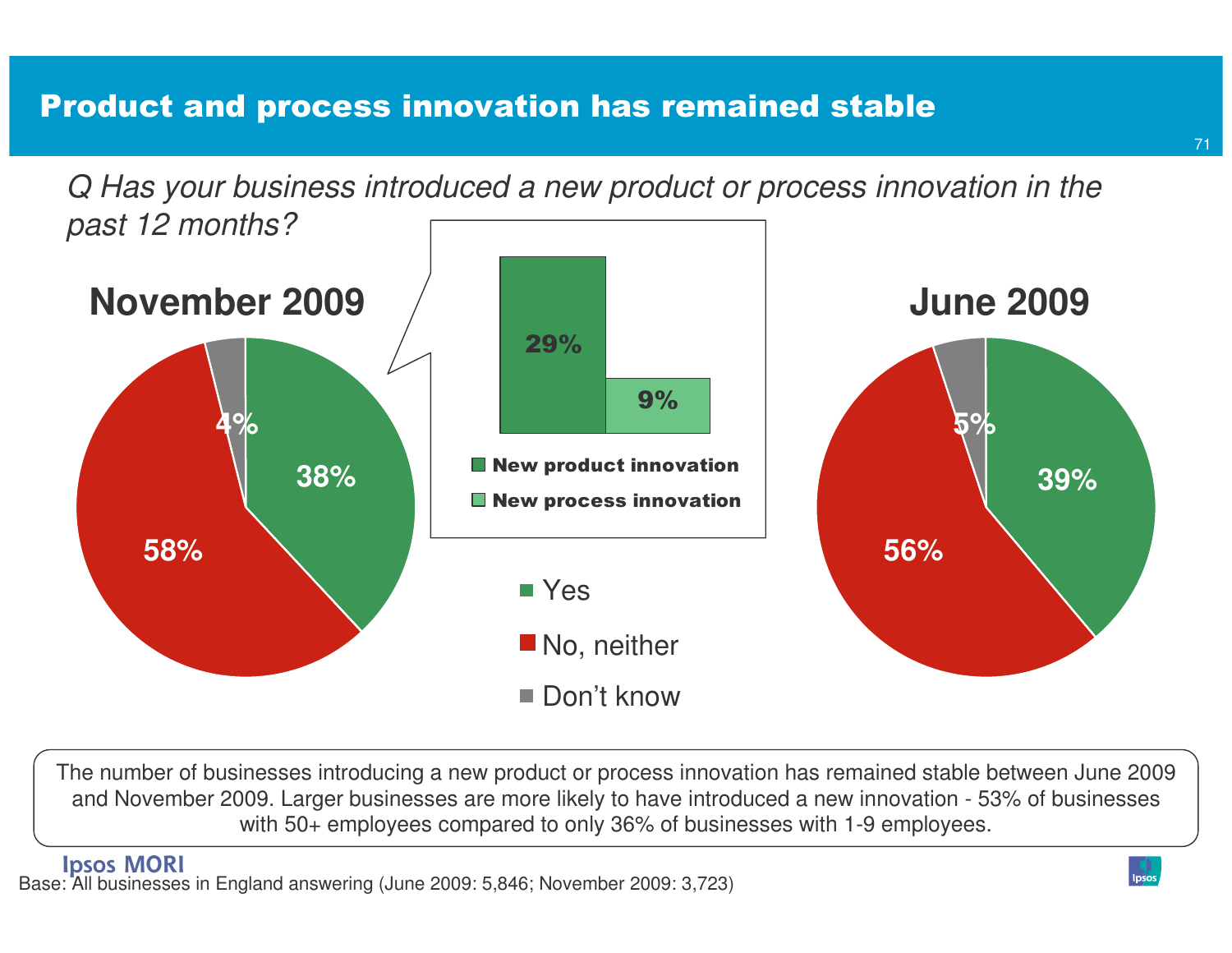Firms in the manufacturing sector are most likely to introduce new product innovations overall, followed by the retail and distribution sector. The level of innovation in the transport sector has declined compared to June, perhaps impaired by the challenging credit conditions

Q Has your business introduced a new product or process innovation in the past 12 months?

Yes - new product innovation  $\blacksquare$  Yes - new process innovation

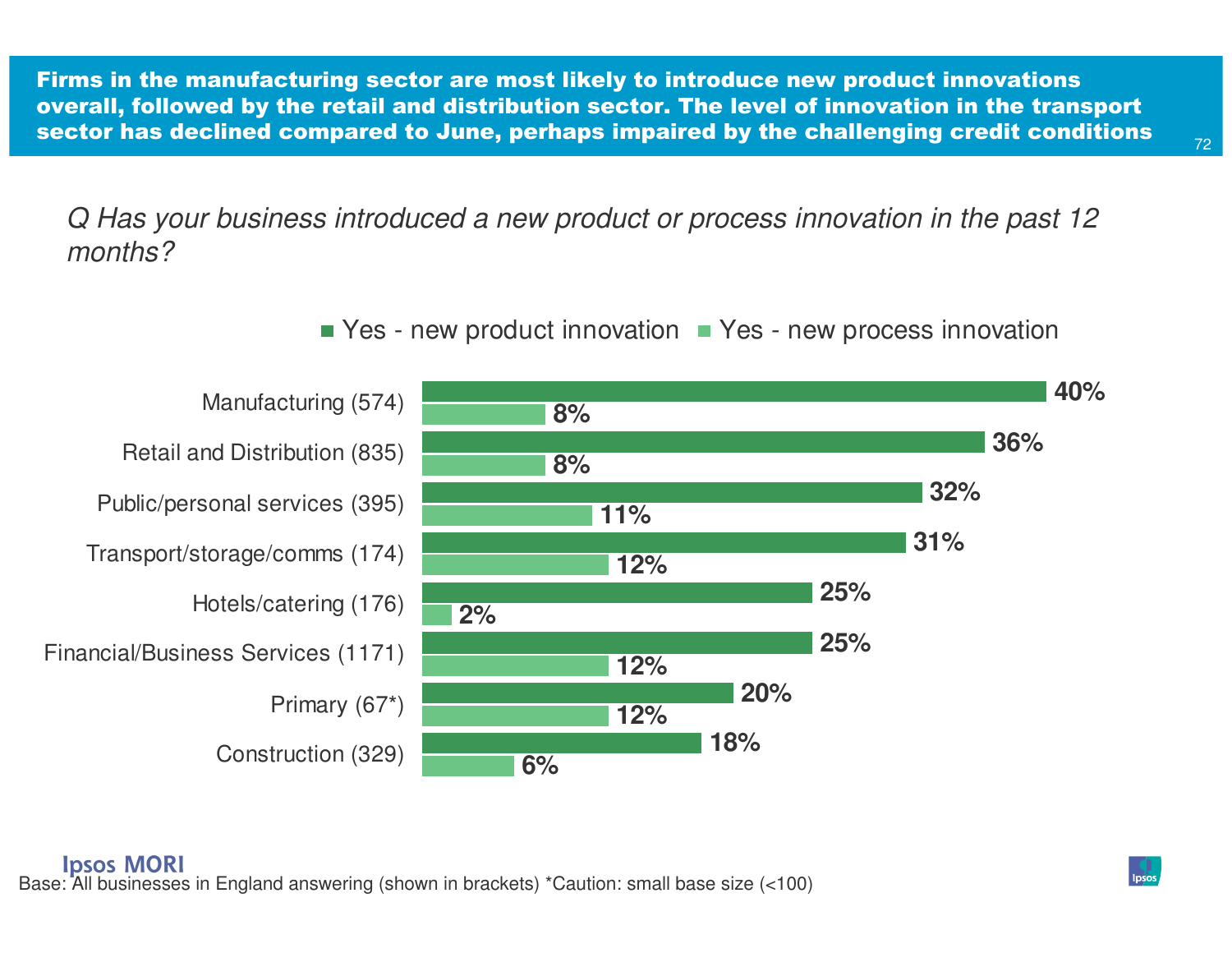Introducing a new innovation has an impact on business performance, although the link is not a strong as the previous wave of the NBS. Clearly the impact of the downturn is impairing business performance even among the more innovative firms

Q Has your business introduced a new product or process innovation in the past 12 months?



The introduction of a new product or process innovation has clearly had an effect on improved business performance. Of those businesses who saw an improvement in their performance nearly half (47%) had introduced a newinnovation – this compares to a third (36%) of businesses who's performance deteriorated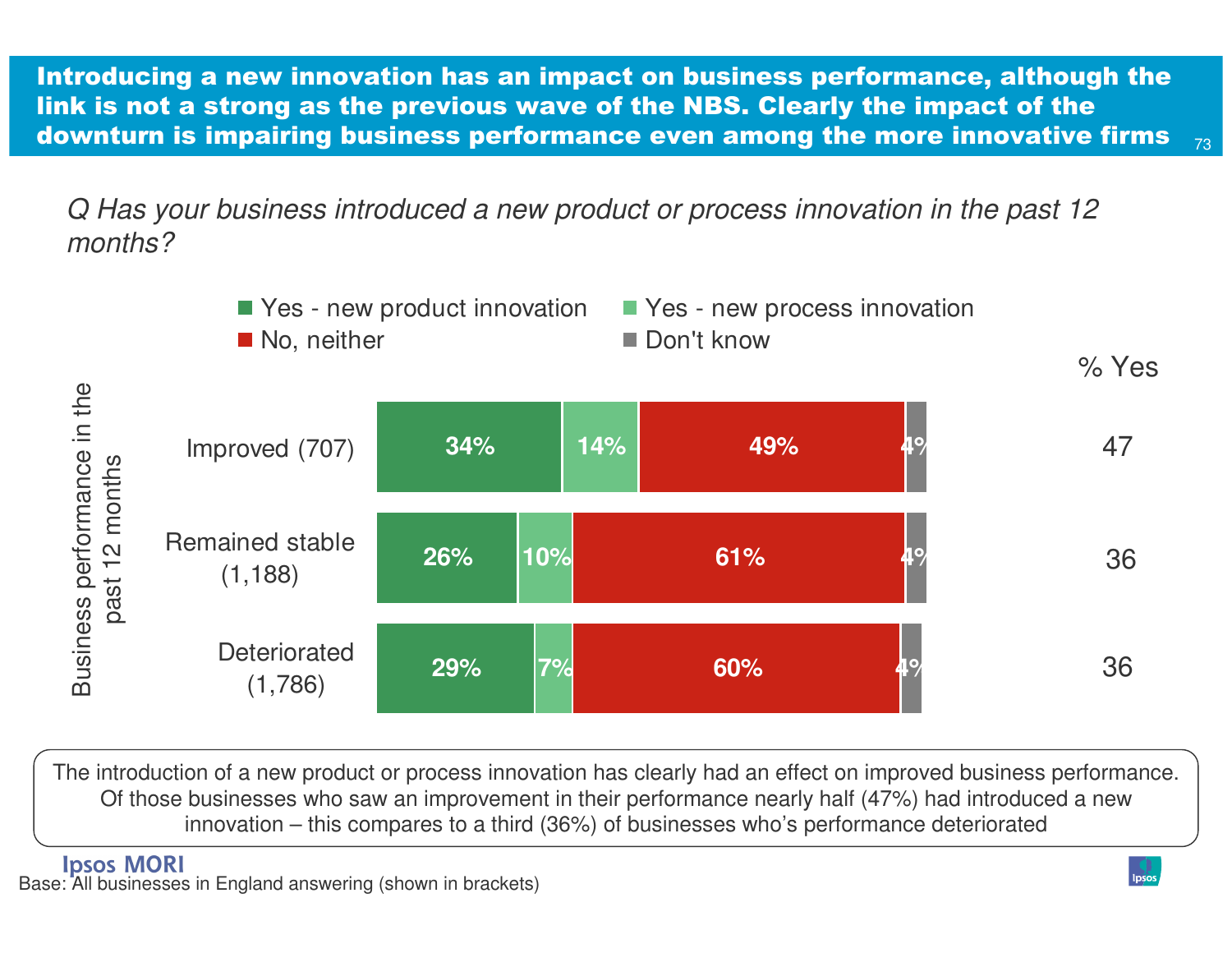### Most businesses in England utilise information technologies in their production processes

Use (2,446) ■ Sell (1,089) Q Does your business use any of the following technologies in your production process? Does your business sell products within any of the following technologies?



The majority of businesses in England use information technologies (81%, 78% in Northern Ireland) with more than half (55%) selling this technology (35% in Northern Ireland)

Base: All businesses in England answering (shown in brackets); **Ipsos MORI**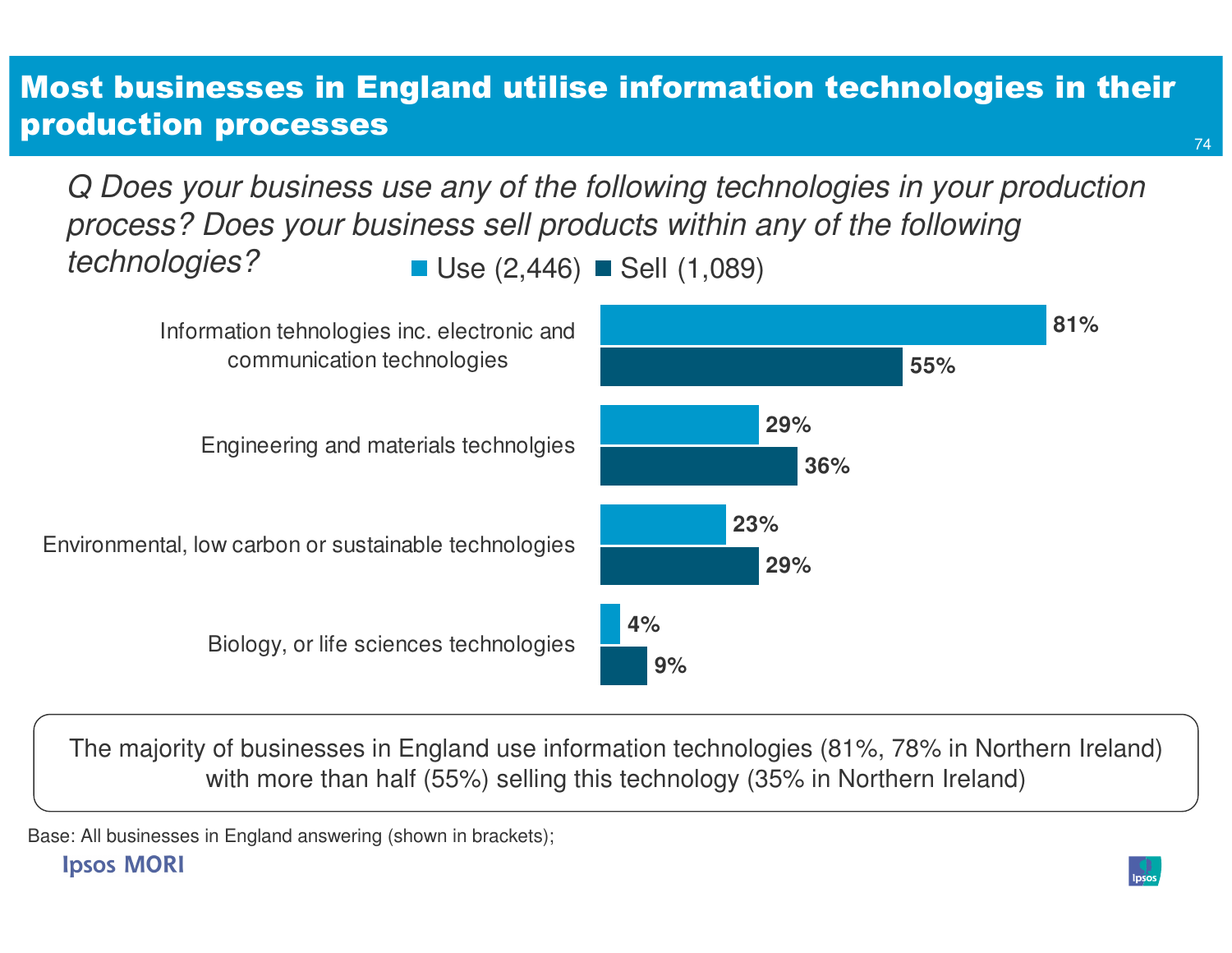The hotels/catering and financial/business sector are most likely to use information technologies, while the manufacturing and construction sectors are most likely to use engineering and materials technologies

Q Does your business use any of the following technologies in your production process?

|                                   | <b>Information</b><br>technologies | <b>Engineering and</b><br><b>materials</b><br>technologies | Environmental,<br>low carbon,<br>sustainable<br>technologies | <b>Biology or</b><br>life sciences<br>technologies |
|-----------------------------------|------------------------------------|------------------------------------------------------------|--------------------------------------------------------------|----------------------------------------------------|
| Primary (37*)                     | 74%                                | 38%                                                        | 28%                                                          | 17%                                                |
| Manufacturing (477)               | 61%                                | 67%                                                        | 18%                                                          | 3%                                                 |
| Construction (160)                | 48%                                | 59%                                                        | 49%                                                          | 2%                                                 |
| Distribution (397)                | 68%                                | 41%                                                        | 23%                                                          | 5%                                                 |
| Hotels/catering (52*)             | 93%                                | 9%                                                         | 36%                                                          |                                                    |
| Transport/storage/comms (114)     | 88%                                | 22%                                                        | 23%                                                          |                                                    |
| Financial/business services (956) | 91%                                | 17%                                                        | 16%                                                          | 2%                                                 |
| Public/personal services (250)    | 87%                                | 20%                                                        | 25%                                                          | 8%                                                 |

91% of financial/business services companies use information technologies, while 67% of manufacturing firms use engineering and materials technologies.

Base: All businesses in England answering (shown in brackets); Caution: small base size (<100)**Ipsos MORI** 

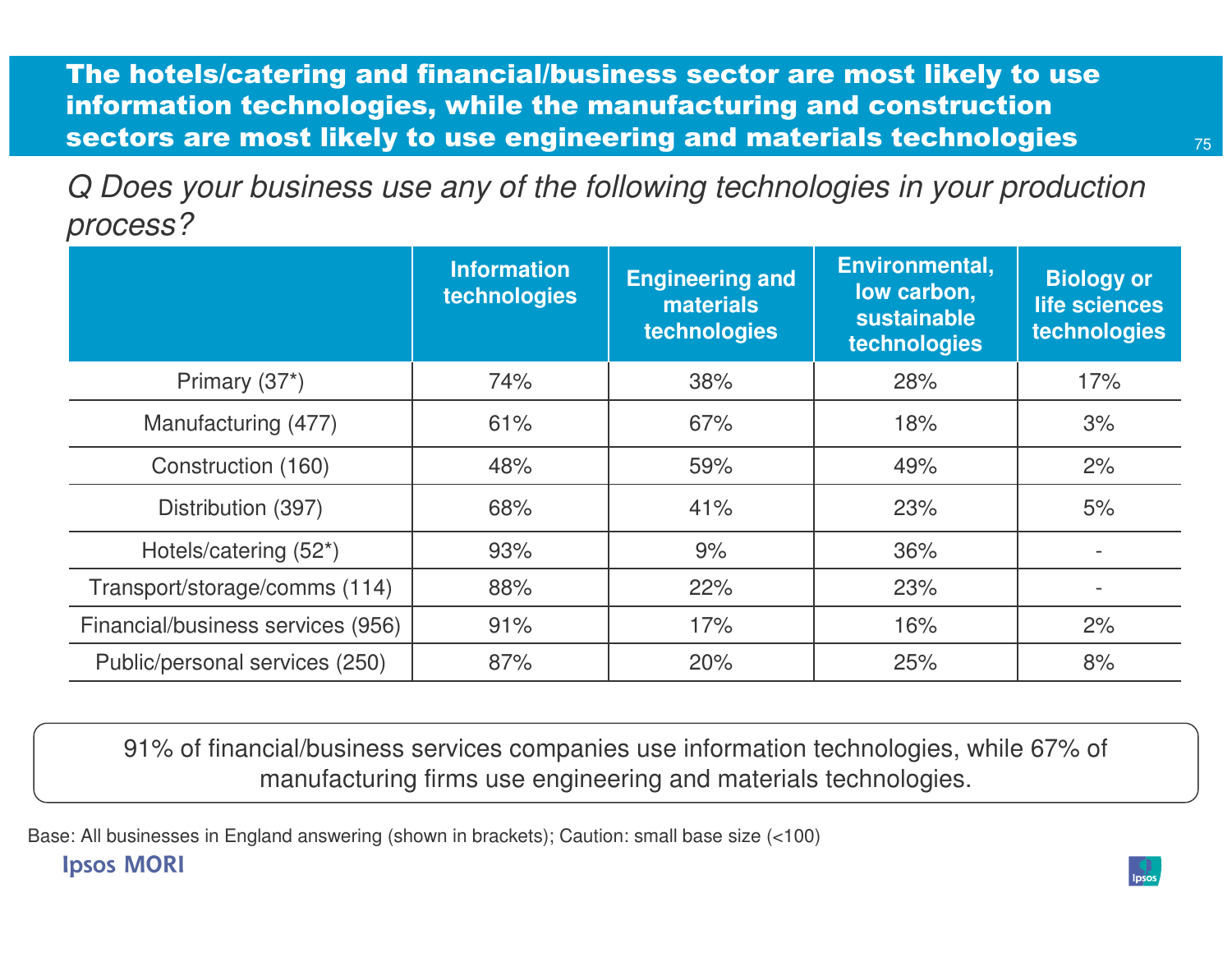#### Businesses are increasingly taking steps to reduce their CO<sub>2</sub> emissions with half of<br>besties as a delay on The administration of these measures is also the hardway on increast on businesses doing so. The adoption of these measures is clearly having an impact on the bottom line





| <b>Yes</b> | <b>No</b> | Don't<br>know |
|------------|-----------|---------------|
| 61%        | 38%       | $1\%$         |
| 55%        | 33%       | 12%           |
| 54%        | 41%       | 6%            |
| 50%        | 45%       | 5%            |
| 48%        | 46%       | 6%            |
| 48%        | 43%       | 9%            |
| 47%        | 49%       | 4%            |
| 46%        | 44%       | 9%            |
|            |           |               |

Half of all business have taken steps to reduce their  $CO_2$  emissions in November 2009 (52% in Northern Ireland) – significantly more than in June 2009. Across sectors the transport/storage/comms sectors are most likely to have taken steps to reduce their CO<sub>2</sub> – this is unsurprising given the media attention on road and air travel and the reduction of carbon footprint.

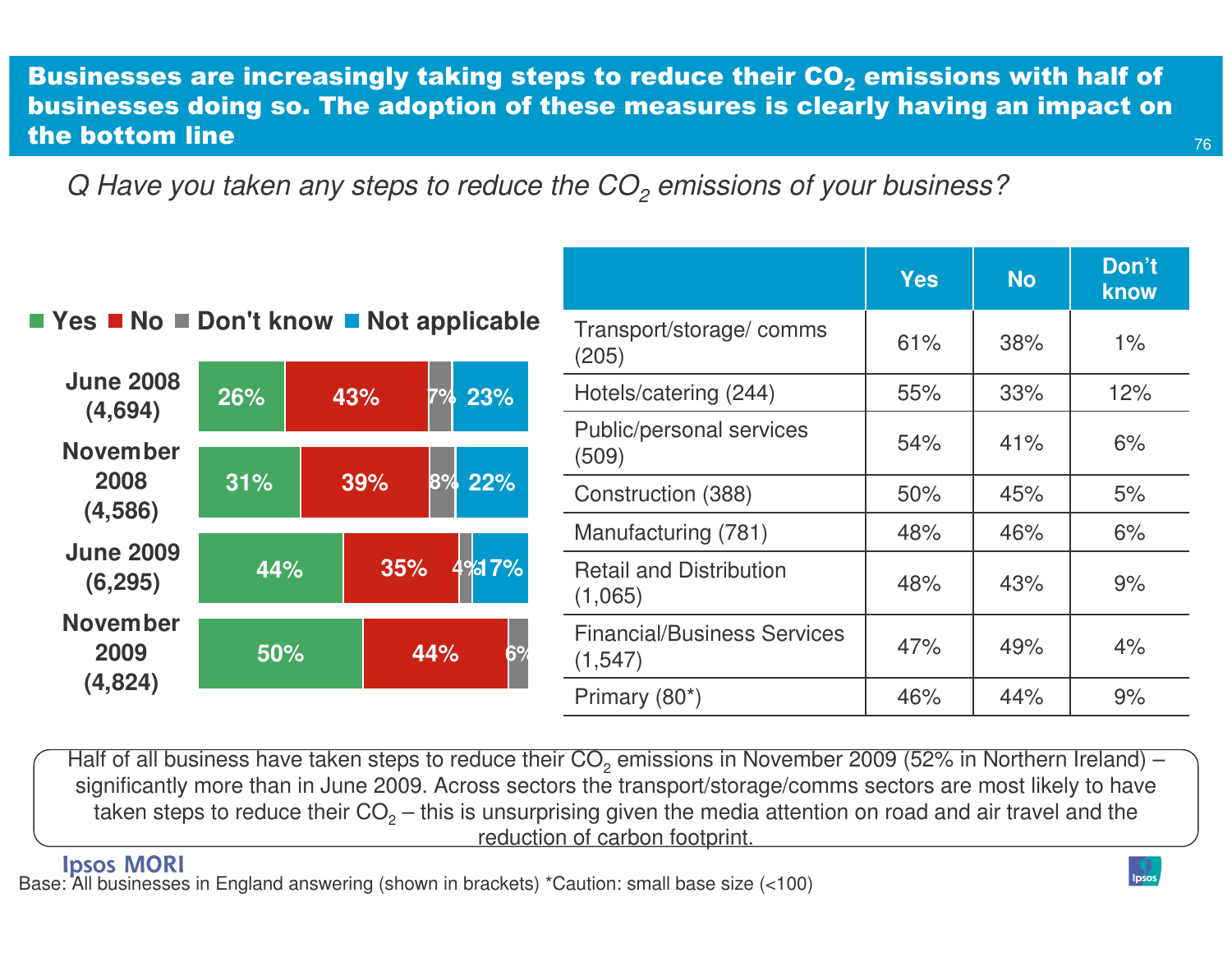#### Larger firms are still leading the way for undertaking measures to reduce CO $_{\mathbf{2}}$ . Smaller organisations are much less likely to be actively reducing CO $_{\rm 2}$ <sub>2</sub> emissions.

Q Have you taken any steps to reduce the CO $_2$  emissions of your business?

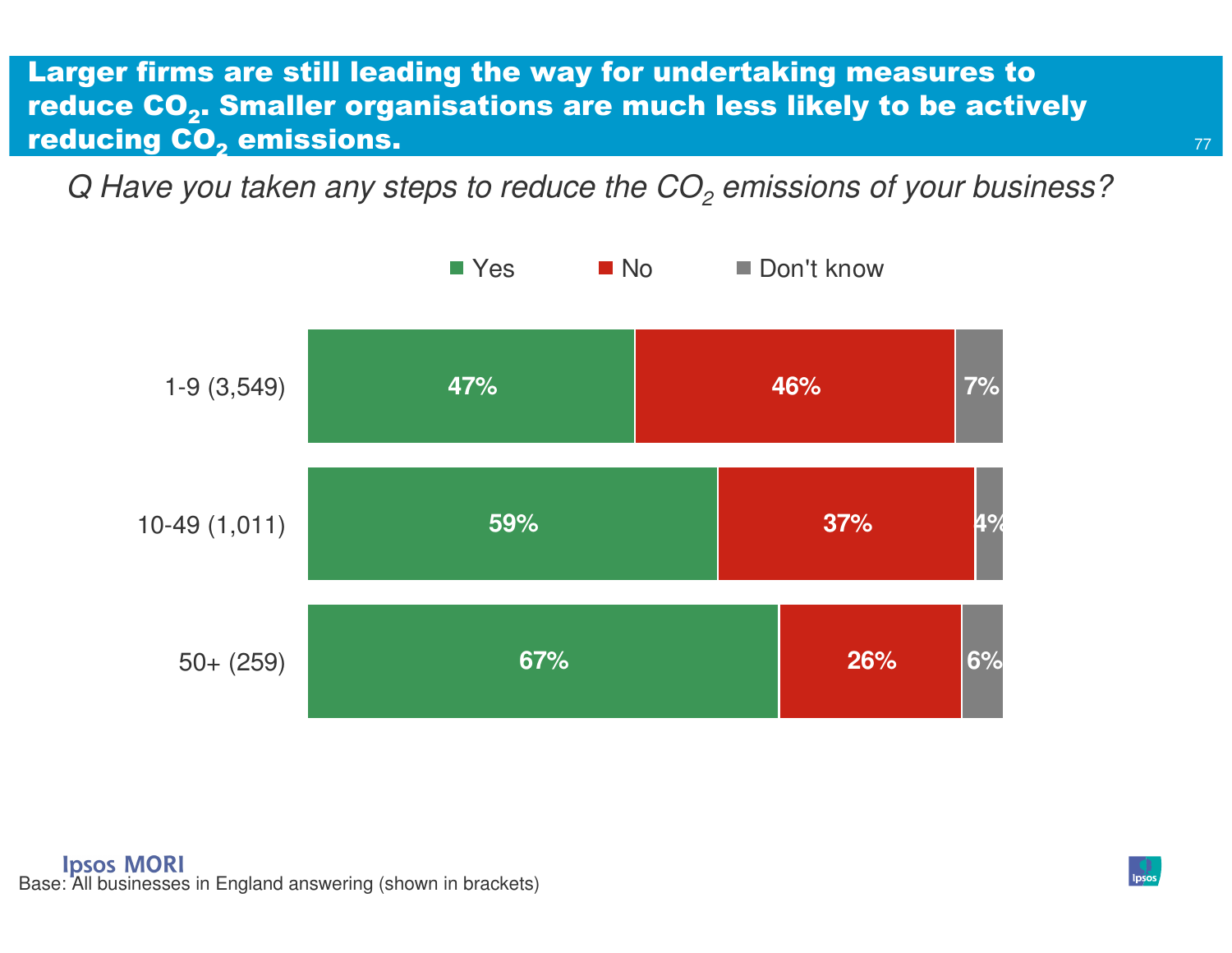### Similar proportions of businesses are undertaking actions to improve environmental performance compared to a year ago

Q Have you undertaken any of the following actions to improve your environmental performance?



Nov 2008 ■ Nov 2009

The majority of businesses adopted a recycling scheme in the last year (76%, 61% on Northern Ireland).Construction firms are less likely to have adopted a recycling scheme. Significantly less businesses undertook an energy saving scheme or a waste minimisation scheme in November 2009 compared to November 2008.

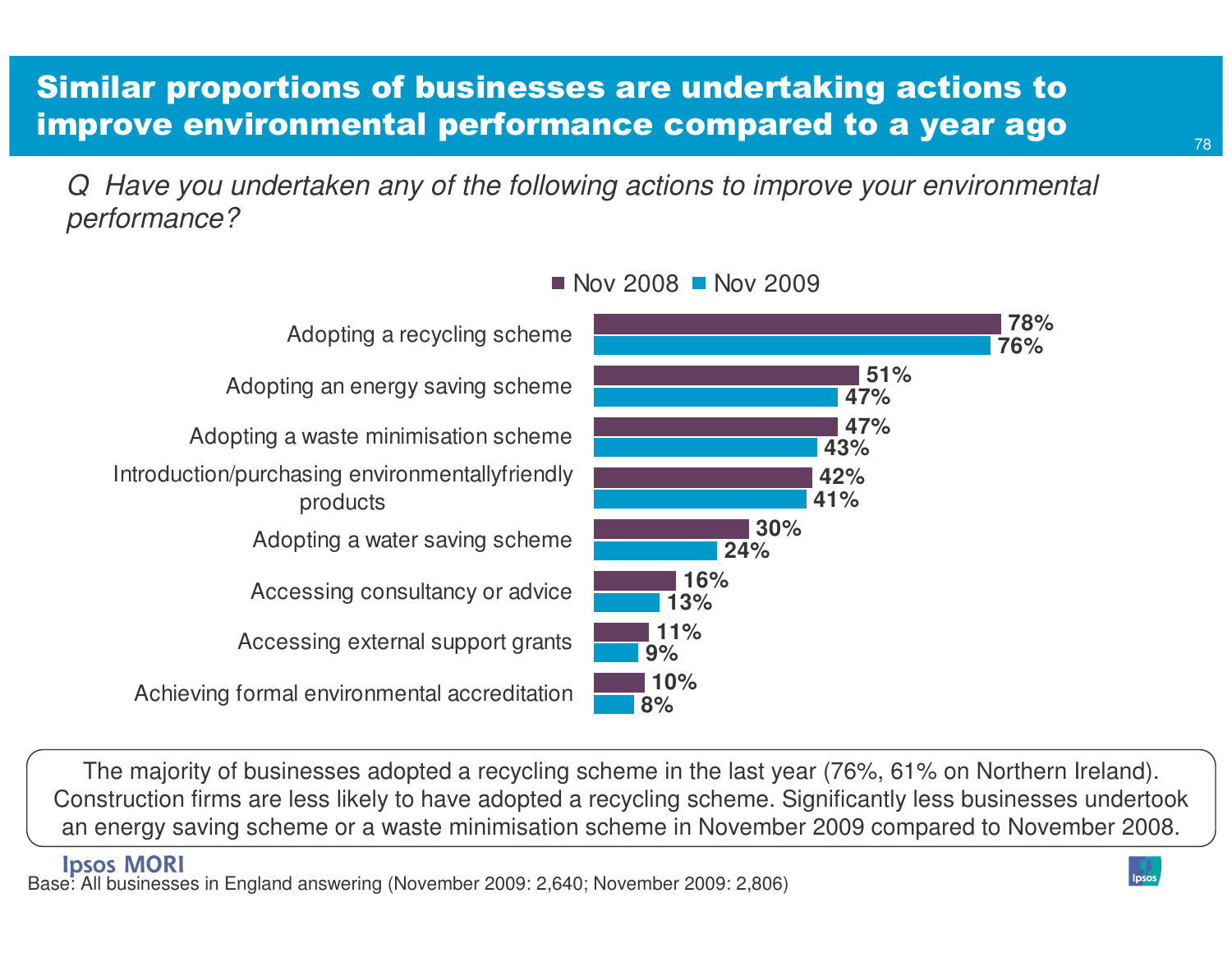### More businesses expect to adopt a recycling scheme in the next 12 months now, compared to November 2008

Q Do you plan to undertake any of the following actions to improve your environmental performance?



#### Nov 2008  $\blacksquare$  Nov 2009

Almost half of all businesses intend to adopt an energy saving scheme (46%, 47% in Northern Ireland ) and a recycling scheme (45%, 42% in Northern Ireland).

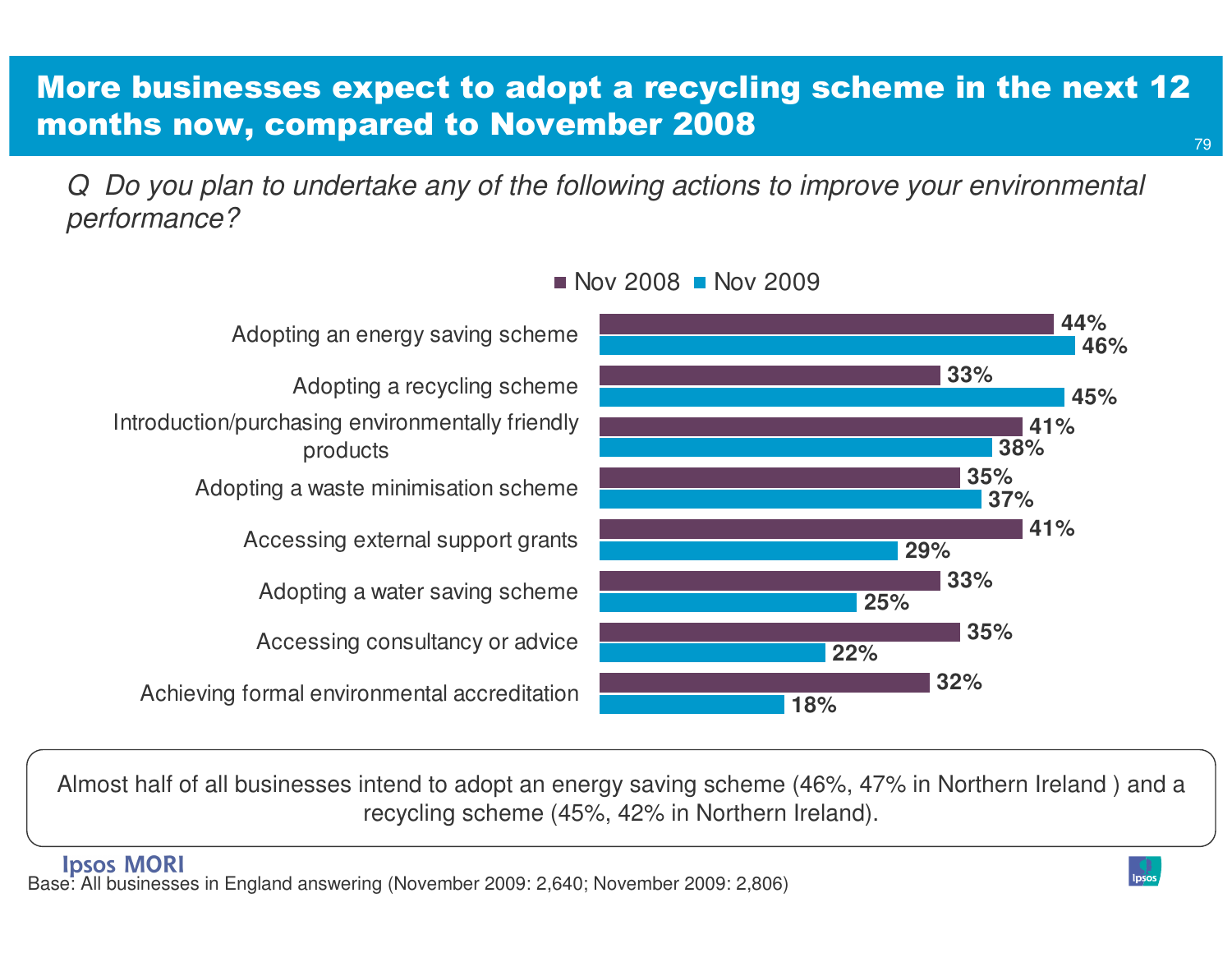### Section 9

Business collaboration and support



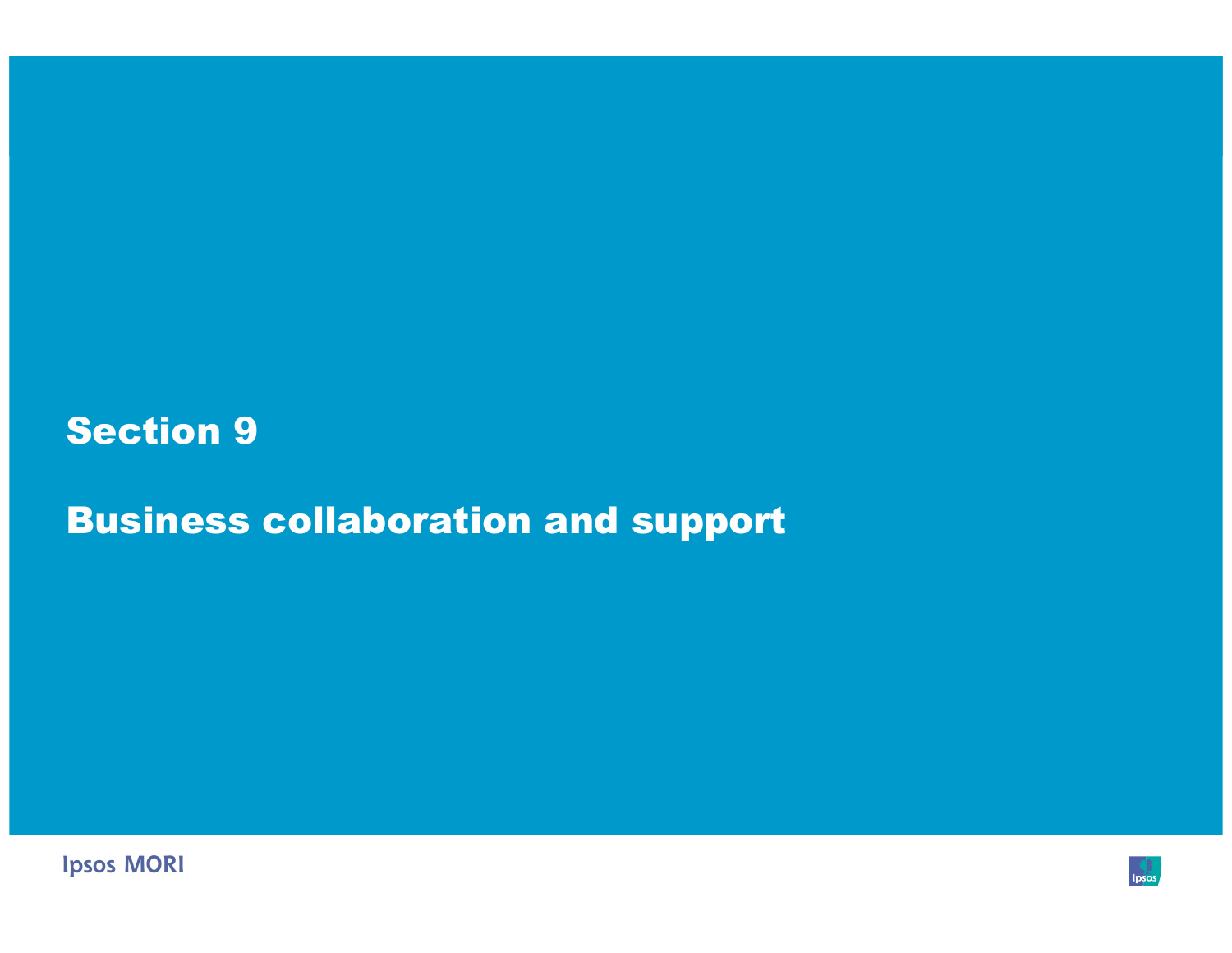### Knowledge of Business Link remains constant. Around a third of businesses have used the service in the past 12 months



Q Do you plan to use Business Link in the next 12 months?



Knowledge of Business Link in November 2009 remains at a similar level to June 2009. NBS data shows that business who use Business Link are likely to perform better – 35% of businesses who said their performance improved over the last 12 months used Business Link

**Ipsos MORI** 

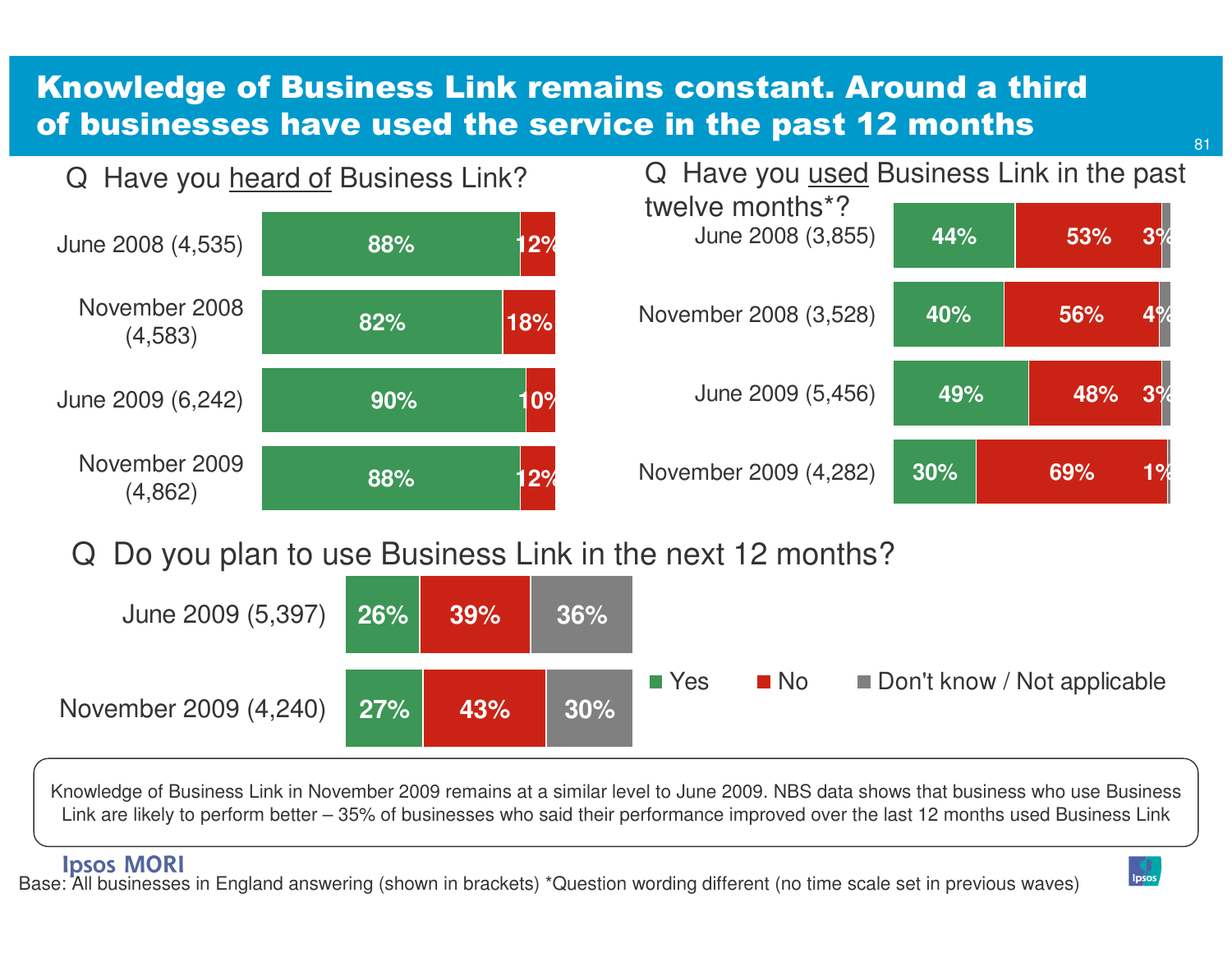### Public/personal services and manufacturing firms are most likely to use Business Link in the future

Q Have you heard of Business Link? / Have you used Business Link in the last 12 months? / Do you plan to use Business Link in the next 12 months?

|                                | <b>Heard of</b><br><b>Business Link</b> | <b>Used Business</b><br><b>Link</b> | <b>Plan to use</b><br><b>Business Link</b> |
|--------------------------------|-----------------------------------------|-------------------------------------|--------------------------------------------|
| Primary                        | 96%                                     | 28%                                 | 19%                                        |
| Manufacturing                  | 95%                                     | 35%                                 | 34%                                        |
| Construction                   | 77%                                     | 25%                                 | 23%                                        |
| <b>Retail and Distribution</b> | 88%                                     | 27%                                 | 22%                                        |
| Hotels/catering                | 79%                                     | 25%                                 | 27%                                        |
| Transport/storage/comms        | 90%                                     | 33%                                 | 23%                                        |
| Financial/business services    | 92%                                     | 29%                                 | 27%                                        |
| Public/personal services       | 88%                                     | 37%                                 | 30%                                        |

The construction and hotels/catering sectors are least aware of Business Link – indicating that more could be done in these sectors to raise awareness. Usage is highest among firms in the public/personal services and manufacturing sectors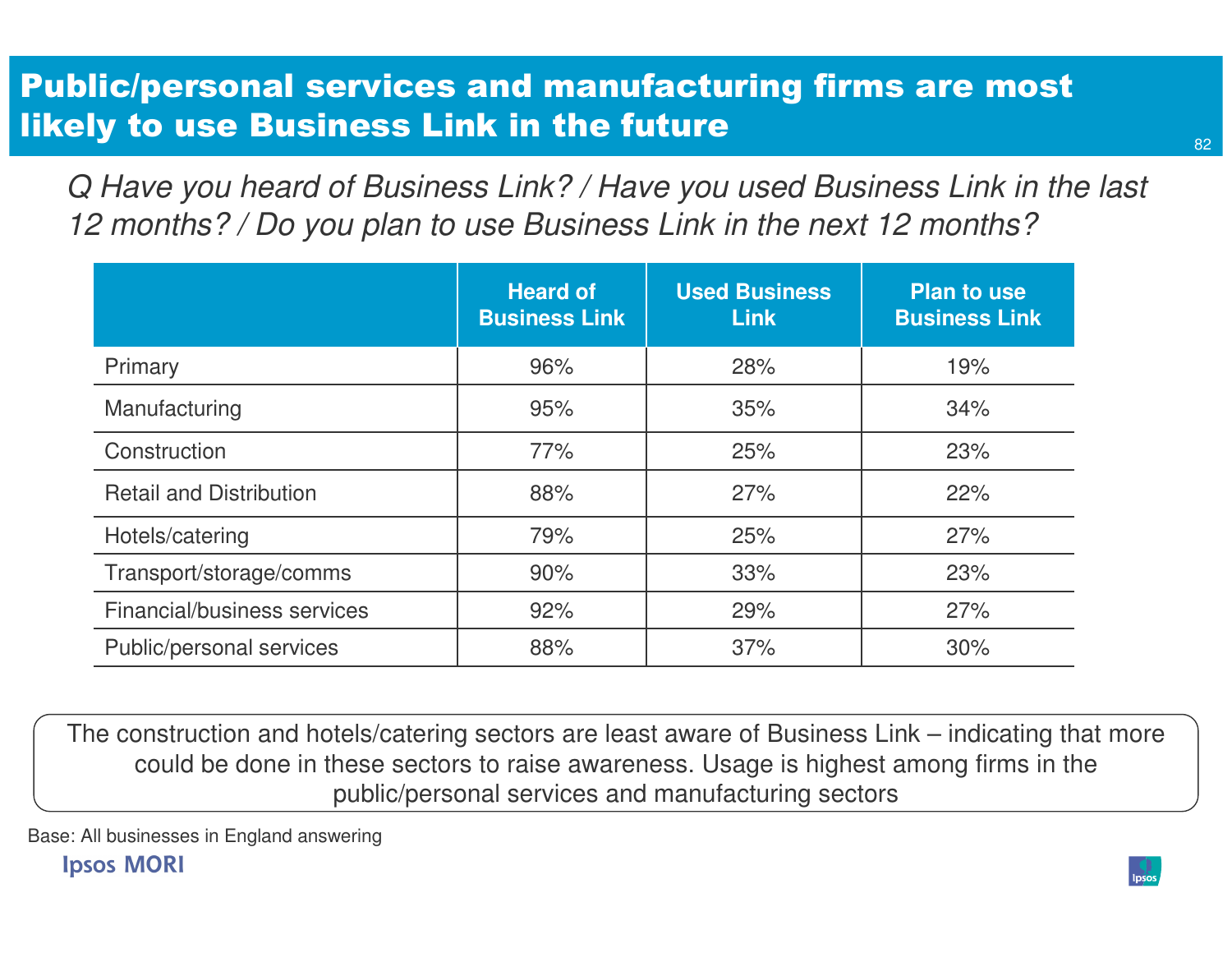### A quarter of businesses think of themselves as a social enterprise

Q Do you think of your business as a social enterprise?



More than half of business (52%) in the public/personal services sectors regard themselves as a social enterprise. Around a third in the hotels/catering (34%) and primary (31%) sectors class themselves as such, while only 13% construction and financial/business services firms think of themselves in that way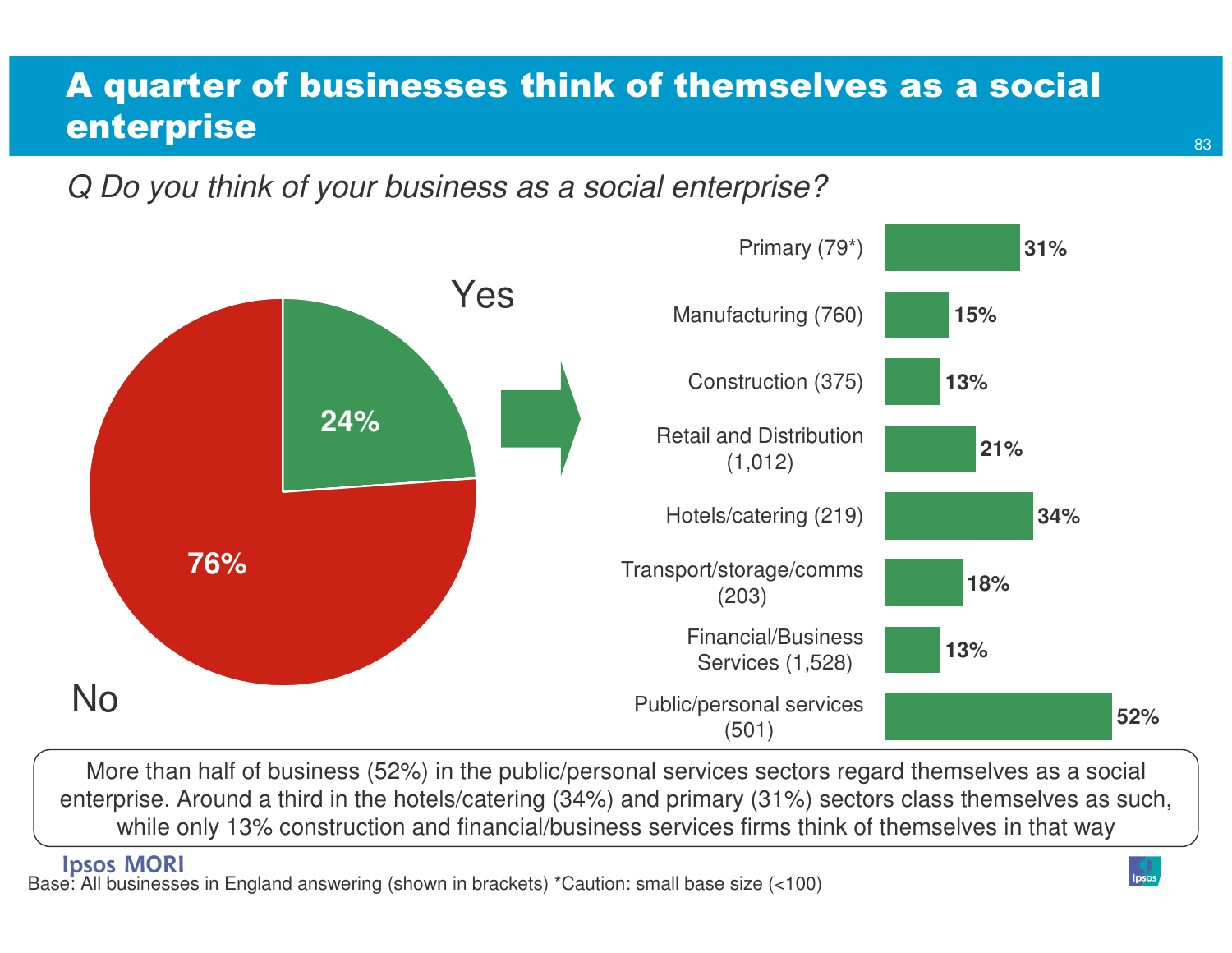## Section 10

Human resources and training



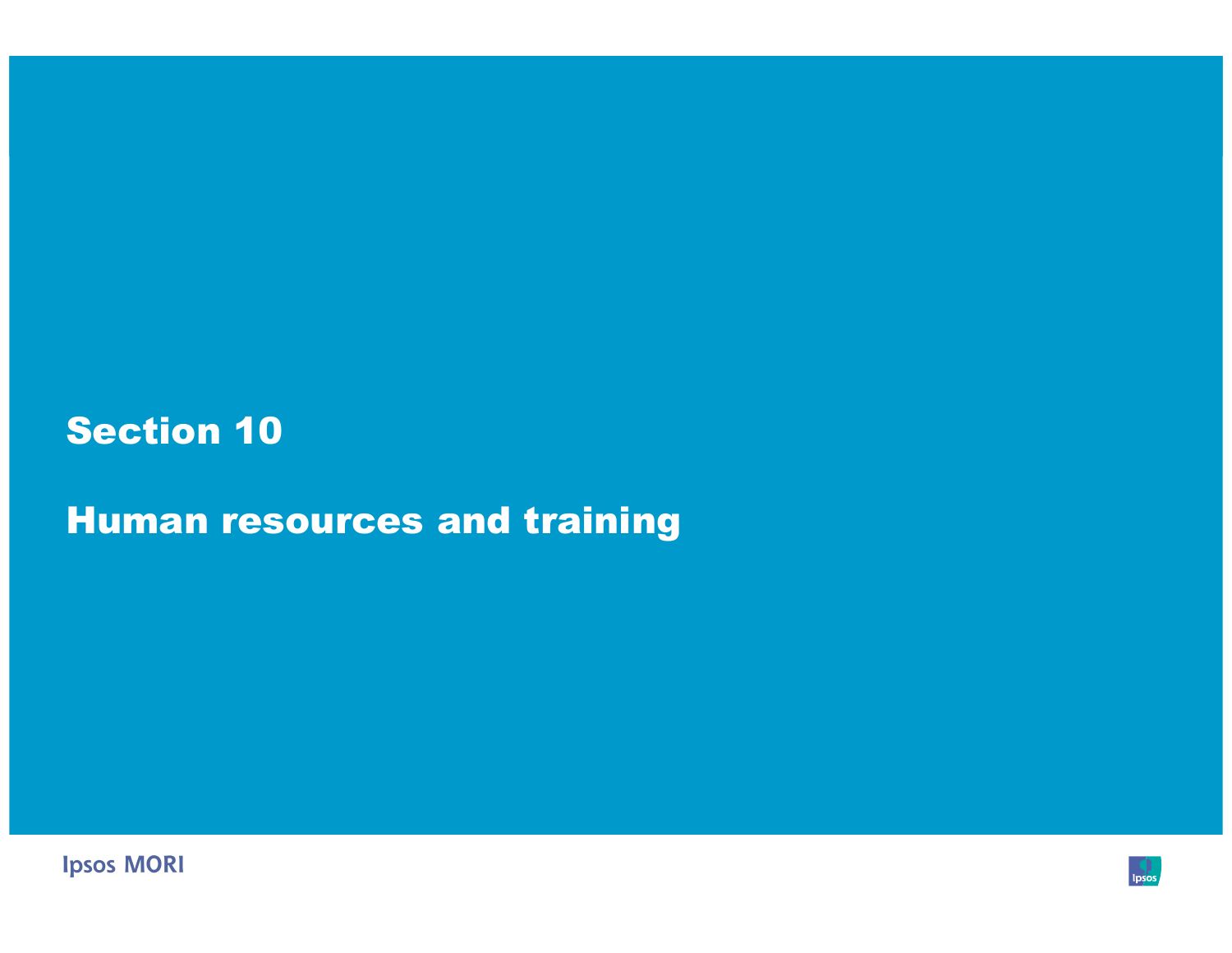### Despite an increase of businesses reporting an improvement in business performance, the majority are still working below capacity

Q Is your present level of output below capacity (i.e. are you working below a full rate of operation)?

| $\blacksquare$ Yes    | $\blacksquare$ No |     | <b>Sector</b>                       | % Yes |
|-----------------------|-------------------|-----|-------------------------------------|-------|
|                       |                   |     | Hotels and catering (245)           | 76    |
| June 2008 (4,657)     | 59%               | 41% | Manufacturing (788)                 | 75    |
|                       |                   |     | Retail and distribution (1,043)     | 73    |
| November 2008 (4,566) | 64%               | 36% | Transport/storage/comms (206)       | 72    |
| June 2009 (6,255)     | 70%               | 30% | Construction (392)                  | 71    |
| November 2009 (4,799) | 69%               | 31% | Financial/Business Services (1,540) | 69    |
|                       |                   |     | Public/ personal services (497)     | 61    |
|                       |                   |     | Primary (83*)                       | 57    |

In November 2009 the majority of businesses (69%, 65% in Northern Ireland) reported that they were working below capacity – a similar level to June 2009. The hotels/catering and manufacturing sectors are most likely to be operating below full capacity

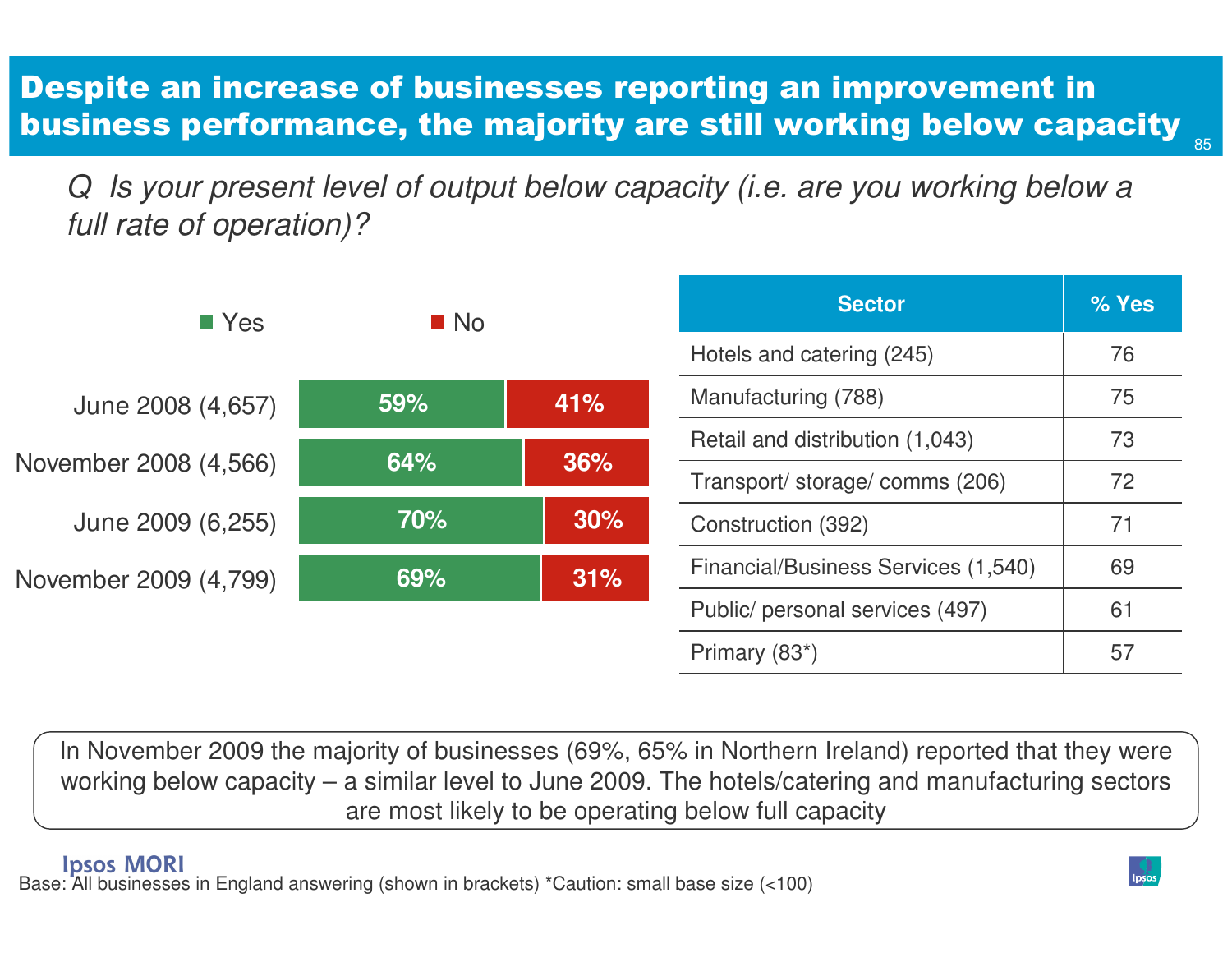Hard-to-fill vacancies remain a problem for only a minority of businesses –given the record rates of unemployment across England, it is not surprising<br>that we sensise asy ha filled fairly seally that vacancies can be filled fairly easily

**Q Did you have any staff vacancies that you found hard to fill, or could not fill, during the past 12 months?**

#### **Q And do you expect to have any in the next 12 months?**



A minority of businesses have reported hard-to-fill vacancies in the past 12 months – the proportion is significantly less than a year ago, although remains at a similar level to the June 2009 wave. Public/personal firms are more likely than average to report hard-to-fill vacancies (18%). While the London region expects to have more hard-to-fill vacancies than any other region in the next 12 months (20%)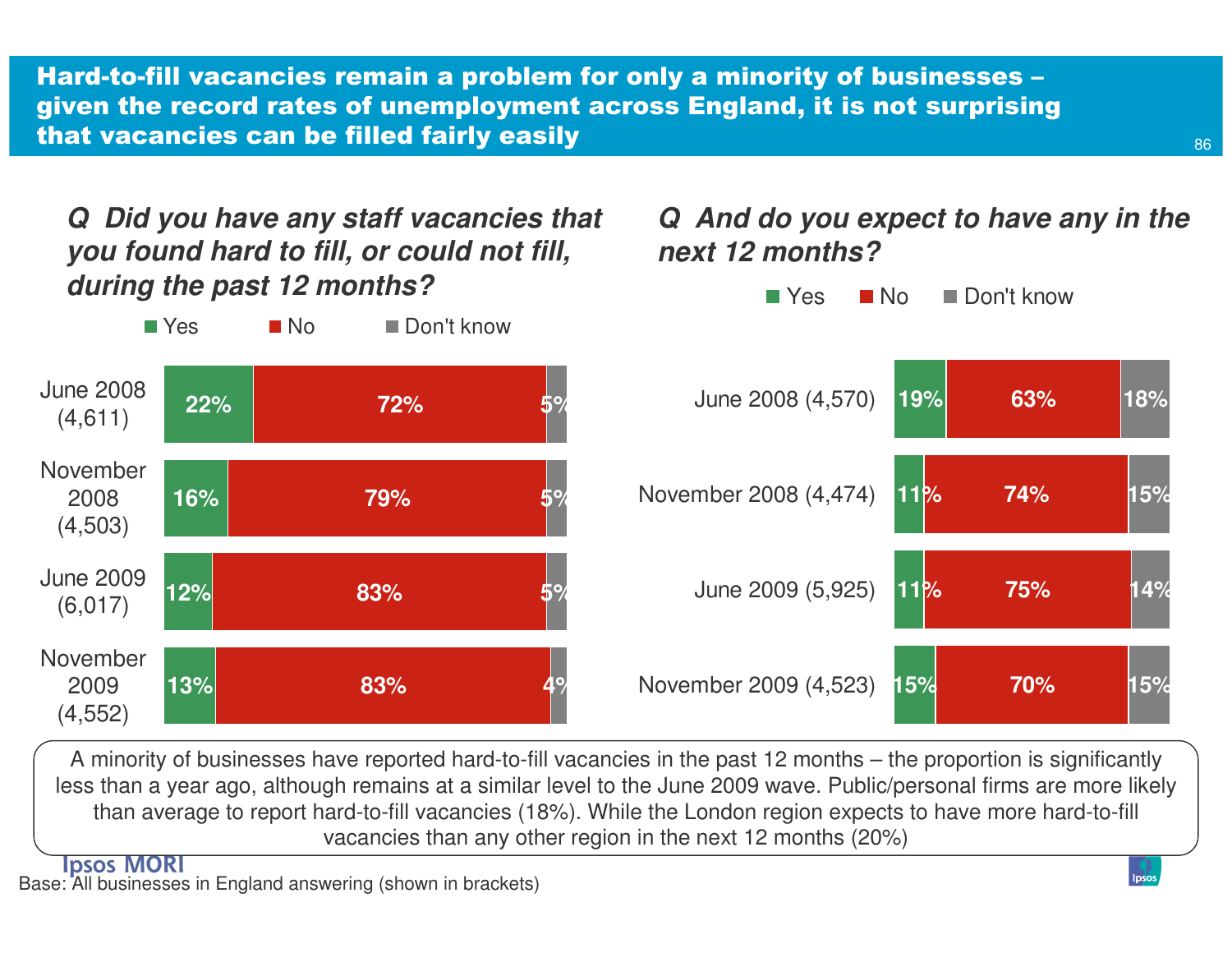### More than half of businesses have a staff or employee training plan

Q Does your company have a staff or employee training plan?



More than two thirds (68%) of firms in the public/personal services sector have a staff or employee training plan – while firms in the retail and distribution sector are least likely to have one (41%)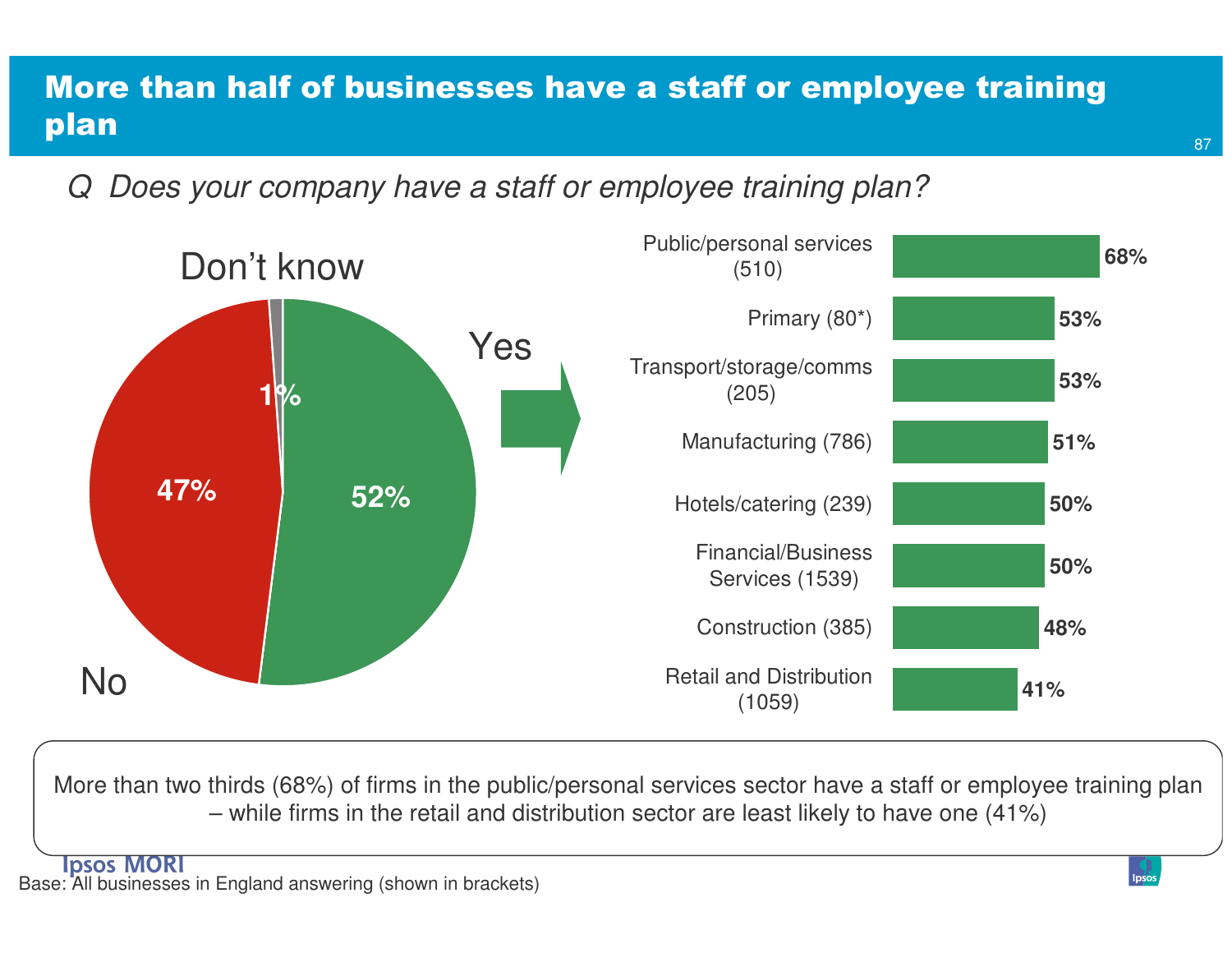### The majority of business have used either external or internal training in the past 12 months, and will continue to do so

**Q Have you used any of the following training plans in the past 12 months? Do you expect to use any of these programmes in the next 12 months?**



Used in the past 12 months (3,185)  $\blacksquare$  Expect to use in next 12 months (2,866)

The majority of business have undertaken either internal or external training in the last 12 months – this has increased from June 2009 (58% and 48% respectively), perhaps indicating that due to freezes in employment – training is being adopted to fulfil necessary duties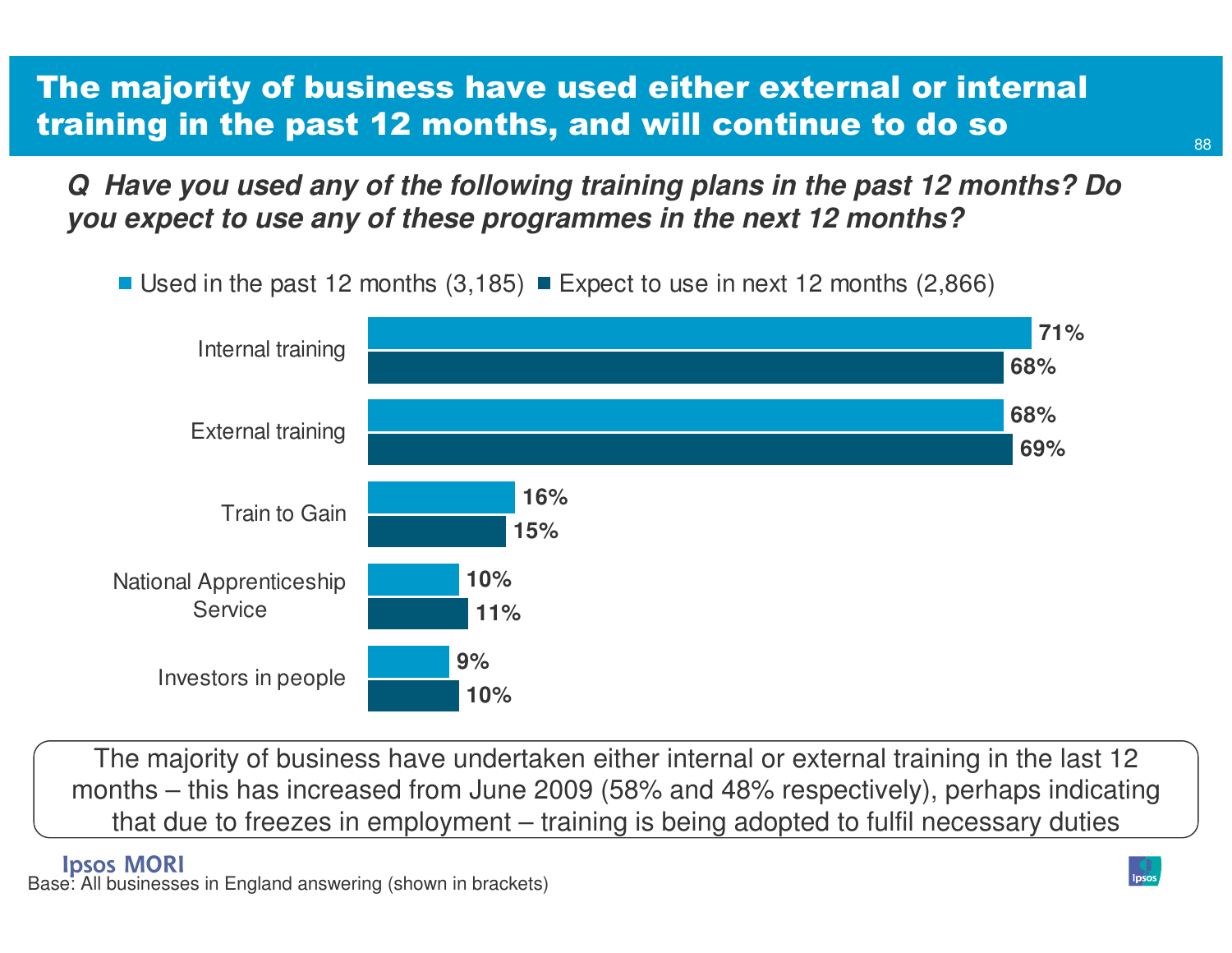## Appendix

Guide to statistical reliability



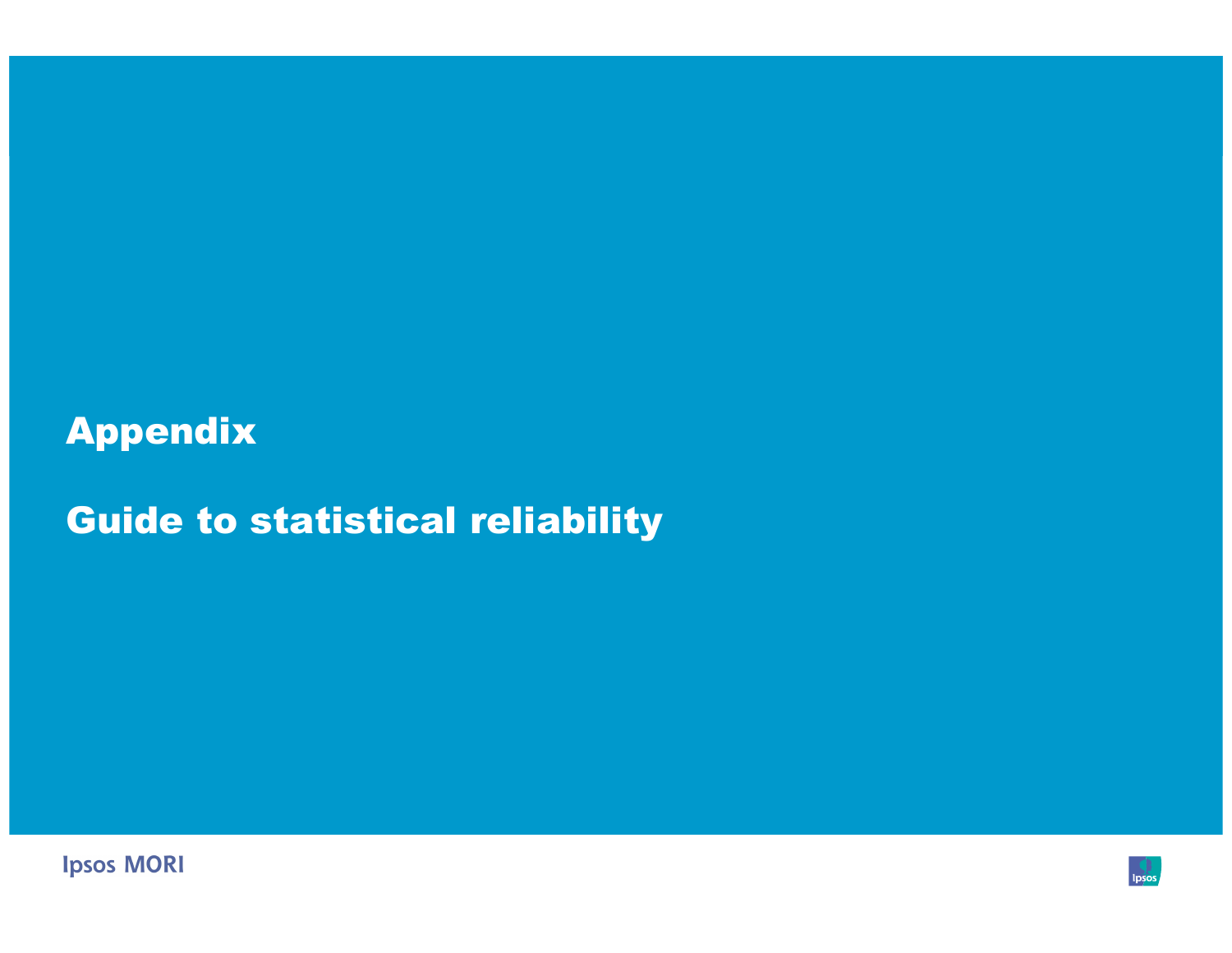# Guide to Statistical Reliability -1

- The variation between the sample results and the "true" values can be predicted from knowledge of the size of the samples on which the results are based and the number of times that a particular answer is given. The confidence with which this prediction can be made is usually chosen to be 95% - that is, the chances are 95 in 100 that the "true" value will fall within a specified range, based on a random 'pure' sample of the population.
- The table below illustrates the predicted ranges for different sample sizes and percentage results at the "95% confidence interval".

|               | <b>Approximate sampling tolerances</b><br>applicable to percentages at or near<br>these levels |   |              |  |
|---------------|------------------------------------------------------------------------------------------------|---|--------------|--|
| <b>Sample</b> |                                                                                                |   |              |  |
| <b>Size</b>   | 10% or 90 % 30% or 70%                                                                         |   | 50%          |  |
|               |                                                                                                |   |              |  |
| 5,000         |                                                                                                |   |              |  |
| 2,500         |                                                                                                |   | $\mathbf{2}$ |  |
| 1,000         | 2                                                                                              | 3 | 3            |  |
|               | ാ                                                                                              |   |              |  |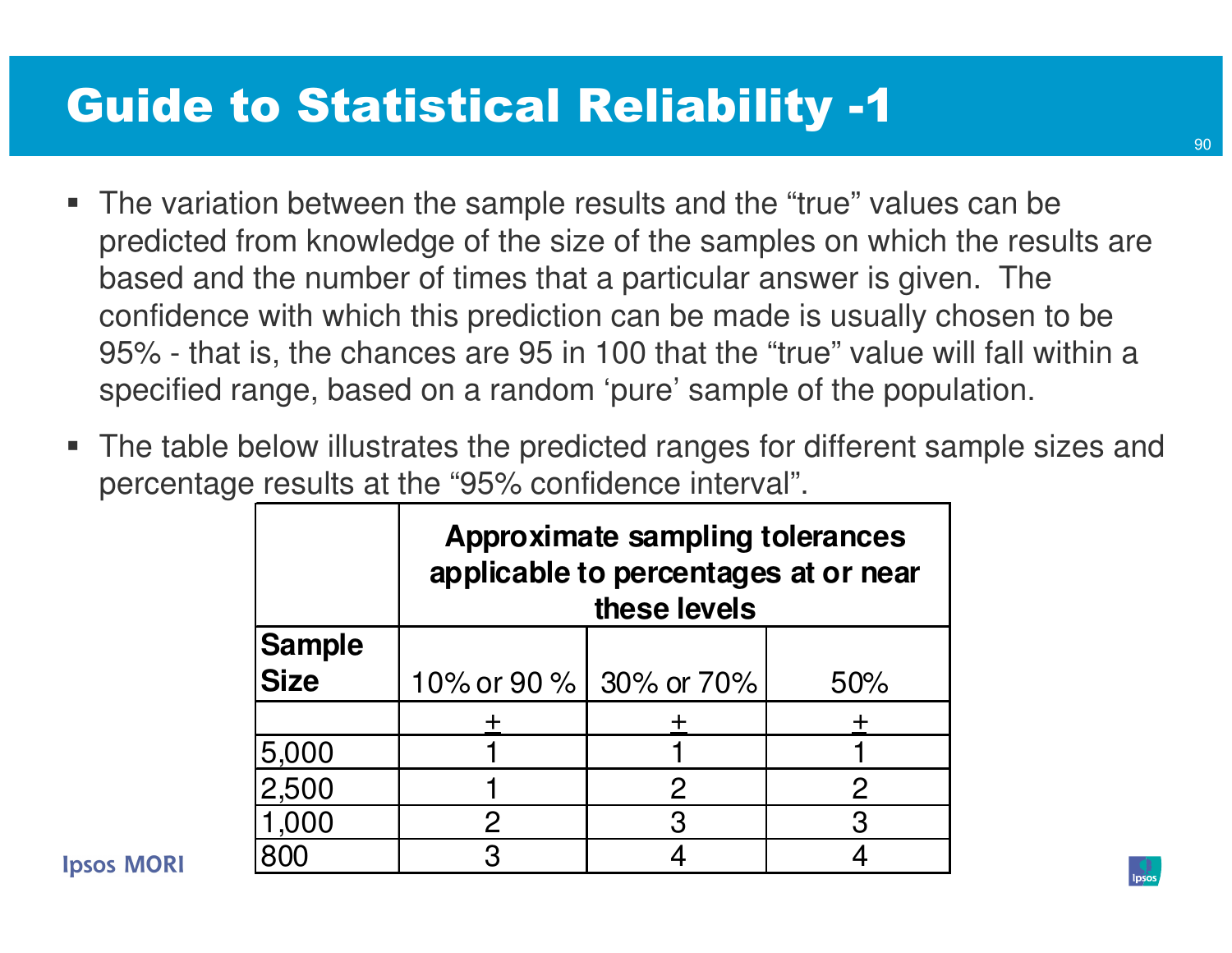# Guide to Statistical Reliability -2

- Therefore, with a total sample size of 1,000 completed interviews, where 50% give a particular answer, the chances are 19 in 20 that the "true" value (which would have been obtained if the whole population had been interviewed) will fall within the range of  $\pm 3$  percentage points from the sample result; in fact the actual result is proportionately more likely to be closer to the centre (50%) than the extremes of the range (47% or 53%).
- When the results are compared between separate sub-groups within a sample, different results may be obtained. The difference may be "real," or it may occur by chance (because not everyone in the population has been interviewed). To test if the difference is a real one - i.e. if it is "statistically significant" - it is again necessary to know the total population, the size of the samples, the percentage giving a certain answer, and the degree of confidence chosen. Assuming the "95% confidence interval", the differences between the two sub-sample results must be greater than the values given in the table on the next slide: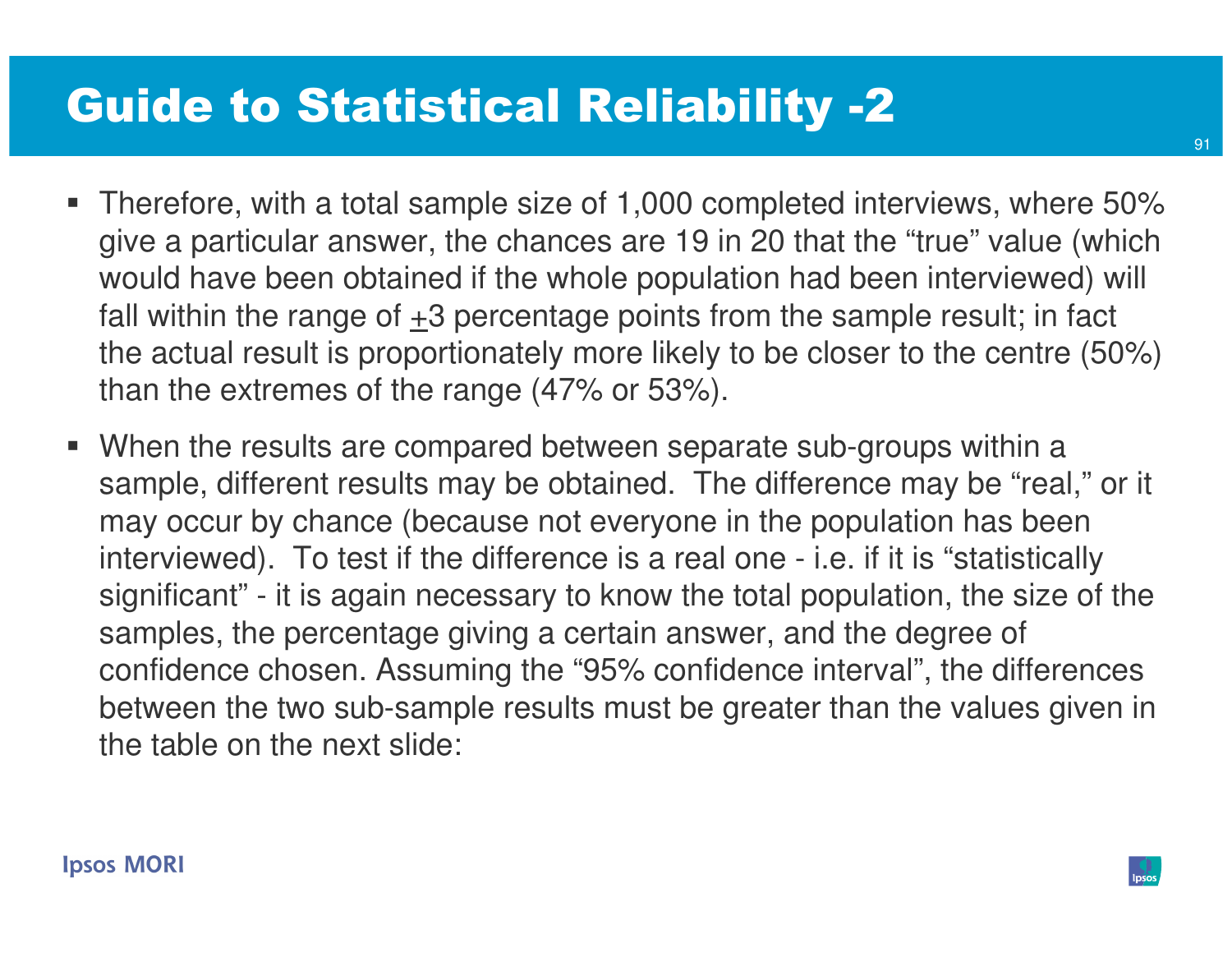## Guide to Statistical Reliability -3

|                     | Differences required for<br>significance at or near these<br>percentage levels |                           |               |  |
|---------------------|--------------------------------------------------------------------------------|---------------------------|---------------|--|
| <b>Sample sizes</b> |                                                                                | 10% or 90% 30% or 70% 50% |               |  |
|                     |                                                                                |                           |               |  |
| 5000 vs 5000        |                                                                                | $\mathcal{P}$             | $\mathcal{P}$ |  |
| 2500 vs 2500        | $\mathcal{P}$                                                                  | 3                         | 3             |  |
| 4000 vs 1000        | ク                                                                              | 3                         |               |  |

■ For example, if 50% of the 4,000 sample give a particular answer, and 51% of the 1,000 sample give the same answer, there is not a statistically significant difference between the responses of the two groups. If however there is 54% of the 1,000 sample giving the same answer there is a significant difference as the there is at least 4 points difference